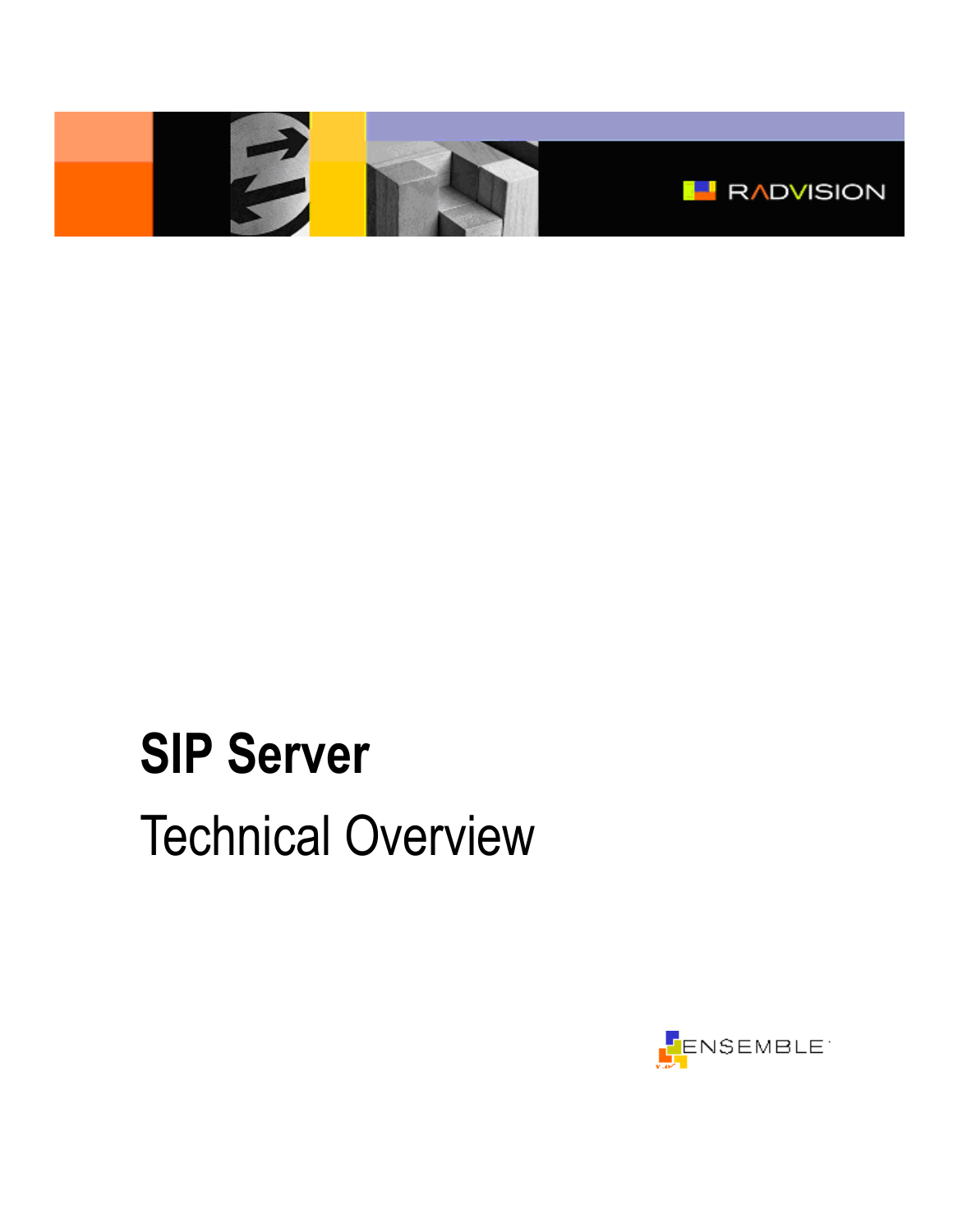### **NOTICE**

© 2004 RADVISION Ltd. All intellectual property rights in this publication are owned by RADVISION Ltd. and are protected by United States copyright laws, other applicable copyright laws and international treaty provisions. RADVISION Ltd. retains all rights not expressly granted. No part of this publication may be reproduced in any form whatsoever or used to make any derivative work without prior written approval by RADVISION Ltd.

No representation of warranties for fitness for any purpose other than what is specifically mentioned in this guide is made either by RADVISION Ltd. or its agents.

RADVISION Ltd. reserves the right to revise this publication and make changes without obligation to notify any person of such revisions or changes. RADVISION Ltd. may make improvements or changes in the product(s) and/or the program(s) described in this documentation at any time. If there is any software on removable media described in this publication, it is furnished under a license agreement included with the product as a separate document. If you are unable to locate a copy, please contact RADVISION Ltd. and a copy will be provided to you.

Unless otherwise indicated, RADVISION registered trademarks are registered in the United States and other territories. All registered trademarks recognized.

For further information contact RADVISION or your local distributor or reseller.

SIP Server version 2.0, April, 2004 Publication 1 [http://www.radvision.com](http://www.radvision.com )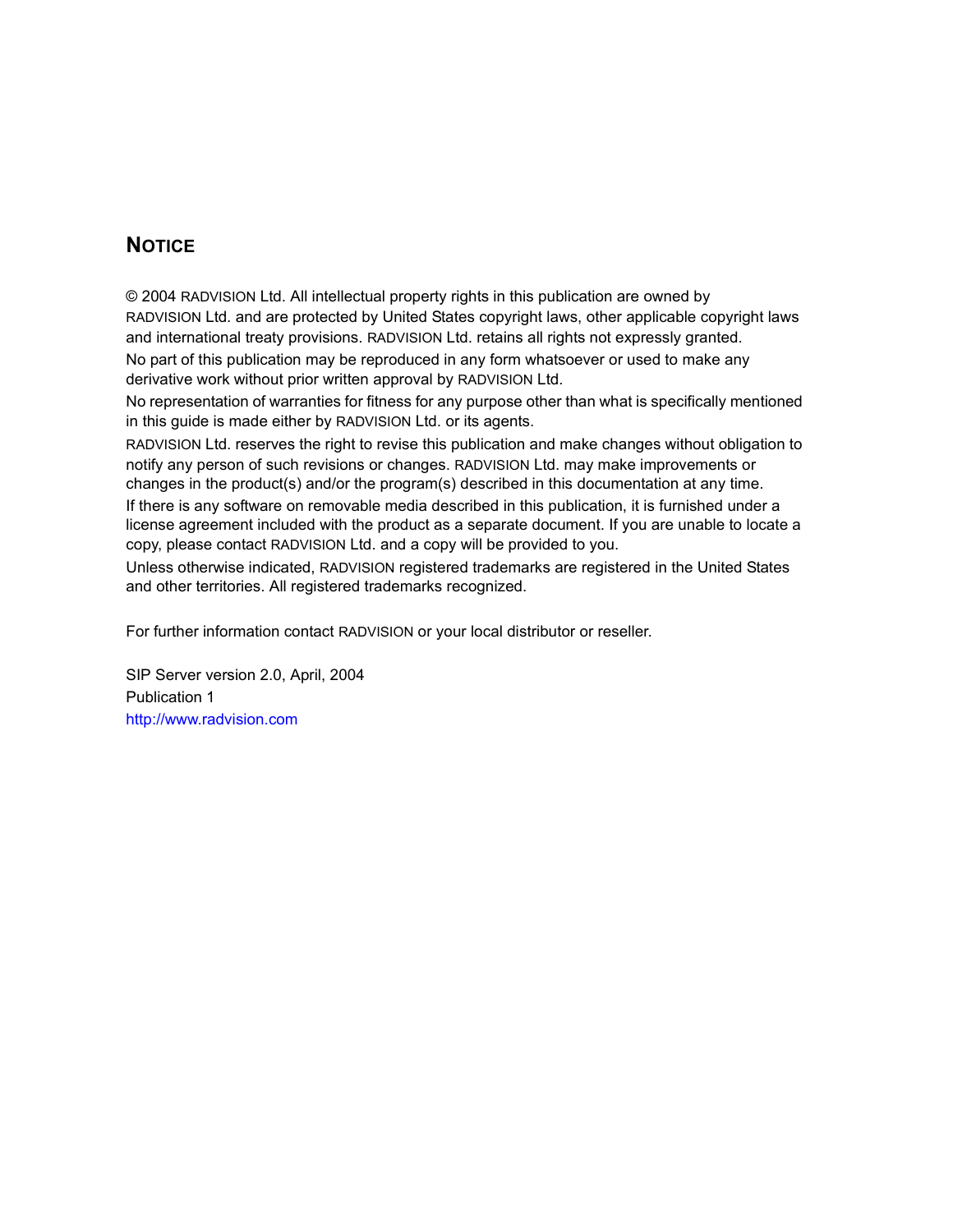## **CONTENTS**

### [1](#page-4-0) *[SIP Server Technical Overview](#page-4-1)*

| Introduction                          | 1              |
|---------------------------------------|----------------|
| What is a SIP Server?                 | 1              |
| Registrar Server                      | 3              |
| <b>Redirect Server</b>                | 4              |
| <b>Proxy Server</b>                   | 6              |
| <b>Stateful and Stateless Proxies</b> | $\overline{7}$ |
| <b>Request Validation</b>             | 10             |
| <b>Address Resolution</b>             | 12             |
| Determining the Target-set            | 12             |
| <b>DNS Resolution</b>                 | 13             |
| Stateful Message Forwarding           | 13             |
| <b>Symmetric Record-Route</b>         | 18             |
| Loose-Routing                         | 19             |
| Forking                               | 20             |
| Authentication                        | 23             |
| Loop detection and Max Forwards       | 24             |
| <b>Message Spiraling</b>              | 25             |
| <b>Outbound Proxy</b>                 | 25             |
| Policy                                | 26             |
| B <sub>2</sub> BUA                    | 27             |
| <b>Events Server</b>                  | 30             |
| Event Package Name                    | 31             |
| <b>Subscribe Duration</b>             | 31             |
| Authentication                        | 31             |
| <b>Presence Server</b>                | 32             |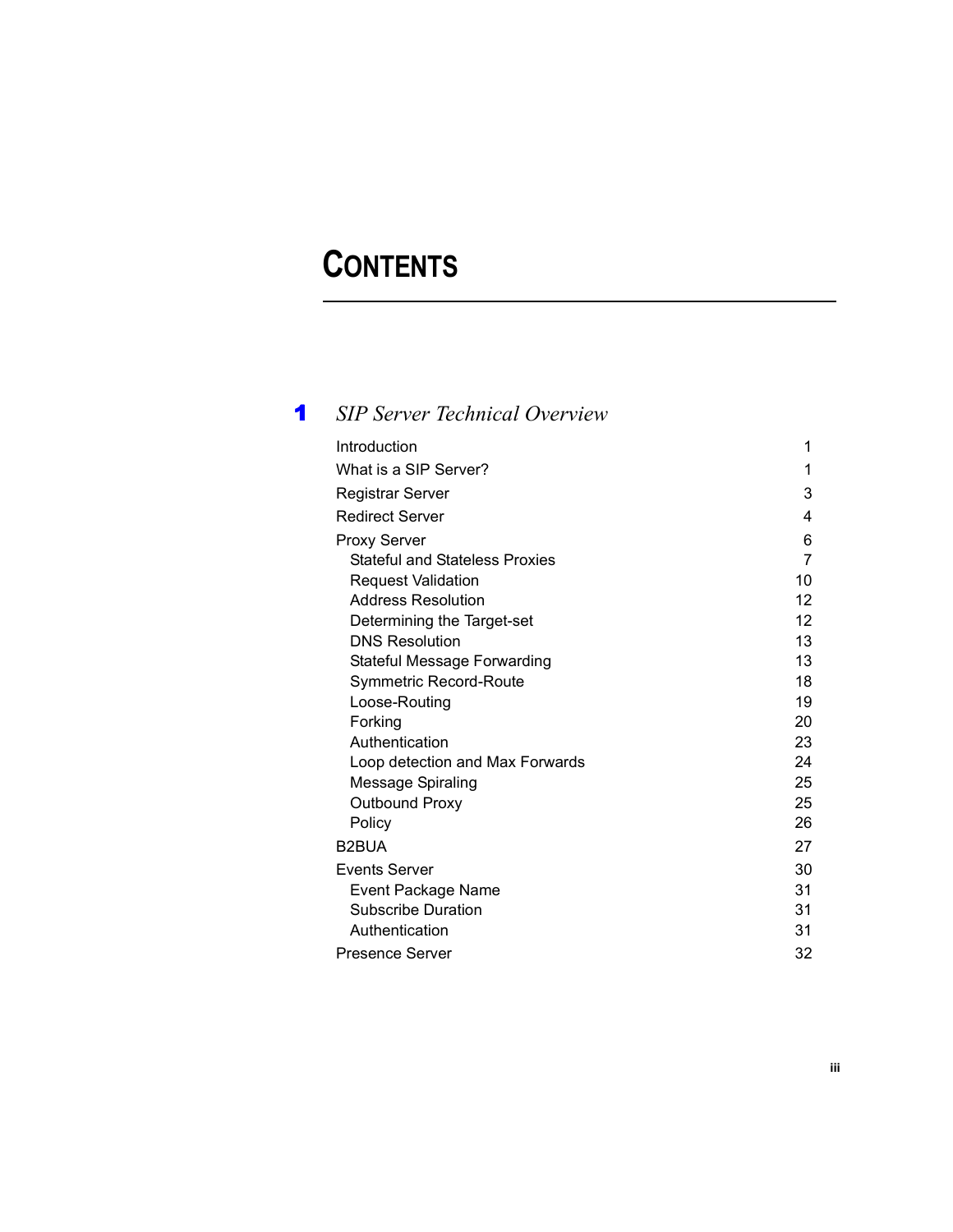## [2](#page-40-0) *[RADVISION SIP Server Platform](#page-40-1)*

| SIP Server Development Challenges             | 37 |
|-----------------------------------------------|----|
| Minimizing Development Time and Cost          | 38 |
| <b>RADVISION SIP Server Platform</b>          | 38 |
| Standards Compliance                          | 39 |
| Interoperability                              | 40 |
| Robustness                                    | 40 |
| Extensibility                                 | 41 |
| <b>Flexibility and Customization</b>          | 41 |
| Performance and Capacity                      | 42 |
| Maintainability                               | 42 |
| Portability                                   | 43 |
| <b>SIP Server Platform Capabilities</b>       | 43 |
| Standards compliance                          | 43 |
| <b>General Capabilities</b>                   | 44 |
| <b>Proxy Capabilities</b>                     | 45 |
| <b>Registrar Capabilities</b>                 | 45 |
| <b>Redirect Capabilities</b>                  | 46 |
| Back-to-Back User Agent                       | 46 |
| <b>Events Server</b>                          | 47 |
| Non-SIP capabilities                          | 48 |
| <b>Application Layout</b>                     | 48 |
| <b>SIP Server Platform Architecture</b>       | 51 |
| SIP Server Platform Coding                    | 52 |
| SIP Server Platform Package                   | 52 |
| <b>Operating System Support</b>               | 53 |
| RADVISION Family of SIP Development Solutions | 53 |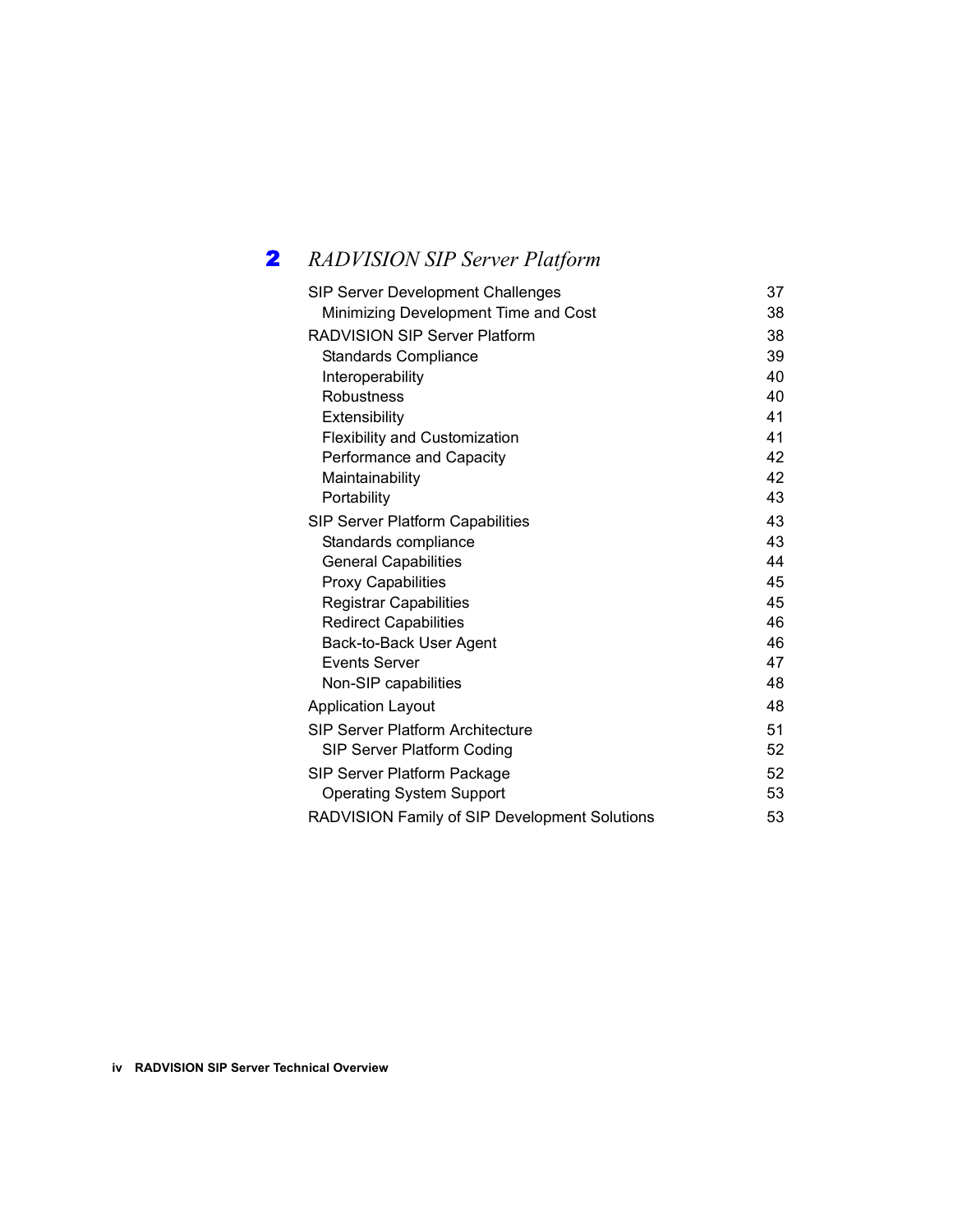<span id="page-4-0"></span>1

## <span id="page-4-1"></span>SIP SERVER TECHNICAL OVERVIEW

<span id="page-4-2"></span>**INTRODUCTION** SIP Servers are essential network elements that enable SIP endpoints to exchange messages, register user location, and seamlessly move between networks. SIP Servers enable network operators to install routing and security policies, authenticate users and manage user locations.

> SIP Server applications may take many forms, but the SIP standard defines three general types of server functionality that apply to all—Proxy, Redirect and Registrar servers. These standard functionalities can be used according to the needs of the specific implementation. A SIP Server can also function as a Presence Server or a Back-to-Back User Agent (B2BUA). In addition, since SIP defines other event types, such as Winfo and Register, a SIP Server may function as an Events Server for handling the various SIP events.

> With the advance of SIP, server logic has become increasingly complex. SIP Servers need to deal with varying network topologies (such as public Internet networks, cellular networks, broadband residential networks), complex routing policies, security and SIP extensions. SIP Servers often need to handle high message/transaction rates and yield real-time performance and scalability, high throughput, and low delay. This chapter discusses the protocol aspects of SIP Server behavior and the usage of the RADVISION SIP Server Platform to address the challenges of effective SIP Server development.

### <span id="page-4-3"></span>**WHAT IS A SIP SERVER?**

The SIP baseline specification RFC 3261 (previously RFC 2543bis) divides SIP Server functionality into the following parts:

- SIP Registrar Server—handles location registration messages.
- **SIP Redirect Server—returns "contact this address" responses.**
- **SIP Proxy Server—forwards SIP requests and responses.**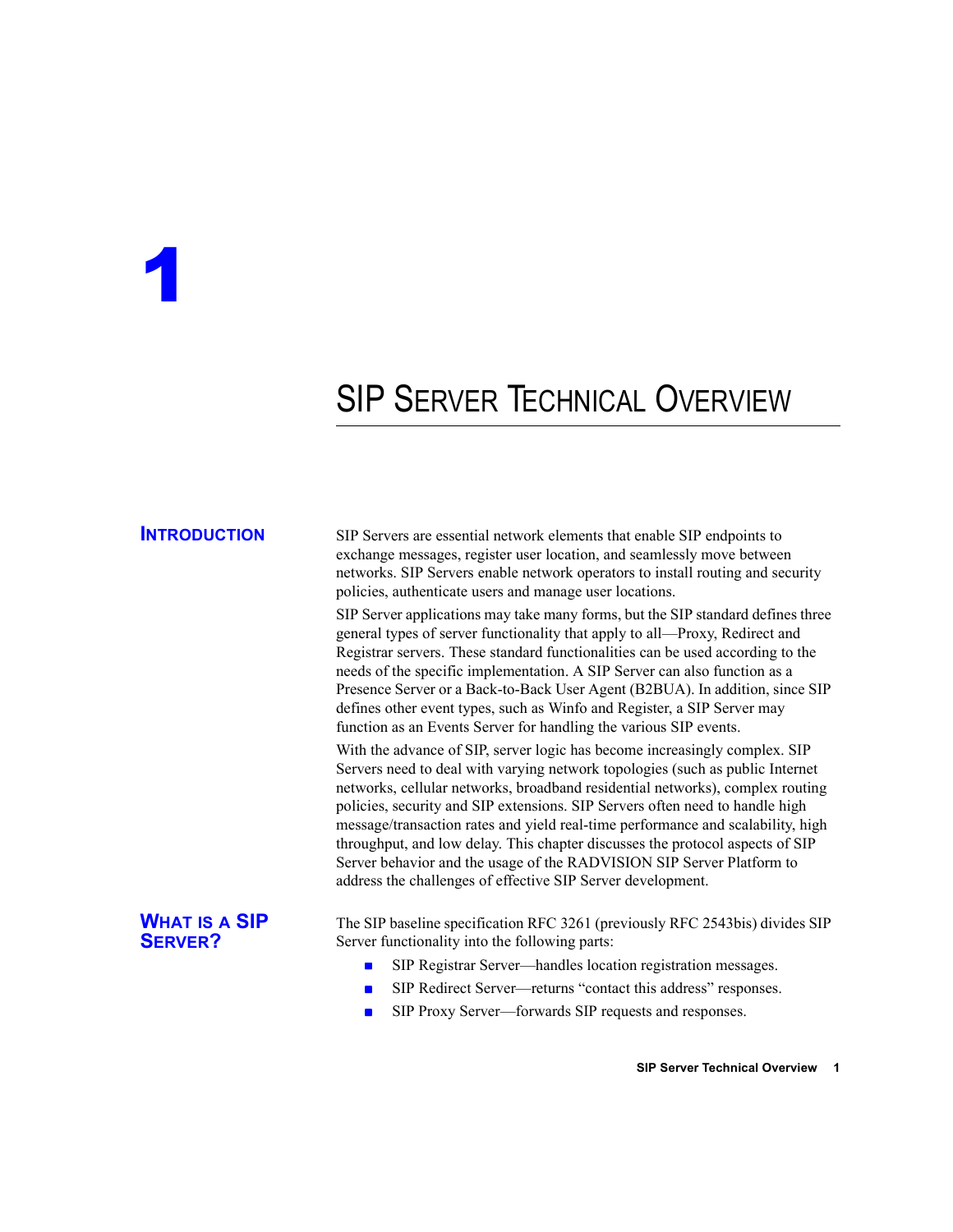In addition to the functionality of the above three SIP Servers, the SIP specification and its related drafts also refers to two other types of SIP Server:

- Back-2-Back User Agent (B2BUA)—acts as UA server to one side and as UA client to the other side.
- Presence Server—provides a Watcher with presence information of a Presentity, as defined in *draft-ietf-simplepresence-07.txt* and in *draft-ietf-impp-cpim-pidf-06.txt.* Also provides Watcher information to Presentities, as defined in *draft-ietf-simple-winfo-package-05.txt*.
- Events Server—in this document, the term "Events Server" is used for the network element, acting as Notifier, which receives SUBSCRIBE messages for different SIP Event types, such as Registration and MWI (Message Waiting Indication). This type of general Notifier functionality is defined in RFC 3265: SIP Specific Event Notification.

**Note** The document version number may change as newer versions are published.

The authors of SIP have made this functional separation for ease of understanding, and not necessarily as a guideline for implementers. In other words, it is acceptable to have one "box" do more than just one type of server functionality. For example, a SIP Server may benefit from having a routing capability to forward some SIP messages as a proxy and redirect others as a redirect server. There are existing SIP Server implementations that have a few types of functionalities in one product running in the same process space, while others prefer to distribute functionality, with different machines performing different server functions. In fact, the SIP standard does not prohibit a SIP UA (endpoint) from having server capabilities, since UAs may redirect requests or process registrations. It is important to understand that proxy, redirect and registrar are functionalities that may be put to use in any way that benefits the application.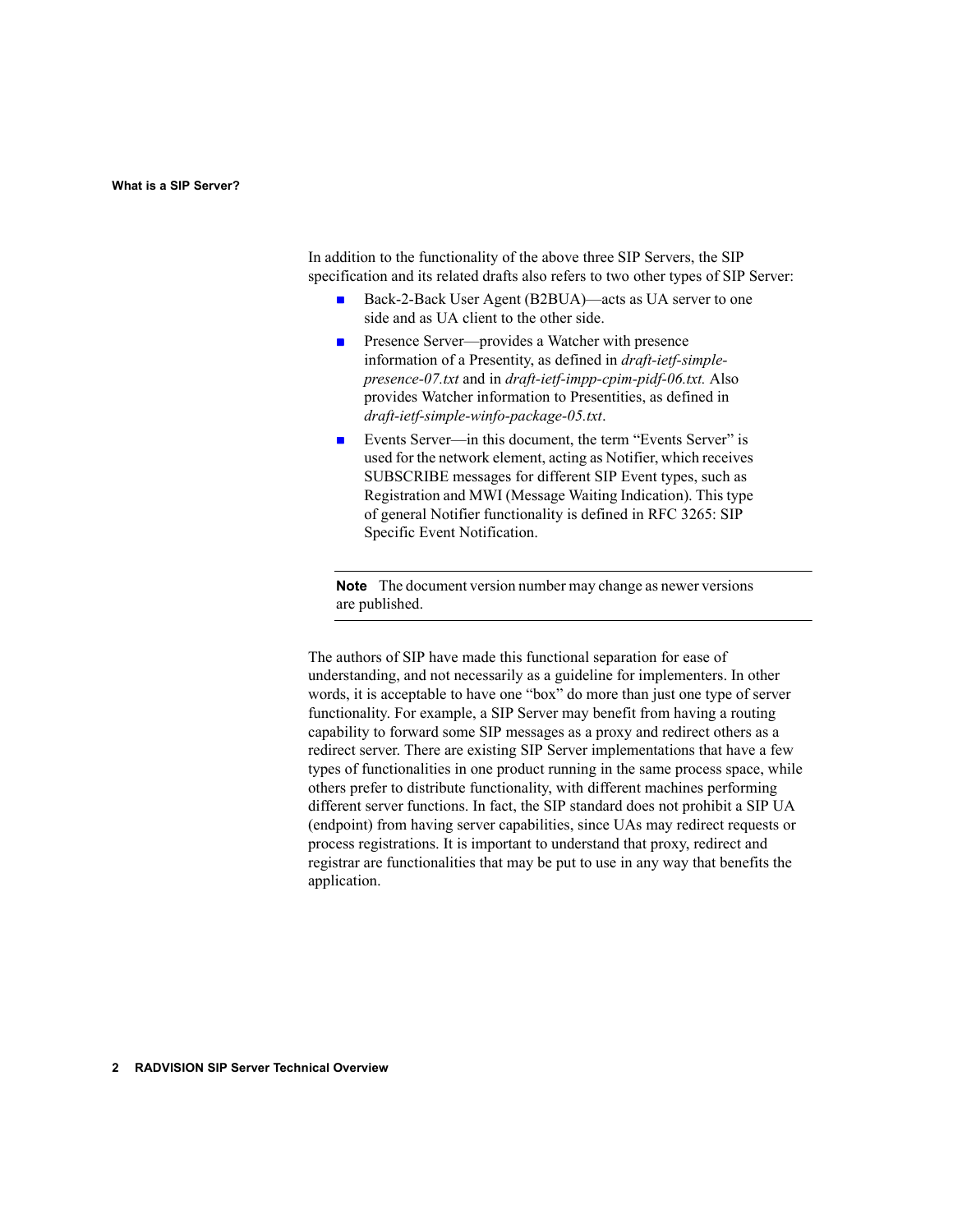The behavior of SIP Servers is discussed in RFC 3261, but you can find more detailed examples of message flows in "SIP Call Flow Examples" in the RFC 3665 document *draft-ietf-sipping-call-flows-01.txt*, found at the IETF site or one of its mirror sites. (<http://www.ietf.org/rfc/rfc3665.txt?number=3665>)

**Note** The document version number may change as newer versions are published.

### <span id="page-6-0"></span>**REGISTRAR SERVER**

The SIP standard defines a registrar server as "a server that accepts REGISTER requests and places the information it receives in those requests into the location service for the domain it handles". REGISTER requests are generated by clients in order to establish or remove a mapping between their externally known SIP address(es) and the address(es) they wish to be contacted at. The REGISTER request can also be used to retrieve all the existing mappings saved for a specific address.

The Registrar processes the REGISTER request for a specific set of domains. It uses a "location service"—an abstract location database—in order to store and retrieve location information. The location service may run on a remote machine and may be contacted using any appropriate protocol (such as LDAP). The SIP standard leaves this decision to the implementation. Some implementations may co-locate the location service and the registrar server on the same machine.

A registrar server may authenticate incoming REGISTER requests using the 401 (Unauthorized) response.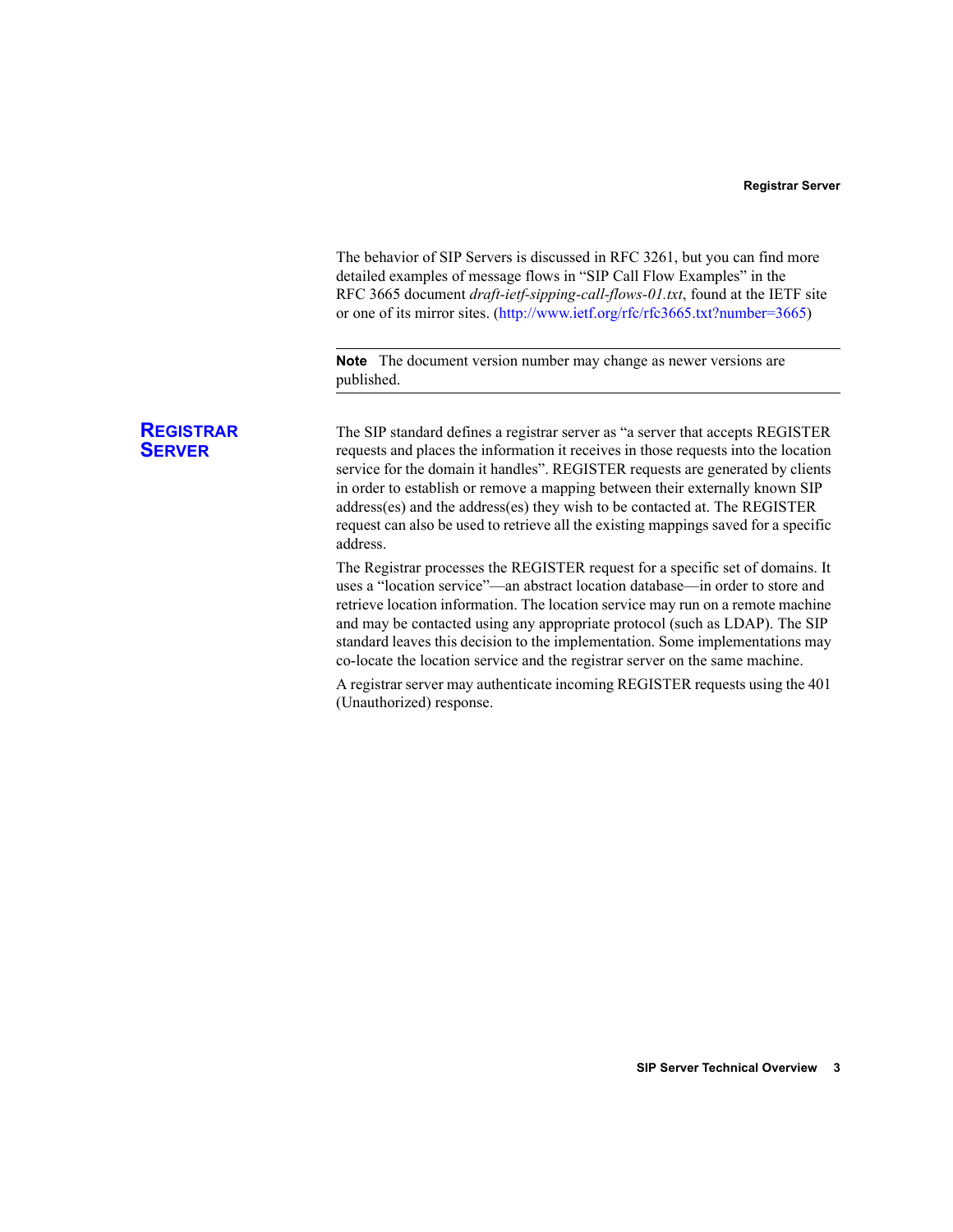

*Figure 1-1 Registration Process*

<span id="page-7-0"></span>**REDIRECT SERVER** Redirect server functionality is the simplest of the three functionalities. A redirect server receives SIP requests and responds with 3xx (redirection) responses, directing the client to contact an alternate set of SIP addresses. The alternate addresses are returned as Contact headers in the response message. Table 1-1 shows the 3xx responses that are currently defined by SIP.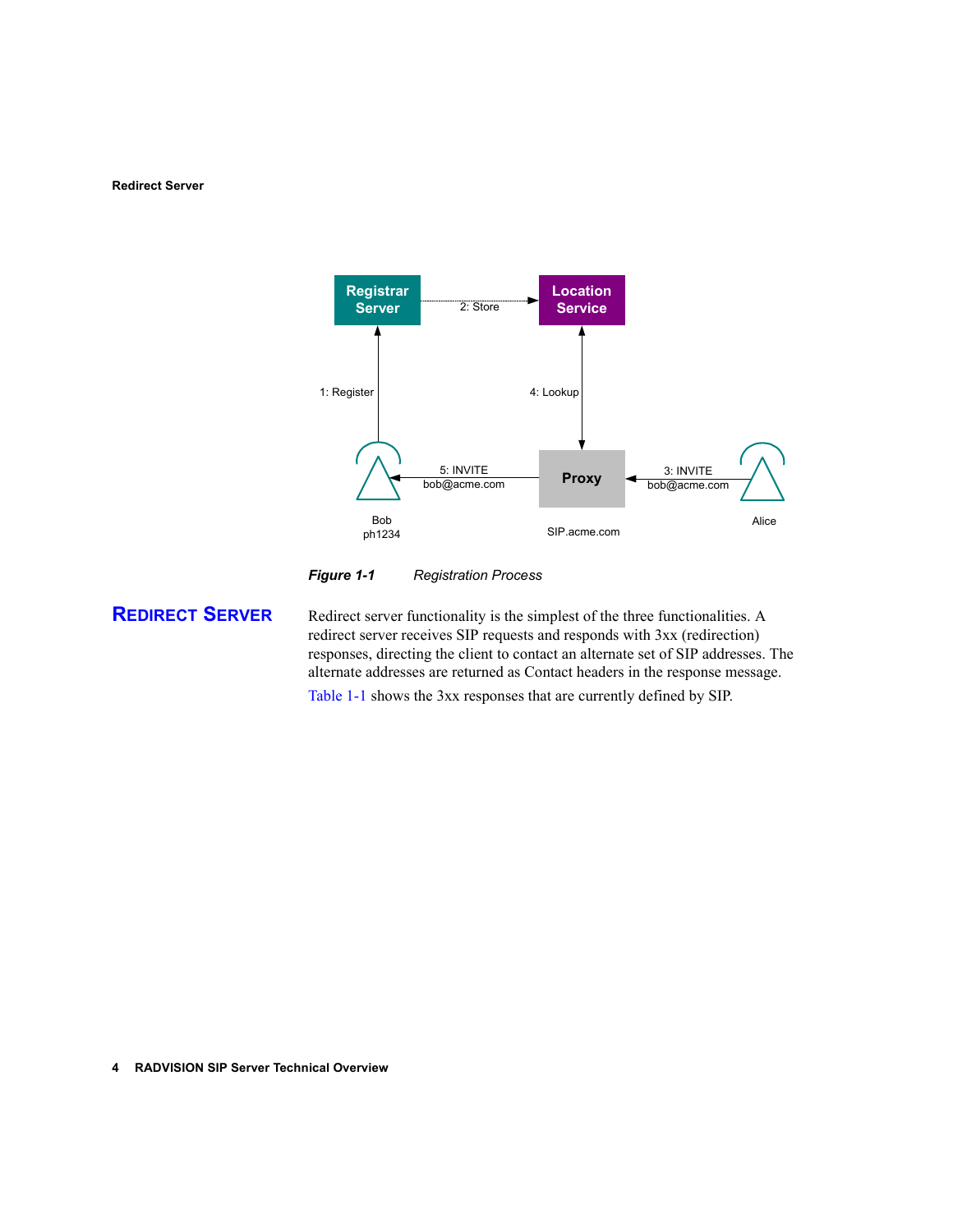| <b>Response</b>         | <b>Meaning</b>                                                                                                                                                                                                                                                                                                                                                                                                                                                                                                                                               |
|-------------------------|--------------------------------------------------------------------------------------------------------------------------------------------------------------------------------------------------------------------------------------------------------------------------------------------------------------------------------------------------------------------------------------------------------------------------------------------------------------------------------------------------------------------------------------------------------------|
| 300 Multiple Choices    | The address in the request was resolved to several choices,<br>each with its own specific location, and the user (or UA)<br>can select a preferred communication end point and<br>redirect its request to that location. This status response is<br>appropriate if the callee can be reached at several different<br>locations and the server cannot, or prefers not, to proxy the<br>request<br>Note: 301 and 302 responses can also contain multiple<br>Contact address. The difference is that they convey a more<br>specific reason for the redirection. |
| 301 Moved Permanently   | The user can no longer be found at the address specified in<br>the Request-URI (the destination address in the request),<br>and the requesting client should retry at the new address<br>given by the Contact header field.                                                                                                                                                                                                                                                                                                                                  |
| 302 Moved Temporarily   | The user is temporarily available at a different address(es).<br>The duration of validity of these addresses may be<br>expressed in the Contact header.                                                                                                                                                                                                                                                                                                                                                                                                      |
| 305 Use Proxy           | The requested destination address must be accessed<br>through the proxy specified in the Contact field.                                                                                                                                                                                                                                                                                                                                                                                                                                                      |
| 380 Alternative Service | The call was not successful, but alternative services are<br>possible. The alternative services are described in the<br>message body of the response. The use of this response<br>code is still not defined in SIP and is for future use.                                                                                                                                                                                                                                                                                                                    |

*Table 1-1 3xx Responses*

In most cases, 301 and 302 responses are used by redirect servers. 300 can also be used, although it is more ambiguous to the calling client.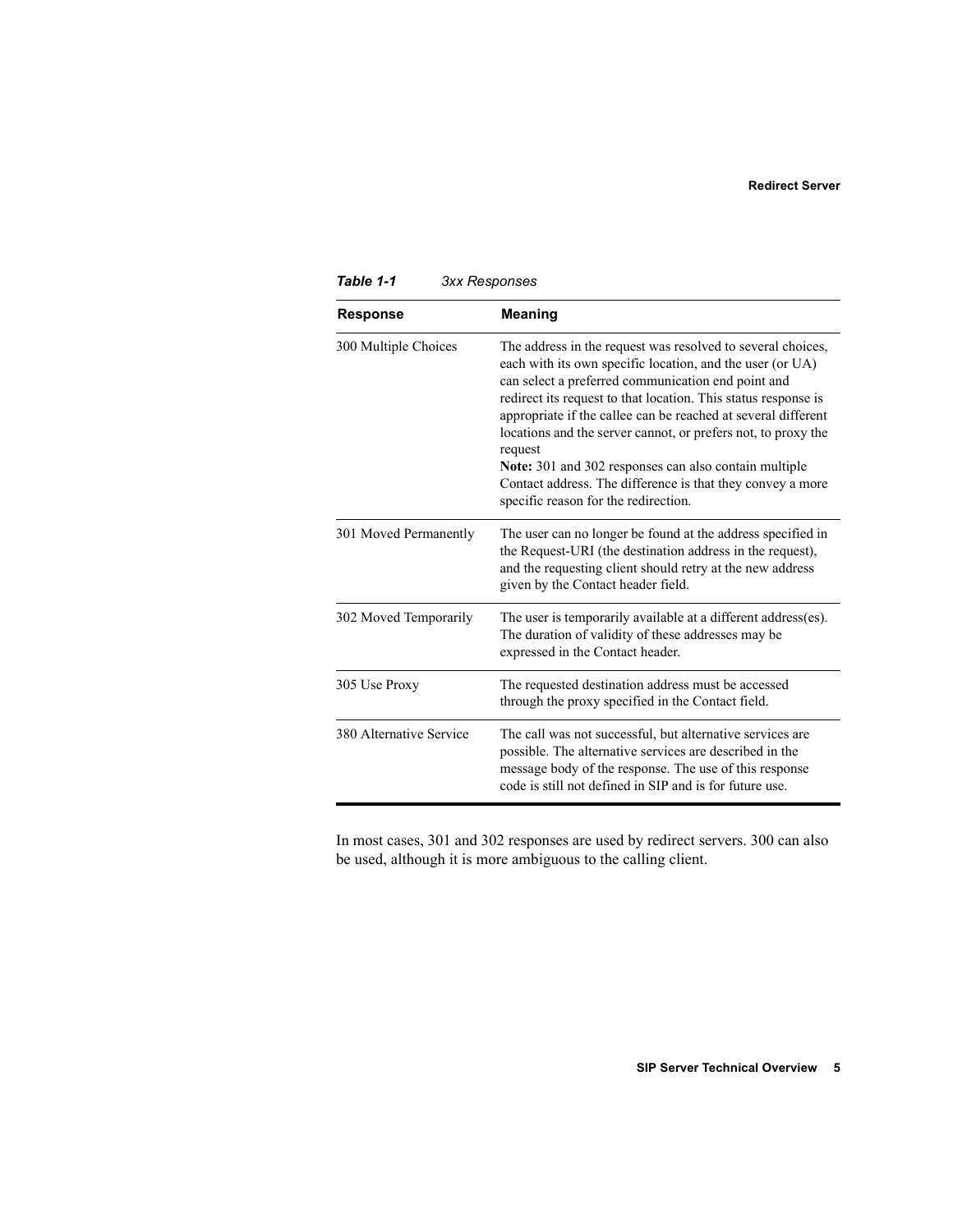

*Figure 1-2 Request Redirection* 

The scenario in Figure 1-2 illustrates a redirection scenario. Note that the second INVITE request is generated with the same dialog identifiers, Call-ID, and To and From headers as the first INVITE request, but with a different CSeq value.

Redirection allows servers to push back routing information for a request in a response to the client, thereby aiding in locating the target of the request, while taking themselves out of the loop of further messaging for this transaction. Redirect servers typically are not aware of the state of dialogs (calls, subscriptions), only of the state of the individual transactions they are handling, making them transaction-stateful elements. Redirection is designed as a simple and quick procedure, allowing for redirect servers to be highly scalable and to yield high-performance. Redirect servers are sometimes used as a load balancing devices.

Redirect servers may request user authentication with the use of the 401 response (Proxy Authentication Required) as explained below.

<span id="page-9-0"></span>**PROXY SERVER** The SIP standard defines SIP proxies as "elements that route SIP requests to User Agent Servers (UAS) and SIP responses to User Agent Clients (UAC). A request may traverse several proxies on its way to a UAS. Each will make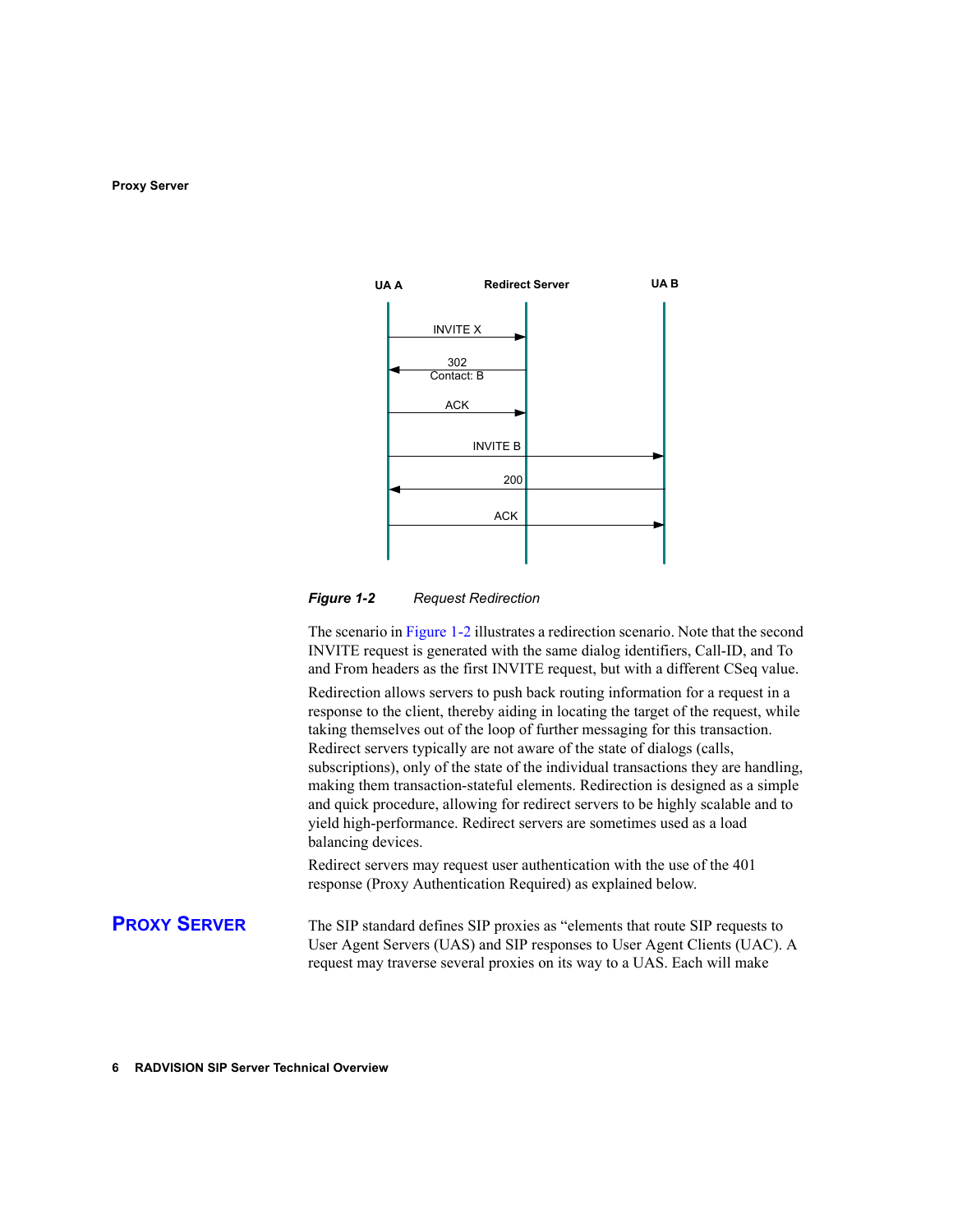routing decisions, modifying the request before forwarding it to the next element. Responses will route through the same set of proxies traversed by the request in the reverse order."

It is useful to view Proxy Servers as SIP-level routers that forward SIP requests and responses. However SIP proxies employ routing logic that is typically more sophisticated than just automatically forwarding messages based on a routing table. The SIP standard allows proxies to perform actions such as validate requests, authenticate users, fork requests, resolve addresses, cancel pending calls, Record-Route and Loose-Route, and detect and handle loops. The versatility of SIP proxies allows the operator/system administrator to use the proxies for different purposes and in different locations in the network (such as edge proxy, core proxy and enterprise proxy). This versatility also allows for the creation of a variety of proxy policies, such as routing calls only for authenticated users that have no standing debt to the network service provider operating the proxy. Proxies can be placed at the network of the service provider or at the enterprise or SOHO premises. The 3GPP IMS architecture, for example, uses proxies known as Call State Control Functions (CSCF in 3GPP terminology) of different kinds for various purposes—as the first hop server that communicates with the handset; as the element that accesses location repositories and application servers and triggers services; and as the edge element that communicates with proxies in foreign networks.

A proxy server is designed to be mostly transparent to UAs. Proxy servers are allowed to change messages only in specific and limited ways. For example, a proxy is not allowed to modify the SDP body of an INVITE. Apart from a few exceptions, proxies cannot generate requests at their own initiative. Therefore a proxy cannot terminate an existing call by generating a BYE request.

The SIP specification defines two types of SIP proxies:

- Stateful proxy
- **Stateless proxy**

### **STATELESS PROXY**

A stateless proxy is a "simple message forwarder", as described in the SIP standard. When receiving a request, the stateless proxy processes the request much like a stateful proxy, however the stateless proxy forwards the message in a stateless fashion—without saving any transaction context. This means that once the message is forwarded the proxy "forgets" ever handling this message. Stateless forwarding allows for improved performance and scalability, but has some consequences:

### <span id="page-10-0"></span>**STATEFUL AND STATELESS PROXIES**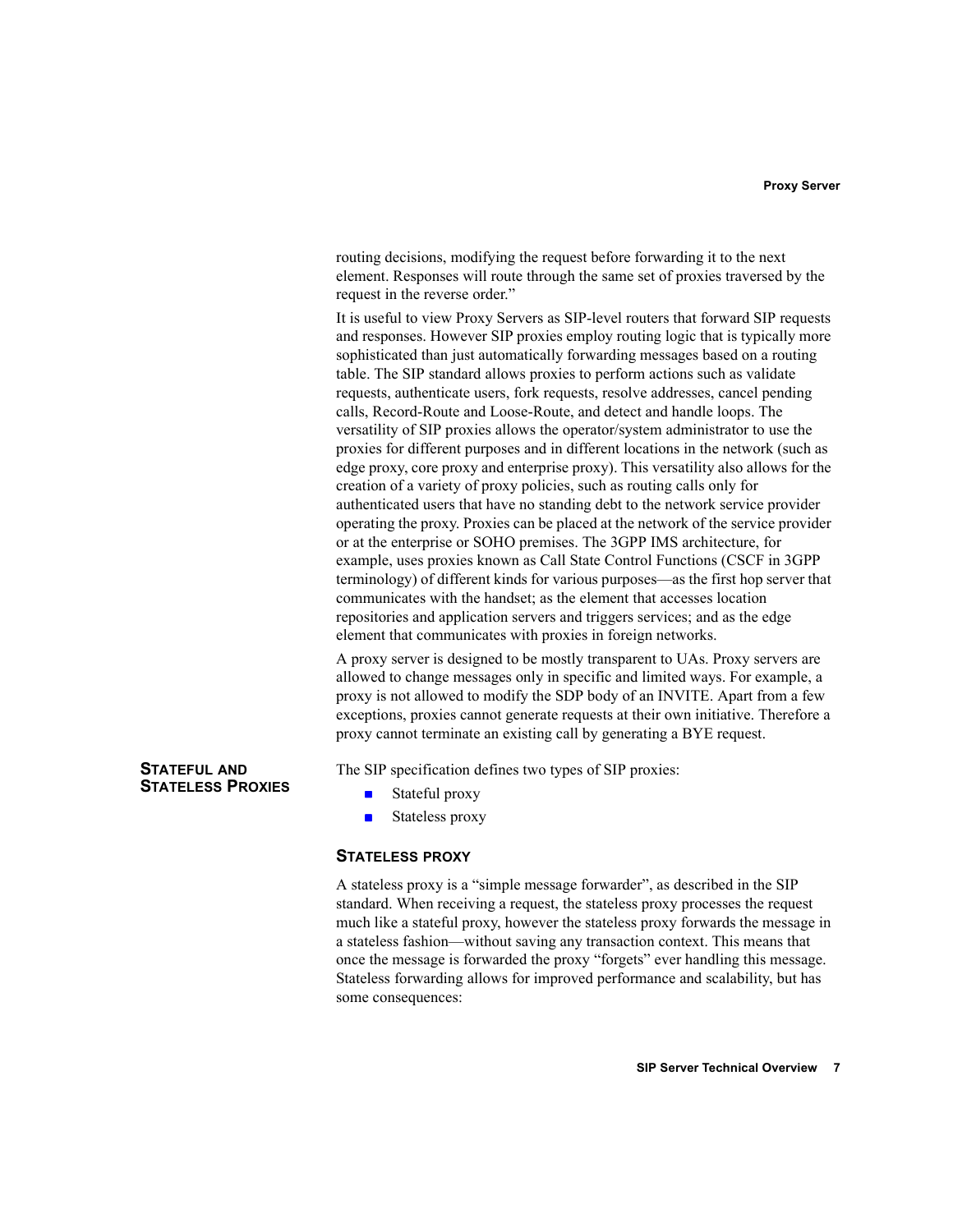- **A** stateless proxy cannot associate responses with forwarded requests because it retains no knowledge of the requests it has forwarded. Therefore, the proxy application cannot know if a transaction was successful or not.
- A stateless proxy cannot associate retransmissions of requests and responses with the previous instance of these messages. It processes retransmissions exactly as if this is the first copy of the message it received.

**Note** Stateless proxies need to use a routing algorithm that always routes copies of the same message to the same destination. If this rule is not enforced, a retransmission of an ACK message, for example, may be routed to a different UA than the one that returned the 200 response.

**If the message is lost, the proxy will not retransmit it.** Retransmission is the responsibility of stateful UAs or proxies

Because of their high-throughput capabilities, stateless proxies are often used at the core of carrier and service provider networks assisting in forwarding SIP messages on the network. Stateless proxies may also be used as load balancers.

Note that once a proxy decides to return a non-2xx response, the proxy cannot do this statelessly and has to retain a transaction state.

### **STATEFUL PROXY**

When stateful, the proxy processes transactions rather than individual messages. The proxy manages two types of transactions—server transactions to receive requests and return responses, and client transactions to send requests and receive responses. An incoming request is processed by a server transaction and then forwarded downstream by one or more client transactions (there may be more than one in the case of parallel forking, for example). An incoming response is received by the matching client transaction and forwarded back to the server transaction. Associating between client and server transactions and managing the overall state of this request is the responsibility of the Proxy Core Object (*ProxyCoreObj*). The *ProxyCoreObj* chooses the destination address(es)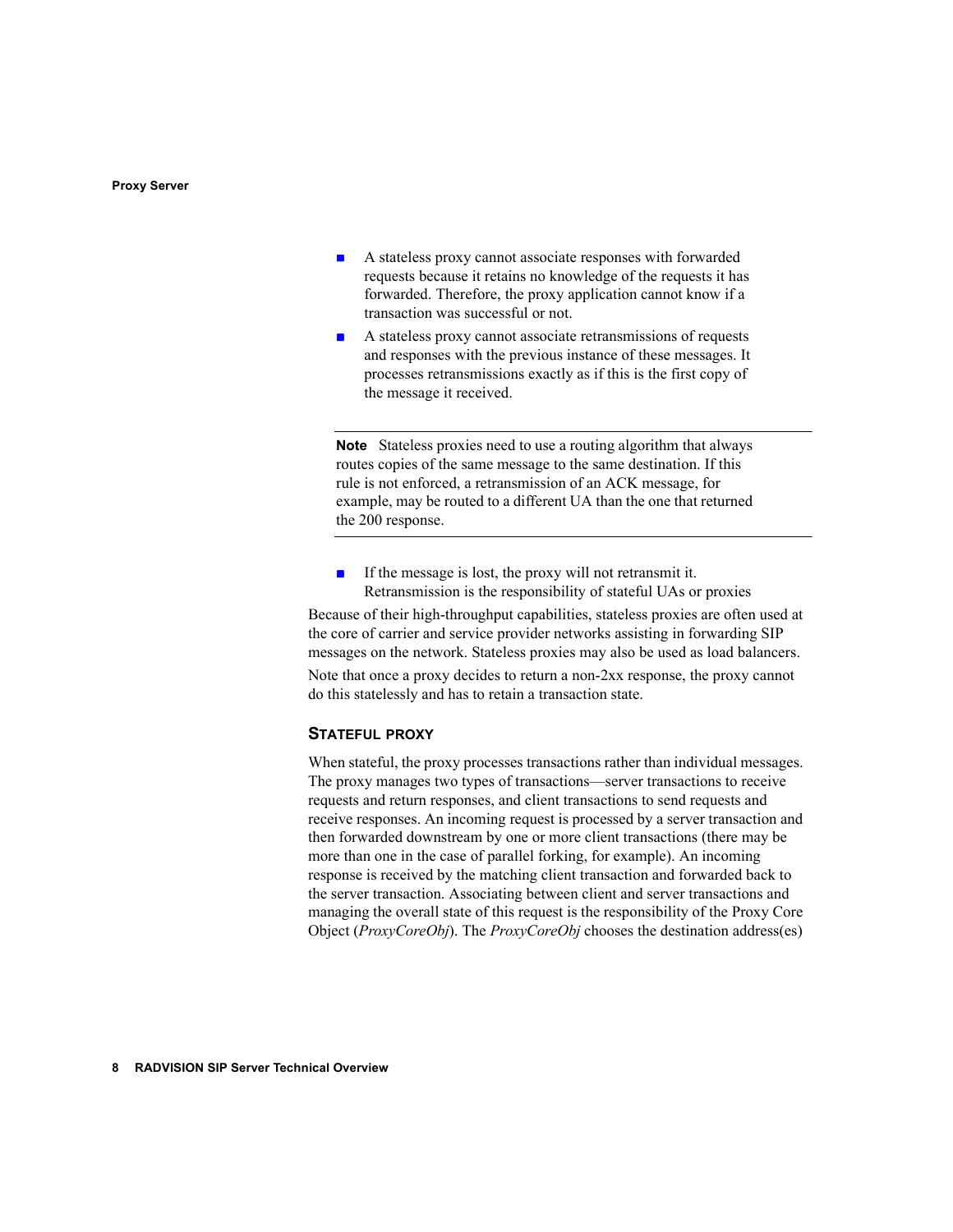and instantiates one or more client transaction objects accordingly. The *ProxyCoreObj* also collects the responses from the different client transactions and chooses the response(s) that will be sent upstream via the server transaction.





A stateful proxy is aware of the state of transactions and message history, and can therefore perform better-informed processing on incoming messages. For example, a stateful proxy can identify a retransmission of an incoming message and forward the message only in situations that require retransmission forwarding, whereas a stateless proxy cannot identify retransmissions and has to forward every message it encounters. A stateful proxy can also generate retransmissions in cases of message loss. In addition, a stateful proxy can locally process incoming CANCEL requests and generate CANCEL requests as needed. Forking is also more natural for a stateful proxy (especially sequential forking).

Statefulness, however, has the following drawbacks:

### **Memory consumption**

The stateful proxy retains more memory per processed message than a stateless proxy, and for a longer duration. This has a negative impact on the maximal capacity of the proxy and limits the number of concurrent calls/transactions it can handle. Certain code optimizations which are SIP-specific can compensate for this and bring memory consumption to the level required by high-capacity proxies.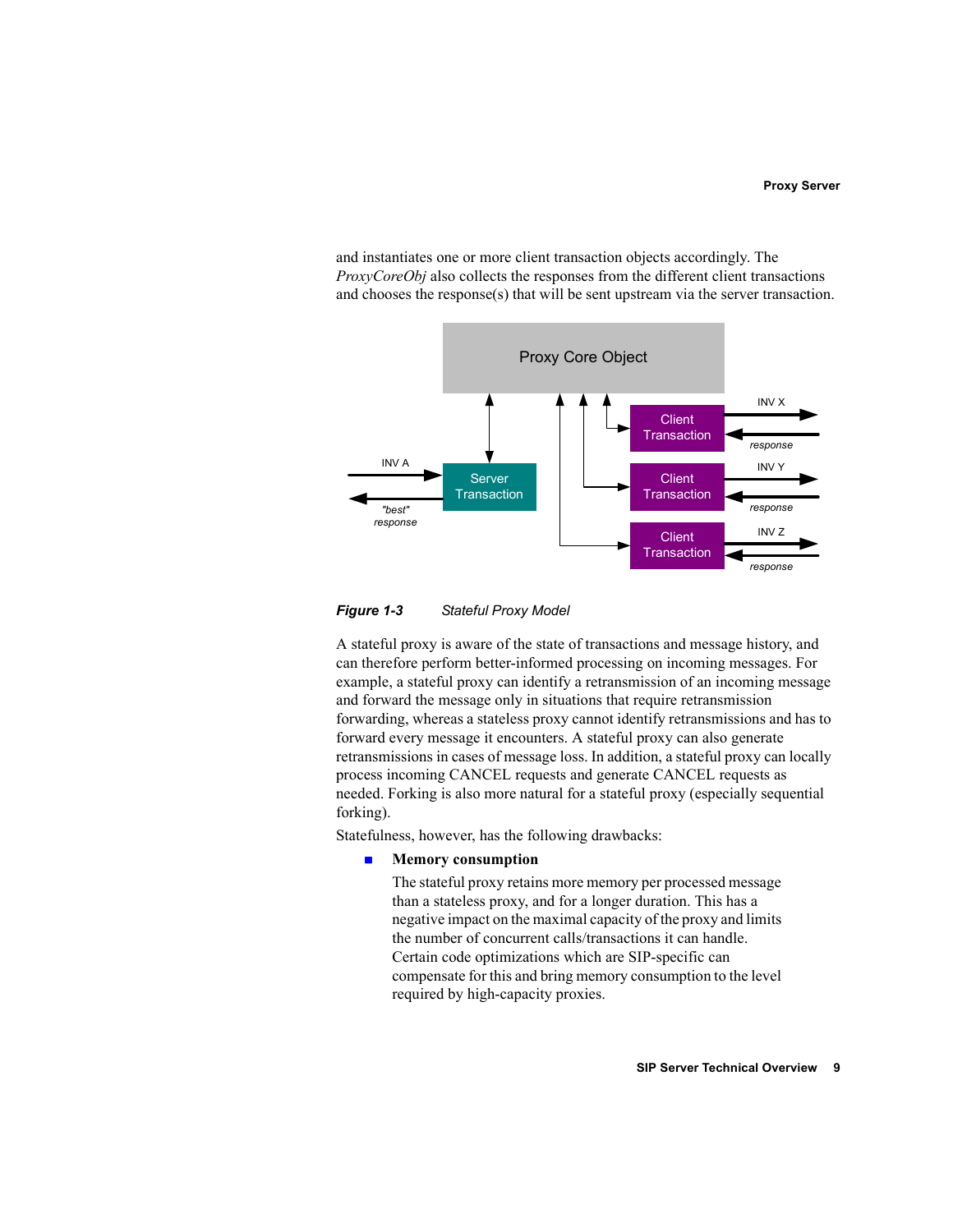### **Throughput**

A stateful proxy has to spend more CPU cycles on message processing—mapping messages to transactions, managing transaction state machines, processing transaction timers and associating client and server transactions. This extra processing reduces proxy capacity in terms of performance (maximal number of processed requests per second). For these reasons, developing a high-performance stateful proxy has proved to be non-trivial, and requires special optimizations in the design of the proxy. The ability to customize and to fine tune the proxy through flexible configuration is also crucial for achieving high performance.

### **Implementation complexity**

A stateful proxy does more than just forward requests. Certain logic needs to be employed in order to deal with actions such as parallel forking (for example, choosing the best response), CANCEL, recursion on 3xx responses, and handling ACK for 2xx responses. The evolution of the SIP standard introduced numerous "hard-to-deal-with" special cases for proxies that require the use of a number of special techniques, such as storing hashed context information in certain request message fields and later retrieving the information from responses. All of these factors make the implementation of the proxy non-trivial and add special cases that have to be tested.

### **Underlying SIP Stack complexity**

A proxy requires certain flexibilities from the underlying SIP Stack that a UA does not. This is especially true for the Transport and Transaction layers. This requires the SIP Stack to be more modular and export more layers of API than a UAoriented stack.

### <span id="page-13-0"></span>**REQUEST VALIDATION** Before routing a request, a SIP Server (proxy or redirect) needs to validate the request to make sure it can actually proceed with processing this message. The message has to pass the following validity checks:

**Reasonable syntax check**

The request must be well-formed enough to be handled by the server. However, this applies only to specific fields in the message which the server must process. All other parts should not be checked or fixed by the proxy.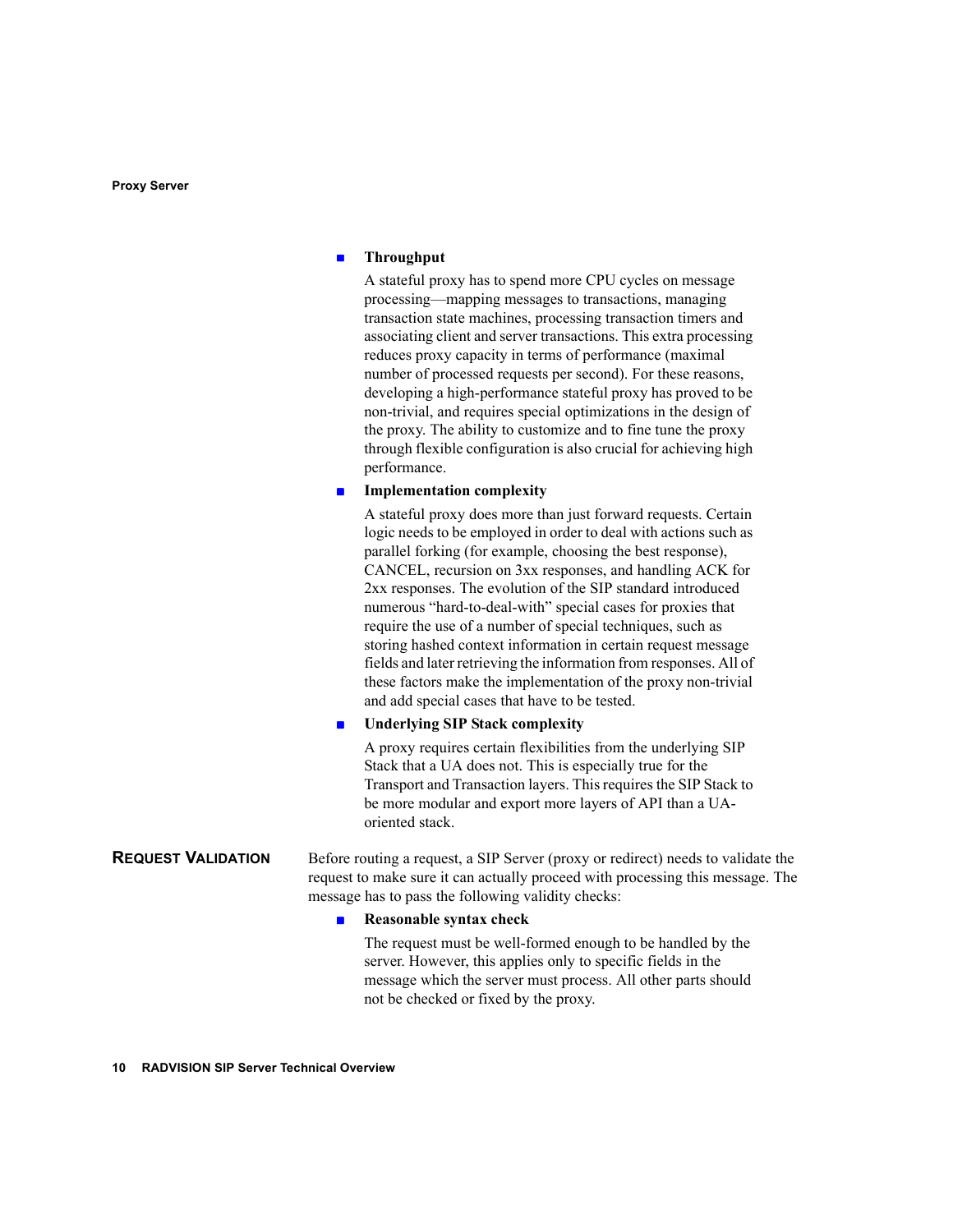### **URI scheme check**

The URI scheme (for example, "ftp" in ftp:radvision.com) must be URI scheme the proxy understands and knows how to route. If not, the proxy must return a 416 (Unsupported URI Scheme) response.

### **Max-Forwards check**

Max-Forwards is a message field that indicates how many more hops the message is allowed to traverse. Each proxy that handles the message decrements this number by one (similar to the TTL field in certain protocols). If the message contains a Max-Forwards value of zero, the proxy must return a 483 (Too many hops) response. This mechanism allows preventing a message from going into an endless loop between a set of proxies.

### **Loop Detection (Optional)**

A proxy may check for loops by executing a loop detection algorithm on the Via list contained in the message. The proxy checks that it did not previously handle this message. If it did previously handle the message, it verifies that the message contains different values in the fields that influence routing decisions (such as Request-URI, From and To). If the proxy identifies a loop condition, it rejects the message with a 482 response code (Loop Detected). This check is now optional because the Max-Forwards field has become mandatory.

### **Proxy-Require**

The client may indicate certain SIP extensions in the Proxy-Require fields that the proxy must support in order to successfully handle this request. The proxy must inspect this field and verify that it supports all the extensions listed in the field.

### **Authentication**

If the SIP Server determines it has to authenticate the originator of the message, it has to make sure the message contains credentials that authenticate the user. If the message does not contain credentials or the credentials failed to authenticate the user, the proxy may return a 407 response containing a challenge. The authentication procedure is explained in more detail in [the Authentication chapter](#page-26-0).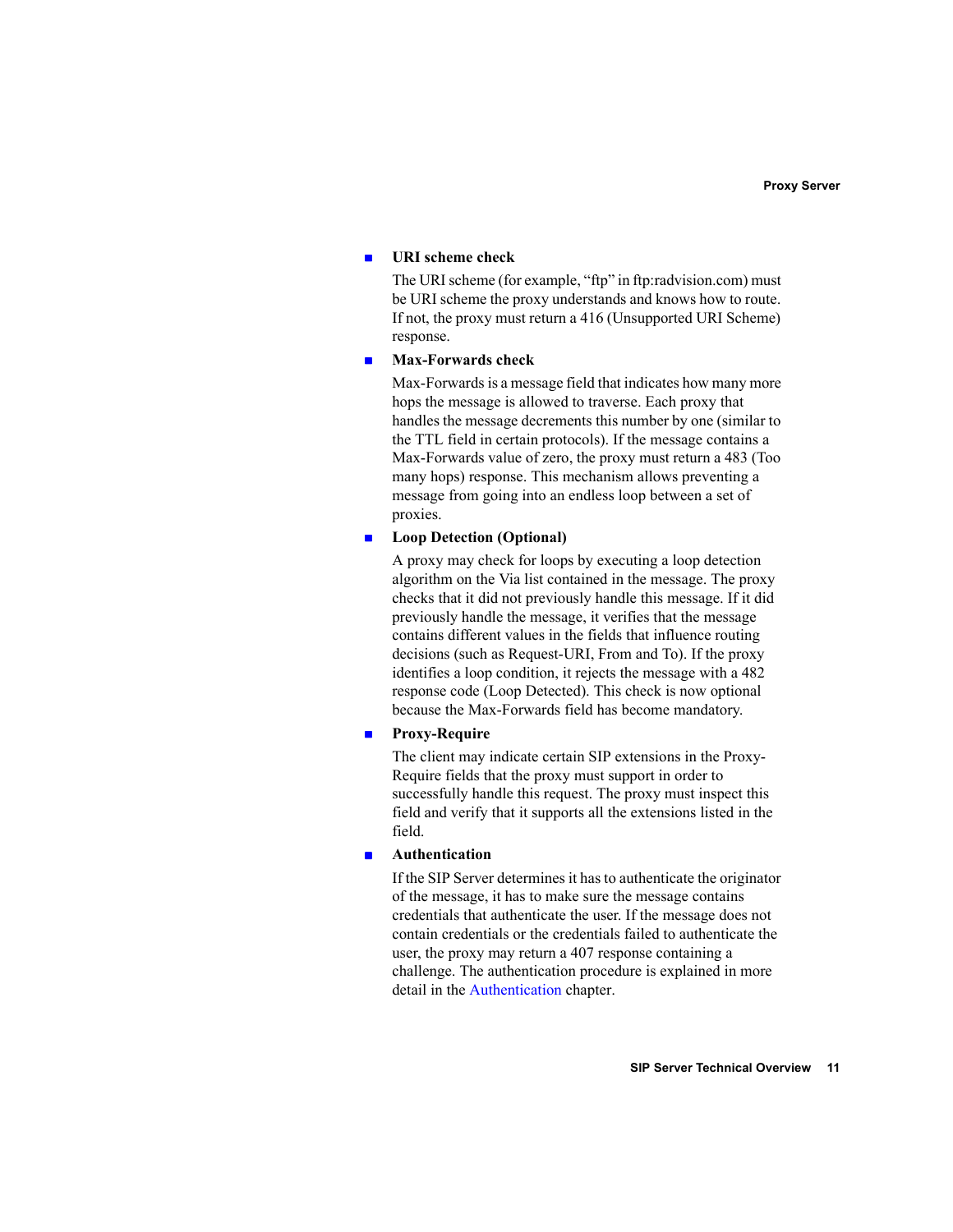<span id="page-15-1"></span><span id="page-15-0"></span>

| <b>ADDRESS RESOLUTION</b>                   | Once a proxy has validated an incoming request and decided to forward it, it<br>must determine the destination(s) to which the message is to be forwarded<br>before sending the messages. The proxy does two types of address resolution:<br>Determining the target-set—the proxy resolves the request SIP<br>$\blacksquare$<br>destination address (Request URI) to a set of SIP addresses that<br>are mapped to it in some way.<br>DNS resolution—the proxy resolves each of the SIP destination<br>$\blacksquare$<br>addresses to a transport address of the form:<br>{transport protcol, IP address, port} |
|---------------------------------------------|----------------------------------------------------------------------------------------------------------------------------------------------------------------------------------------------------------------------------------------------------------------------------------------------------------------------------------------------------------------------------------------------------------------------------------------------------------------------------------------------------------------------------------------------------------------------------------------------------------------|
|                                             | <b>Note</b> A SIP request may be forwarded to more than one destination address. An<br>example of such a case is a user that is simultaneously registered at several<br>locations. In this case, the proxy may decide to fork the request either sequentially<br>or in parallel.                                                                                                                                                                                                                                                                                                                               |
| <b>DETERMINING THE</b><br><b>TARGET-SET</b> | The first process in address resolution, known as obtaining a target-set in the<br>SIP specification, results in producing a set of SIP addresses. Essentially this<br>stage maps from SIP address to SIP addresses. (Some addresses in the target-set<br>may express explicit transport addresses by using the format<br>$sip: user@ip address; transport=xyz.)$                                                                                                                                                                                                                                              |
|                                             | A target-set is obtained in one of two ways:                                                                                                                                                                                                                                                                                                                                                                                                                                                                                                                                                                   |
|                                             | <b>Predefined target-set</b><br>$\blacksquare$                                                                                                                                                                                                                                                                                                                                                                                                                                                                                                                                                                 |
|                                             | This is the simpler case, where the destination address of the<br>request (Request-URI) is such that the proxy must<br>automatically forward to the destination address without trying<br>to resolve to other addresses. One such case is where the<br>request-URI is in a domain for which the SIP Server is not<br>responsible. For example, a proxy sip:proxy1.acme.com which<br>is responsible for the domain acme.com receiving a request for<br>sip:bob@example.com must proxy the request to<br>sip:bob@example.com.                                                                                    |
|                                             | Target-set determined by proxy<br>$\blacksquare$                                                                                                                                                                                                                                                                                                                                                                                                                                                                                                                                                               |
|                                             | If the target-set is not dictated by the message, the proxy may<br>employ whatever mechanism it may wish to determine the<br>target-set. Some options are:                                                                                                                                                                                                                                                                                                                                                                                                                                                     |
|                                             | Accessing a location service updated by a SIP registrar<br>о                                                                                                                                                                                                                                                                                                                                                                                                                                                                                                                                                   |
|                                             | Reading from a database<br>о                                                                                                                                                                                                                                                                                                                                                                                                                                                                                                                                                                                   |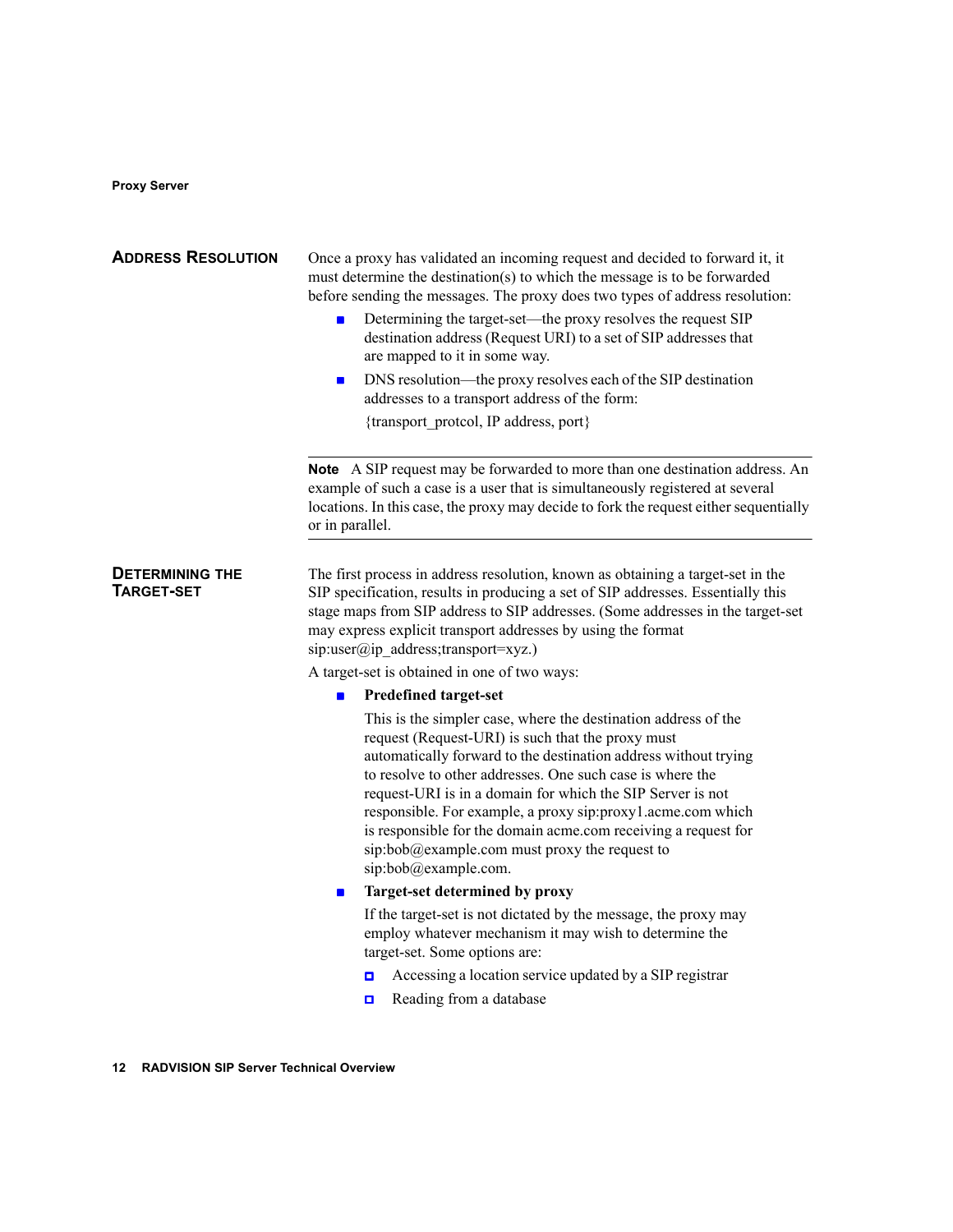<span id="page-16-1"></span><span id="page-16-0"></span>

|                                              | Consulting a presence server<br>о                                                                                                                                                                                                                                                                                                                                                                                                                |
|----------------------------------------------|--------------------------------------------------------------------------------------------------------------------------------------------------------------------------------------------------------------------------------------------------------------------------------------------------------------------------------------------------------------------------------------------------------------------------------------------------|
|                                              | Using other protocols<br>о                                                                                                                                                                                                                                                                                                                                                                                                                       |
|                                              | Performing algorithmic substitutions on the<br>О<br>destination address                                                                                                                                                                                                                                                                                                                                                                          |
|                                              | While the Request-URI is an important factor in determining the target set, the<br>proxy may also choose to route based on other message fields, or on external<br>parameters, such as time of day, network and server load.                                                                                                                                                                                                                     |
| <b>DNS RESOLUTION</b>                        | Before forwarding a message, the proxy must resolve the message to concrete<br>transport addresses which it can use in sending the message. Proxies, as other<br>SIP entities, use the DNS mechanism described in RFC 3263 (SIP: Locating SIP)<br>Servers). Essentially, this is an algorithm that selectively uses SRV, NAPTR, A<br>and AAAA DNS queries to map a given SIP address to a prioritized set of<br>transport addresses of the form: |
|                                              | {transport_protocol, IP_address, port}                                                                                                                                                                                                                                                                                                                                                                                                           |
|                                              | Using this advanced DNS scheme is recommended, since it allows building<br>highly available, load-balanced SIP networks with the possibility of dynamic<br>adjustment through DNS tables.                                                                                                                                                                                                                                                        |
| <b>STATEFUL MESSAGE</b><br><b>FORWARDING</b> | The message flows below illustrate the way a stateful SIP proxy forwards<br>different types of messages. The term "downstream" means in the direction of<br>the server (request direction); "upstream" means in the direction of the client<br>(response direction). For the sake of simplicity, the scenarios show only non-<br>forking proxies that Record-Route.                                                                              |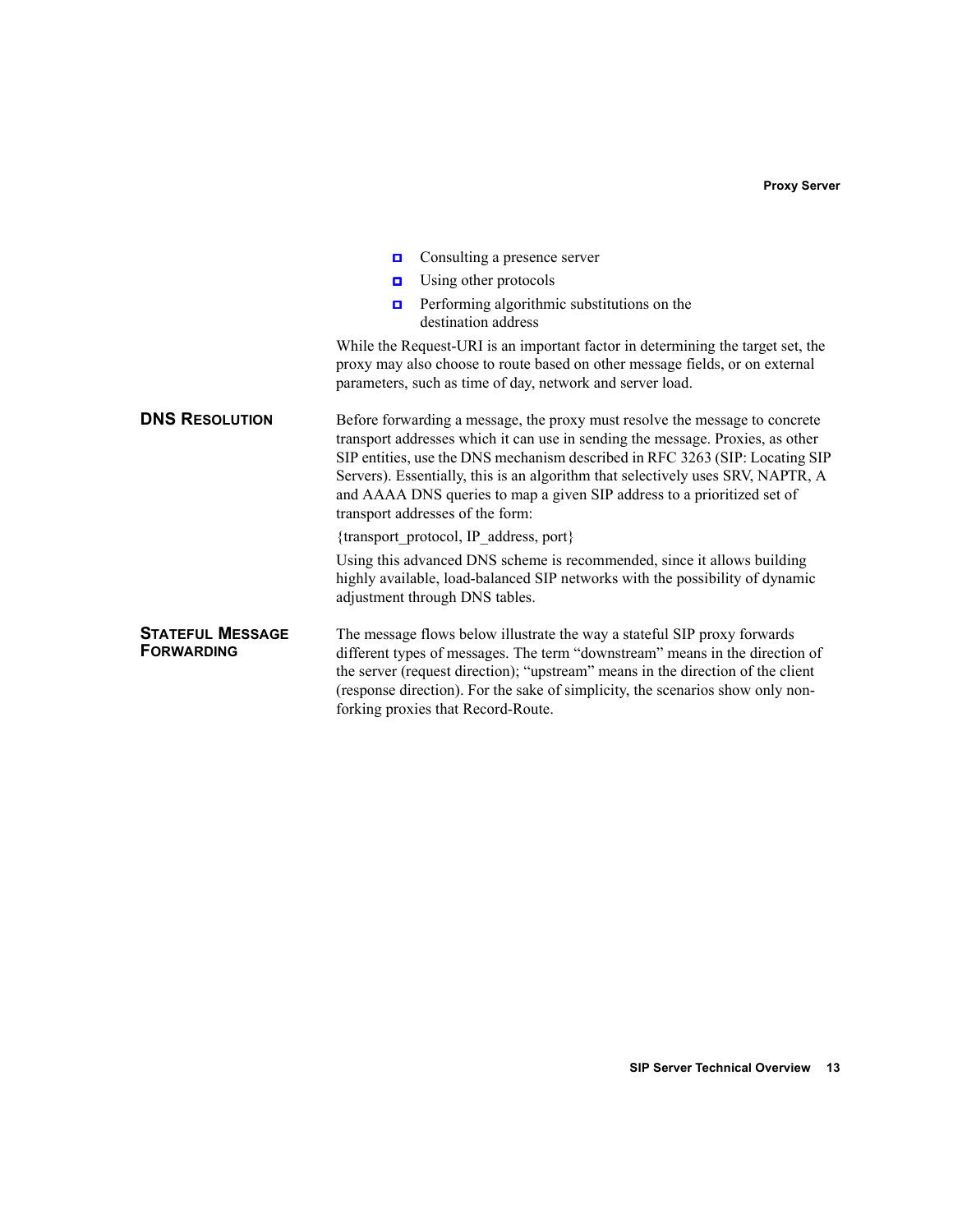NON-INVITE REQUEST The scenario in Figure 1-4 shows Non-INVITE Request-Response message flow through multiple proxies.



### *Figure 1-4 Non-INVITE Request-Response Message Flow*

In the case of non-INVITE requests, such as BYE and REGISTER, proxy functionality is to forward requests and responses as they arrive. The proxy processes all final responses (2xx-6xx) the same way. Retransmitted requests are not forwarded by the proxy, but the proxy may retransmit requests based on its own retransmission timers. Retransmitted responses are forwarded by the proxy.

INVITE-ACK When processing an INVITE request, a proxy typically responds with a 100 (Trying) response to stop INVITE retransmissions at the previous hop. All received 1xx (provisional) responses except 100 are forwarded to the previous hop. If the proxy does not receive a 100, it may retransmit the INVITE request as necessary.

> The scenario in Figure 1-5 shows INVITE-non-2xx-ACK message flow through multiple proxies.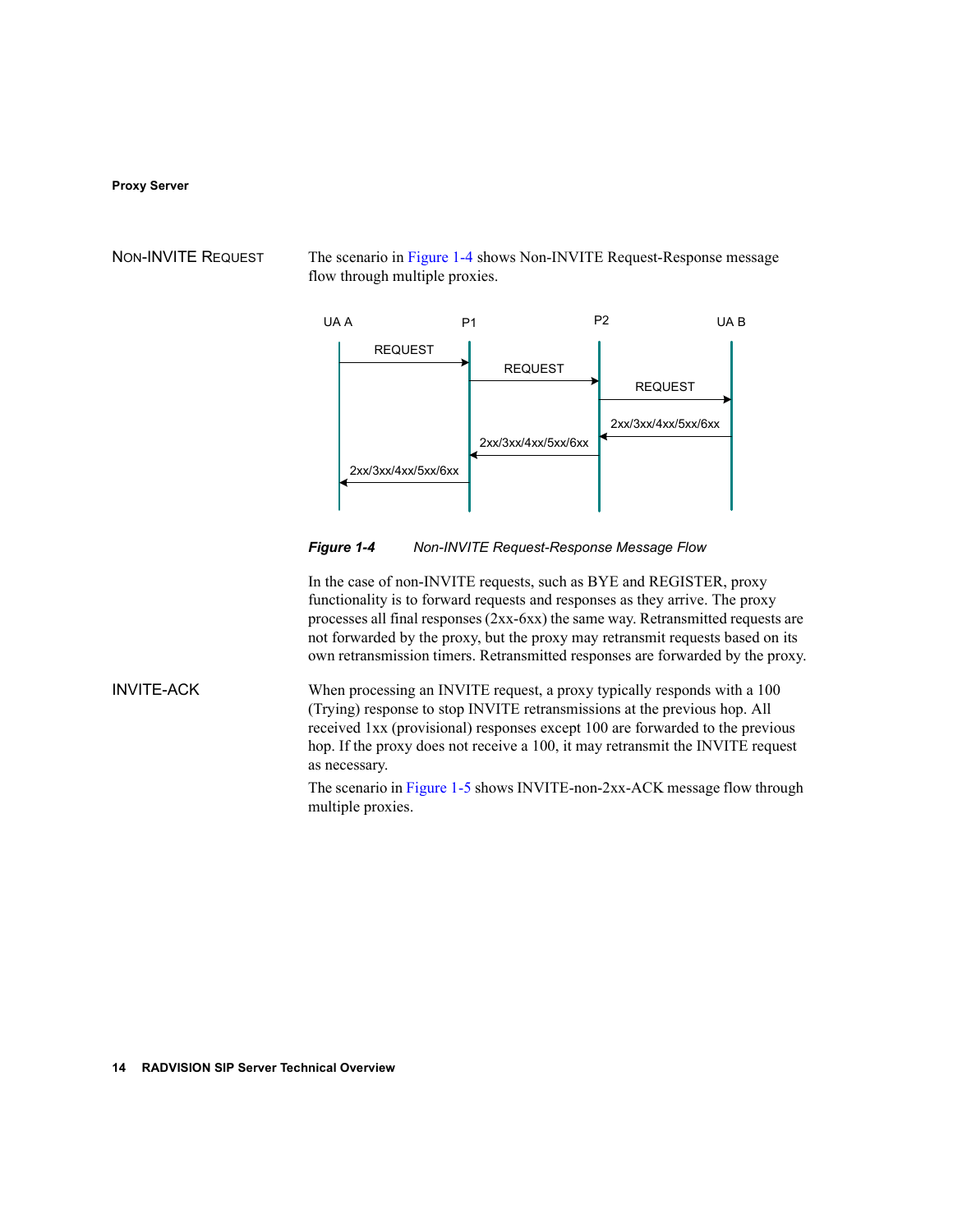

### *Figure 1-5 INVITE-non-2xx-ACK Message Flow*

If a non-2xx response is received, the proxy generates the ACK request and forwards the response upstream. Upon reception of a retransmission of the response, the proxy will retransmit the ACK request.

INVITE-200-ACK The scenario in Figure 1-6 shows INVITE-200-ACK message flow through multiple proxies.



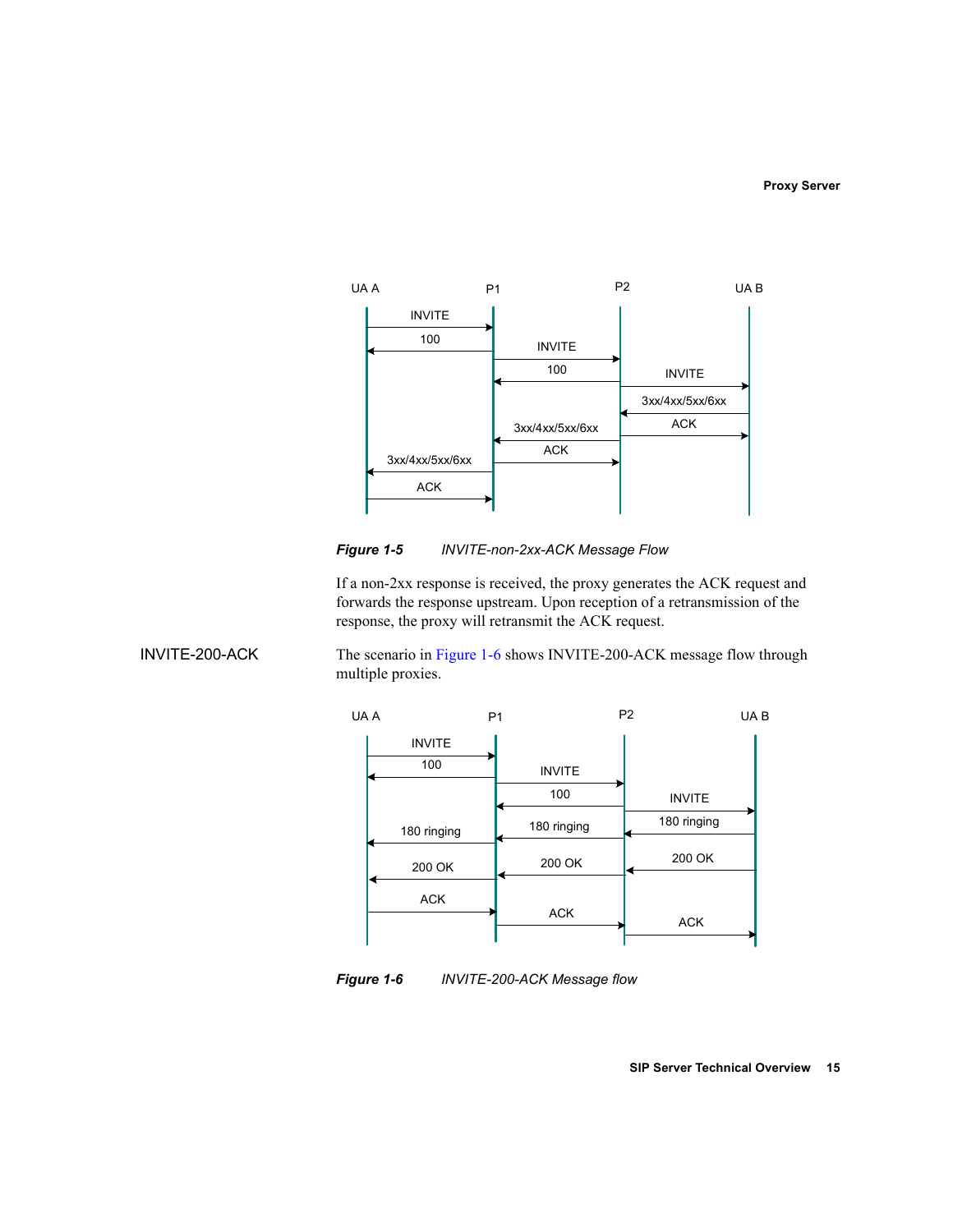A 2xx response to an INVITE request presents a special case. For purposes of call-setup robustness, it was decided that reliability (retransmissions) of 200 and ACK messages is to be handled end-to-end, rather than hop-by-hop. This means that upon receiving a 2xx response for an INVITE, the proxy forwards the message (and possibly any retransmission that follows) in a stateless fashion. It does not change state in any of its transactions and it does not generate an ACK request. Only the calling User Agent (UA A in the figure above) is allowed to ACK a 2xx response. The proxies forward the ACK (and possible retransmission) also in a stateless fashion. If either the 2xx or the ACK messages are lost along the way, it is the responsibility of the callee (UA B in the drawing) to retransmit the 2xx until it receives an ACK. This procedure assures that a call is established (and media can start flowing) only when both UAs have completed the handshake.



CANCEL The scenario in Figure 1-7 shows CANCEL processing.



*Figure 1-7 CANCEL Processing*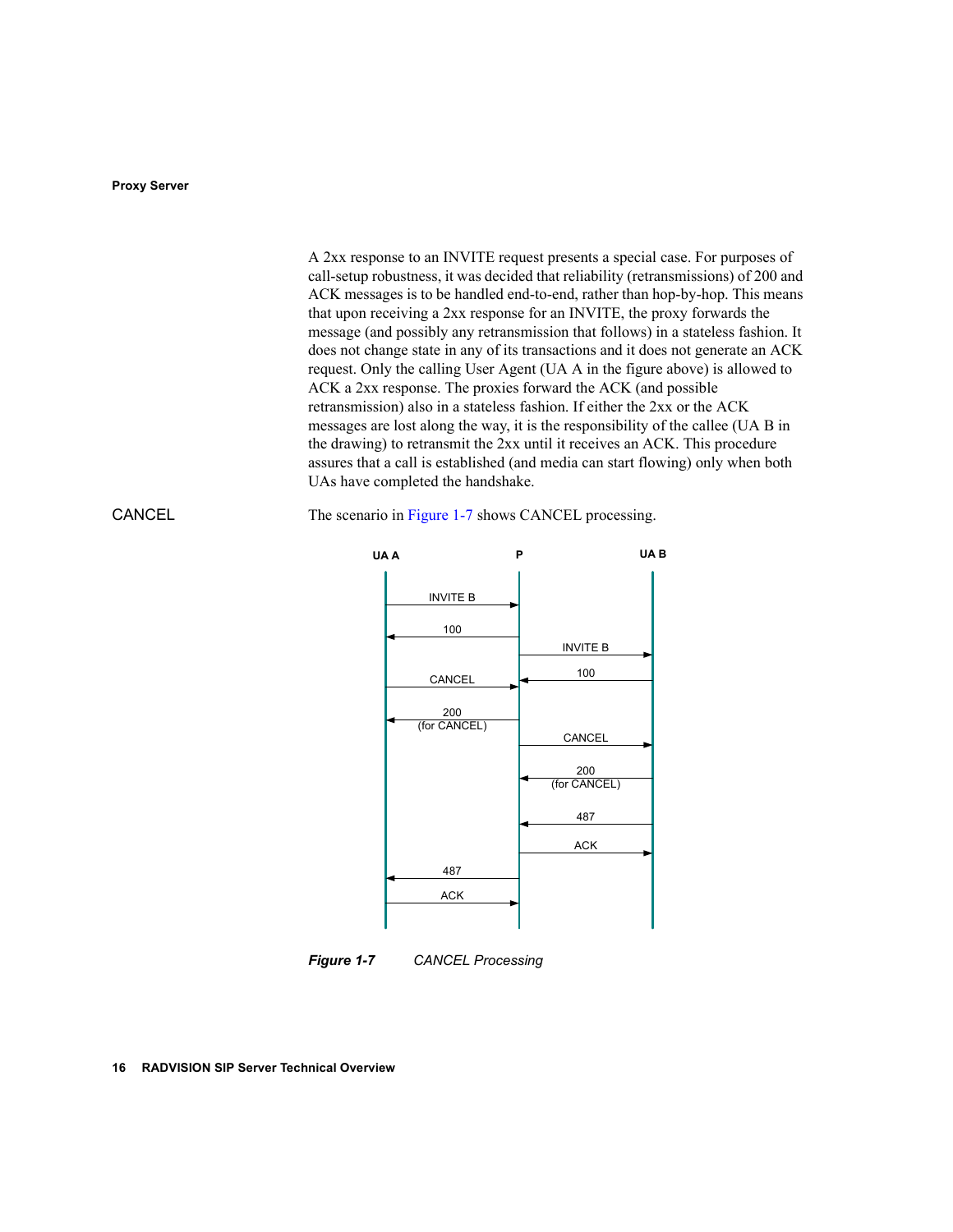A stateful proxy may choose to generate a CANCEL request for any pending INVITE request it has previously forwarded (subject to the rules of CANCEL as defined by the SIP standard). This capability is put to use in parallel forking as explained later in [Parallel Forking on page 21.](#page-24-0)

A proxy receiving a CANCEL request must try and match it to an existing INVITE context (*ProxyCoreObj*) and cancel any pending client transactions associated with this INVITE, as illustrated in Figure 1-7 above. If an INVITE context is not found, the proxy must statelessly forward the CANCEL request (it may have statelessly forwarded the associated INVITE previously).

RECORD-ROUTING The scenario in Figure 1-8 shows message proxying without Record-Routing.



*Figure 1-8 Message Proxying without Record-Routing*

Record-Routing is a SIP mechanism that allows SIP proxies to request being in the signaling path of all future requests that belong to this dialog. A proxy Record-Routes by entering the Record-Route header into the initial dialogestablishing request (currently, INVITE and SUBSCRIBE). The UAS and UAC build route-lists based on the Record-Route headers they find in the request and send each subsequent request with the route list as a set of Route headers.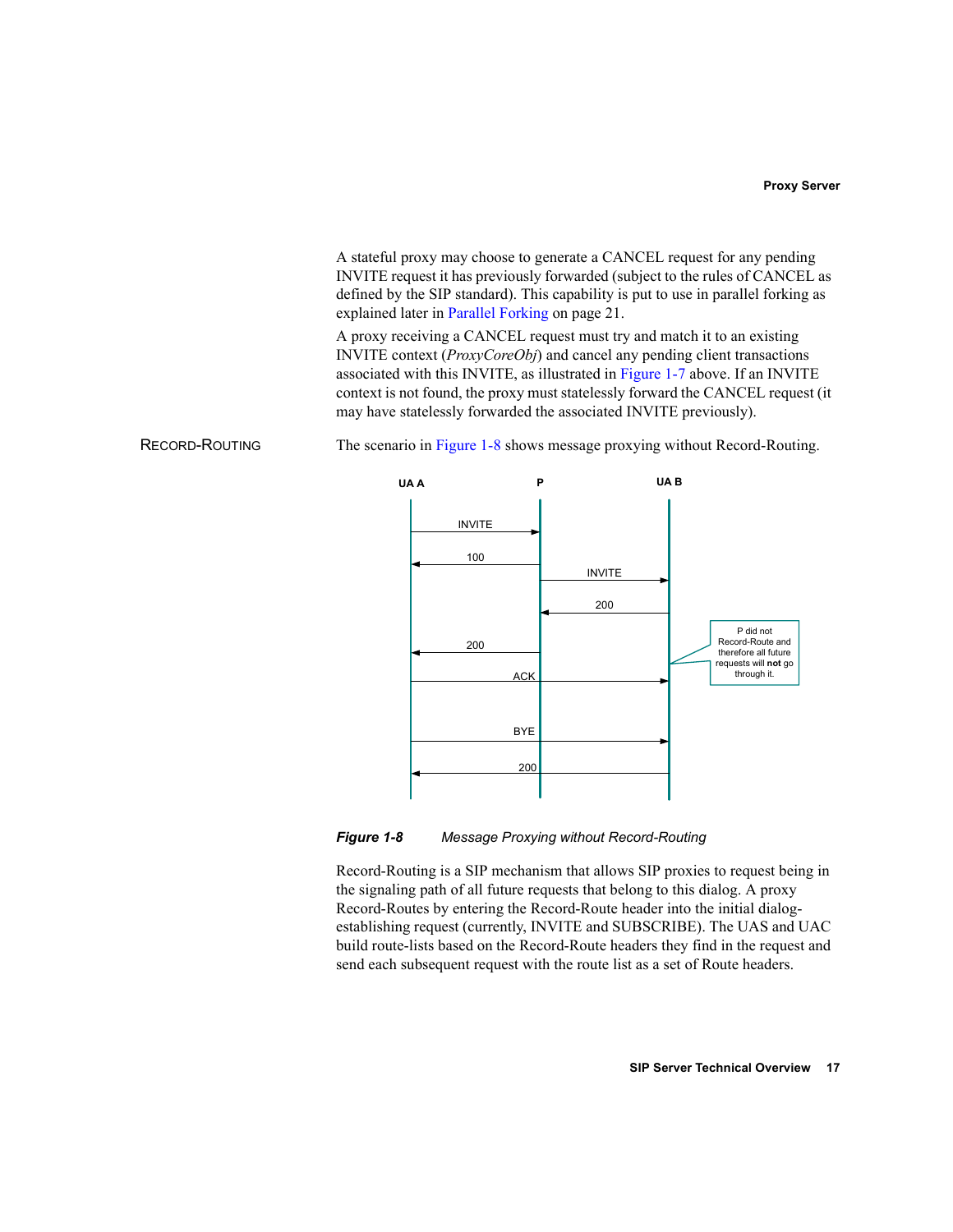A proxy that does not Record-Route an INVITE message should not expect to receive any of the following requests sent as part of the *Stack Call-leg*, including the ACK request (as shown in Figure 1-8). Similarly, a proxy that does not Record-Route a SUBSCRIBE request should not expect to see any of the NOTIFY requests sent in the context of the subscription. Exceptions to these rules may arise from the use of outbound proxy or from loose-routing. For more information, see [Loose-Routing on page 19](#page-22-0) and [Outbound Proxy on page 25.](#page-28-1)

Proxies should normally Record-Route only requests that set up a dialog (currently INVITE and SUBSCRIBE). However, a proxy may add a Record-Route header to any SIP request if it so wishes. SIP UAs do not change their route-lists based on Record-Route headers in requests other than the initial INVITE or SUBSCRIBE. It is recommended that proxies avoid adding Record-Route headers to every request for reasons of processing time and message size.

Selective Record-Routing is highly important because it allows proxies to keep track of some dialogs for their entire duration, while assisting others only in their initial setup phase and then removing themselves from loop. This helps proxies avoid spending resources on routing requests for dialogs that are of no interest to them.

The Record-Routing mechanism was enhanced and fine-tuned numerous times during the evolution of SIP in order to cope with various difficult cases. Today a Record-Routing proxy is required to implement the following functionality:

- Route information pre-processing
- Route information post-processing
- **Rewriting Record-Route headers in responses (For example,** the case of a proxy that is routing between different domain names.)
- Symmetric Record-Route
- **Loose-Routing**

## <span id="page-21-0"></span>**SYMMETRIC RECORD- ROUTE**

In some cases, a request is received in the Proxy on network interface X and needs to be sent on network interface Y. In such cases, it is recommended that the proxy adds two Record-Route headers, one for each interface. As result of such behavior of the Proxy, each of the UAs builds the same Route-List (in the opposite order), and each of the UAs will send further requests of the session to the corresponding interface of the Proxy. This also means that the Proxy does not need to analyze the Record-Route in the response.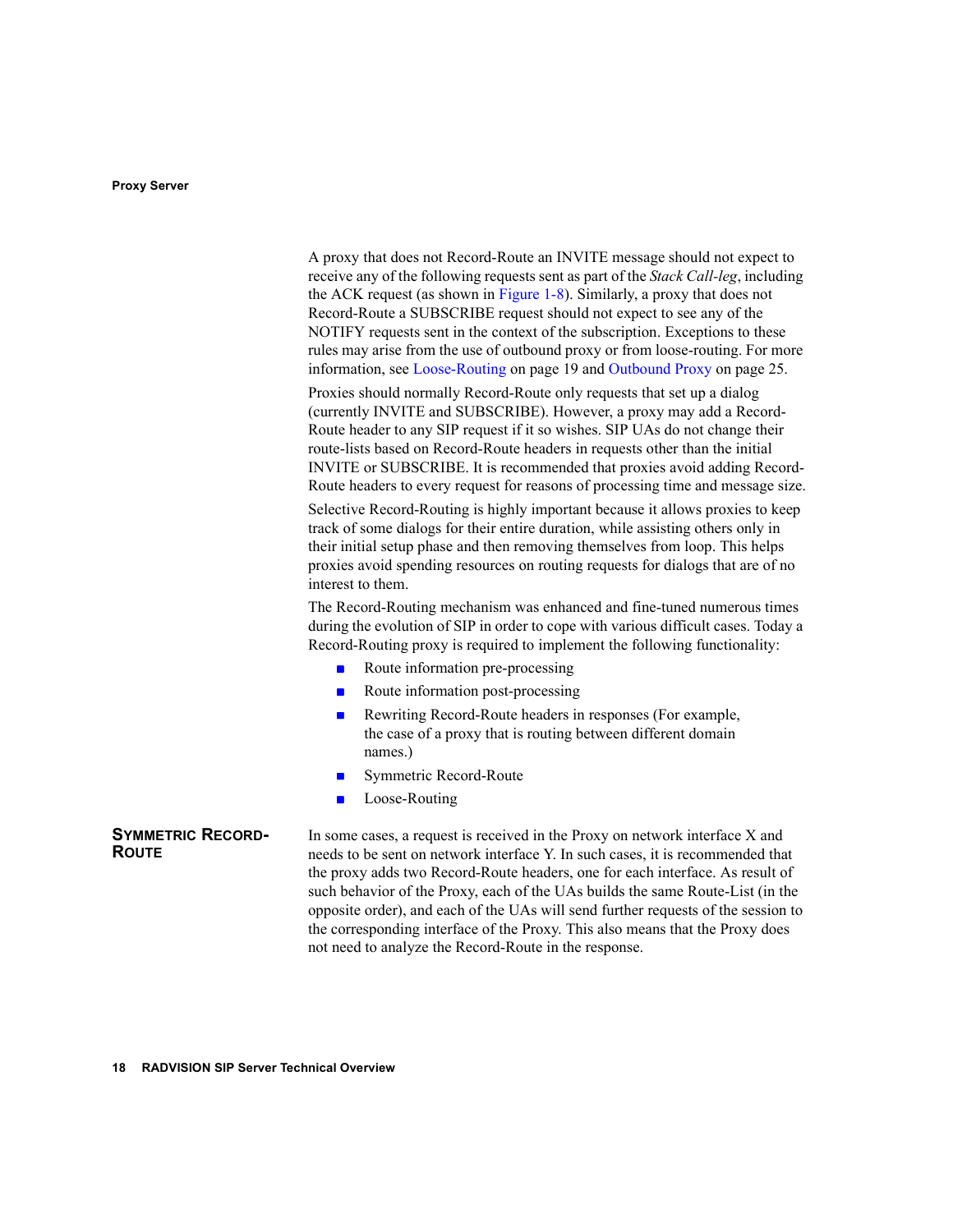<span id="page-22-0"></span>**LOOSE-ROUTING** A Loose-Routing proxy (also known as Loose-Router) is one that follows the procedures defined for Record-Routing in RFC 2543bis-08 and later. These procedures allow a proxy to introduce more hops into the route-list regardless of the final destination of the message. This enables a proxy to route a message through a pre-defined set of other proxies before reaching its final destination. Loose-Routing was added to the SIP specification due to requirements set by wireless 3G standard bodies, such as the 3GPP, in order to allow for "intelligent" routing of messages between visited and home networks.

RECURSION ON 3XX **RESPONSES** 

The scenario in Figure 1-9 shows recursion on 3xx Response



*Figure 1-9 Recursion on 3xx Response*

A proxy, upon receiving a 3xx (Redirection) response, may choose to add the contact address(es) provided in the 3xx response to the target set and possibly generate a new copy of the request to this address(es), as illustrated in Figure 1- 9. This process is called recursion on 3xx responses. A proxy may do recursion on 3xx responses only if the Request-URI of the original request indicates an address for which the proxy is responsible.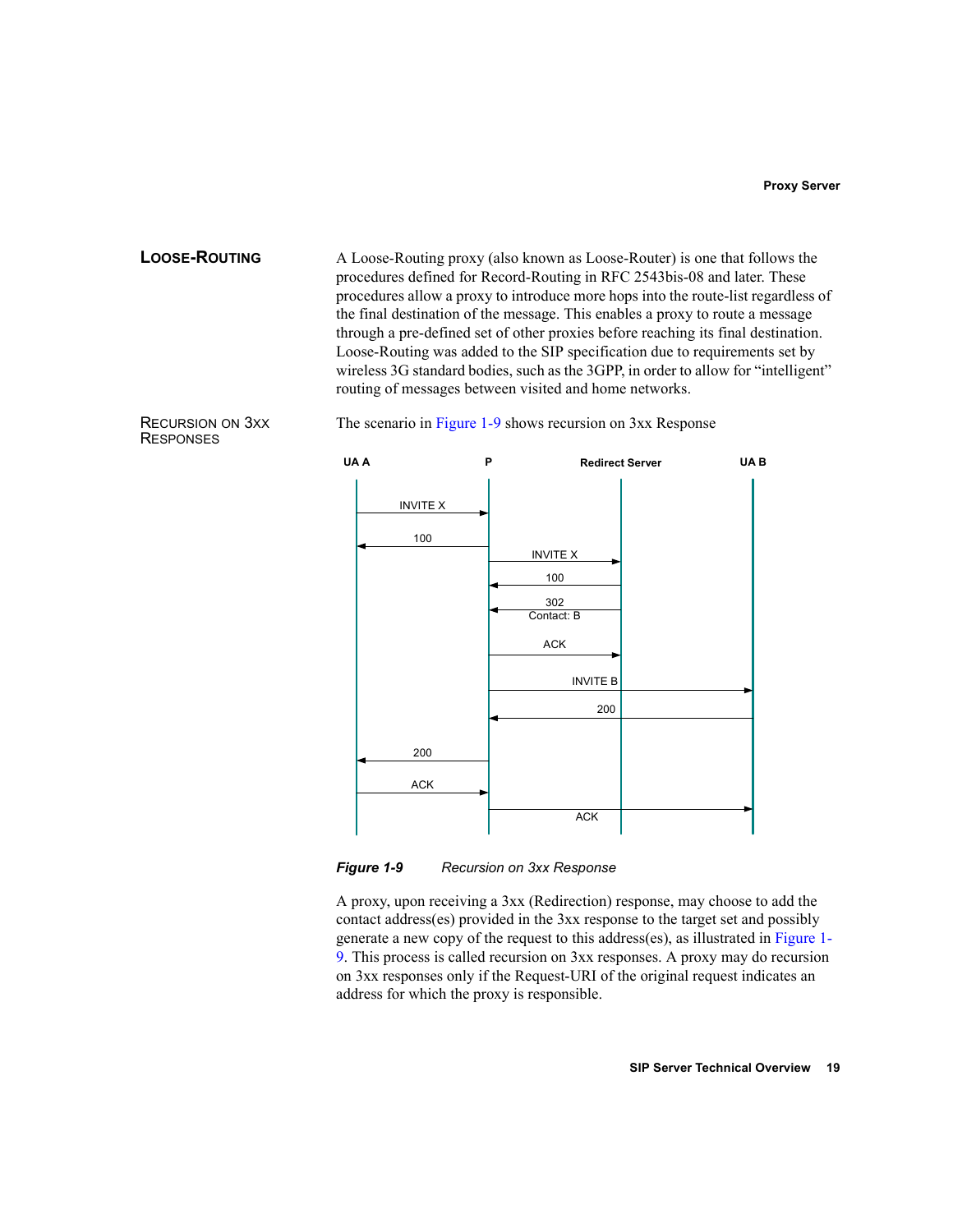<span id="page-23-0"></span>**FORKING** After processing an incoming request and building a target-set for it, the proxy may choose to forward the request to multiple addresses. This process is called forking and a proxy that supports it is called a forking proxy. Forking allows the implementation of features such as simultaneously searching (ringing) for a user in multiple UA devices (desktop phone and cellular phone, for example), finding the first available agent in a call-center, and Forward-on-Busy.

A proxy may choose to fork in several ways:

- **Parallel forking—the proxy forwards copies of the request to** multiple destinations simultaneously.
- Sequential forking—the proxy forwards the request to one target address at a time, waiting for a final response (failure) before moving on to the next address.
- Mixed forking—the proxy may choose to forward requests to some target addresses in parallel while doing sequential forwarding for others.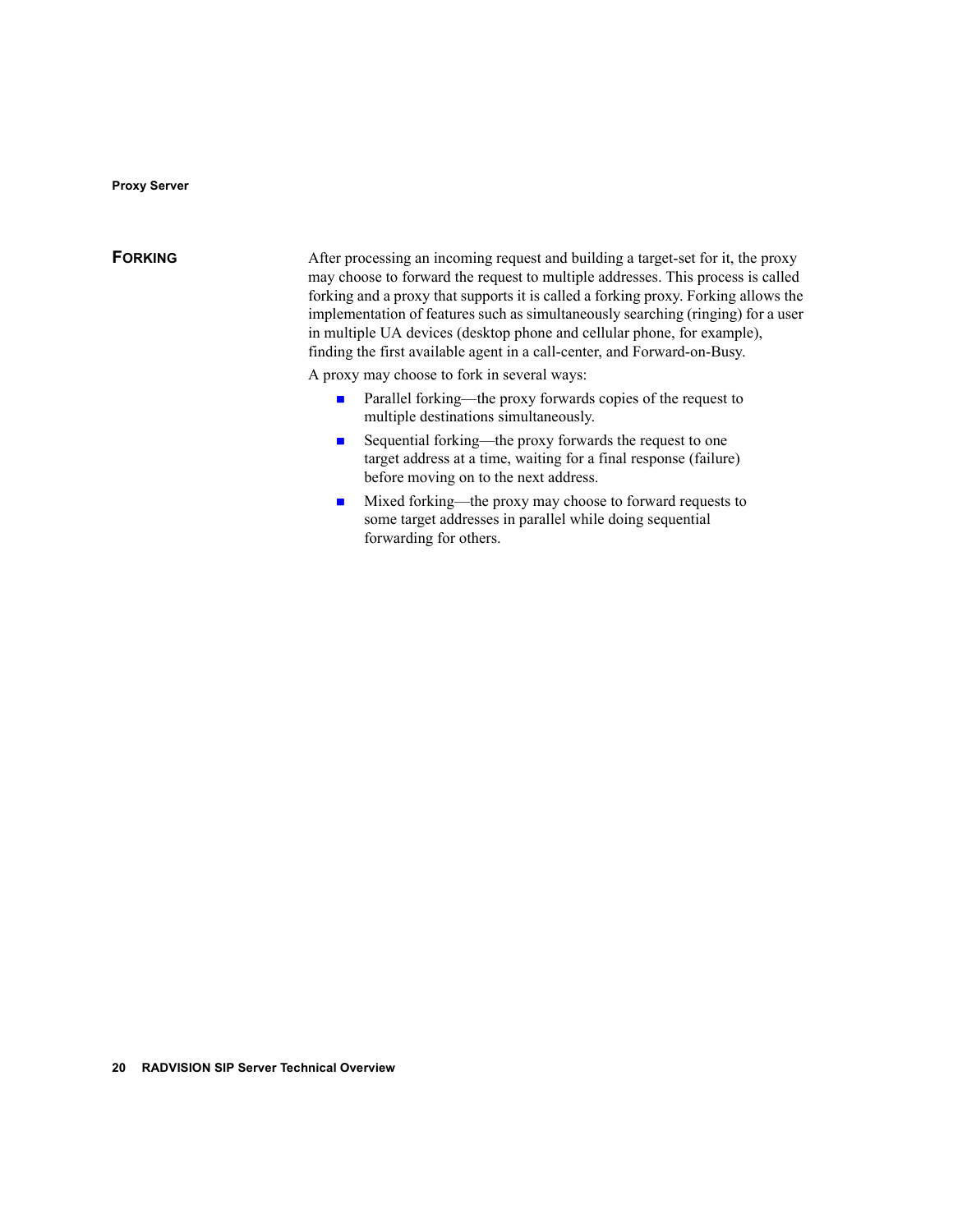<span id="page-24-0"></span>PARALLEL FORKING The scenario in Figure 1-10 (below) shows parallel forking.





Parallel forking, as illustrated in Figure 1-10, is a more time-effective way to search for a user. This is because parallel forking attempts to reach the user in multiple locations simultaneously. However, parallel forking introduces additional complexity into the work of the proxy. A parallel forking proxy has to handle multiple concurrent client transactions and possibly collect multiple final responses from them. The proxy has to choose the "best" final response and forward it upstream. Picking the best response is done according to an algorithm provided in the SIP standard. Some responses have higher preference then others, and some responses should never be forwarded upstream. For example, a 200 (OK) response is "better" than a 404 (Not Found) response. Upon receiving a 2xx (Success) or 6xx (Global Failure) response at one of the client transactions, the proxy has to cancel the remainder of the pending requests (using CANCEL) and forward the final response upstream.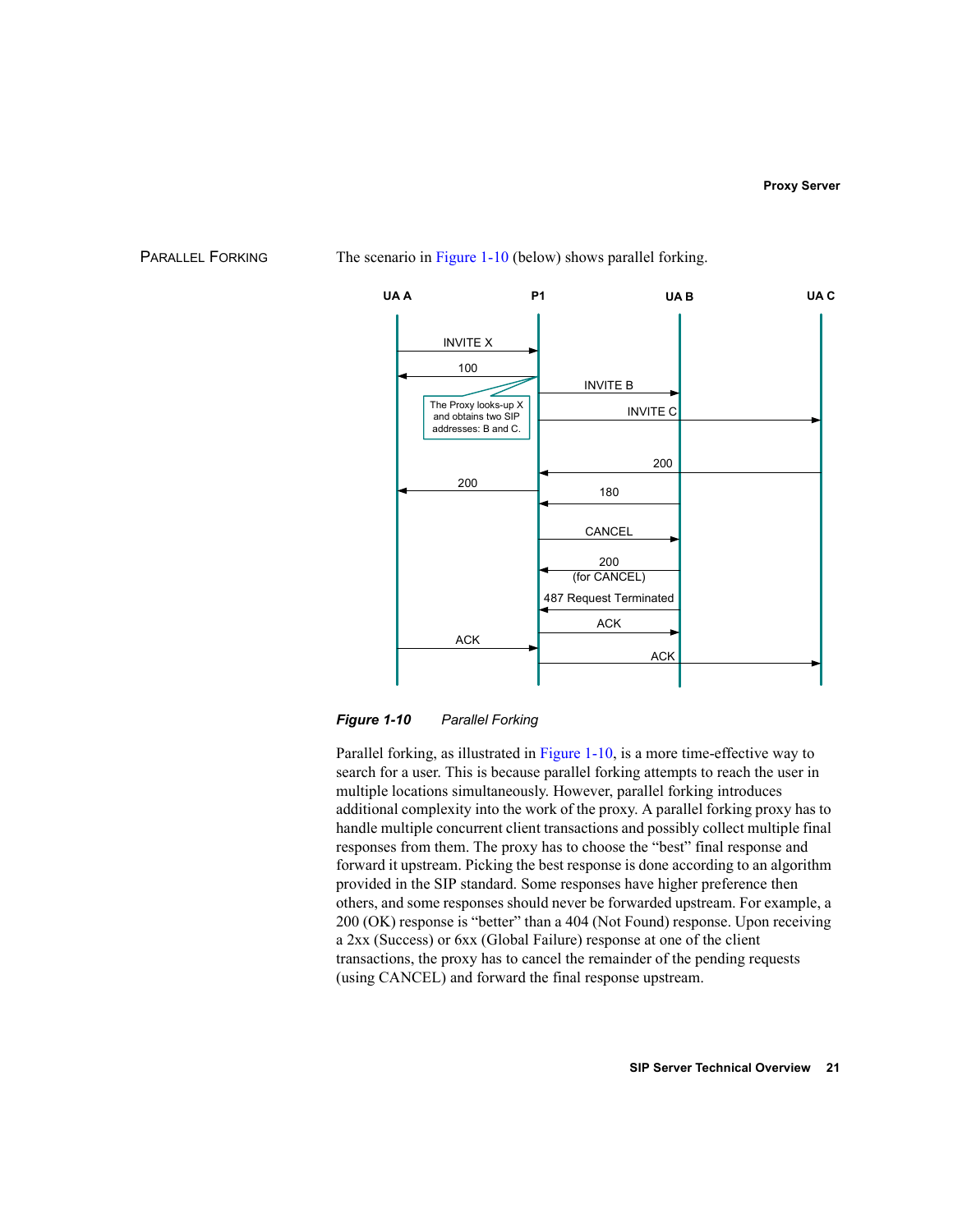When parallel forking, a proxy also may have to do aggregation of challenges if it receives multiple 401 (Unauthorized) or 407 (Proxy Authentication Required) responses. In this case, the proxy must collect the challenges from all responses and forward them upstream.

A parallel forking proxy may have to do redirection response aggregation if multiple 3xx responses are received.

SEQUENTIAL FORKING The scenario in Figure 1-11 shows sequential forking.



*Figure 1-11 Sequential Forking*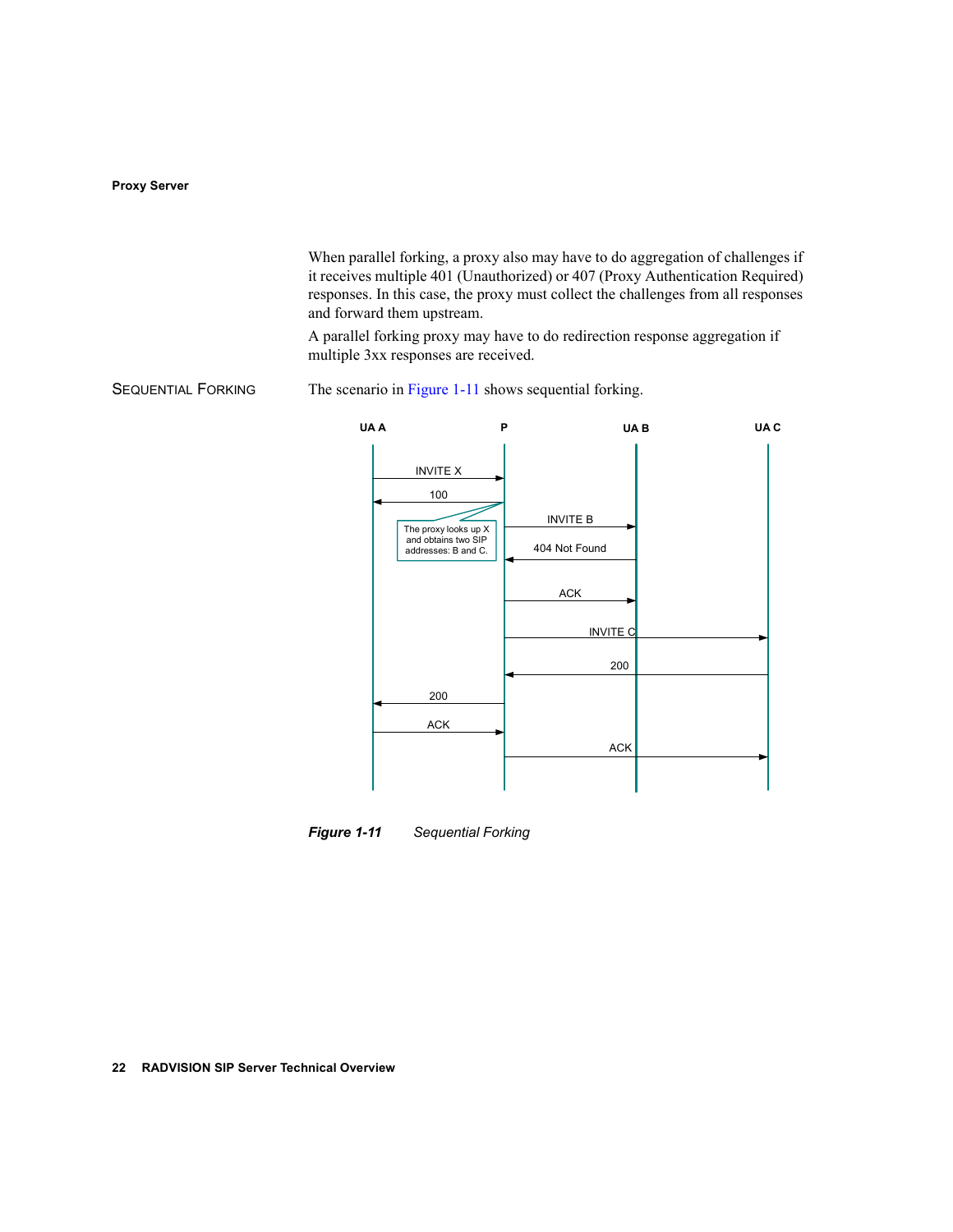<span id="page-26-0"></span>**AUTHENTICATION** The scenario in Figure 1-12 shows authentication.





When a UAC sends a request to a proxy server, the proxy server may decide to authenticate the originator before the request is processed. The proxy can challenge the originator to by returning a 407 response (Proxy Authentication Required) with a Proxy-Authenticate header containing the challenge. The client can re-send the request with a Proxy-Authorization header which provides the credentials that match the challenge. A client may provide the credentials also before being challenged in order to avoid the delay and extra processing of the 407 response (the credentials may be built according to cached challenges). Both challenge and credentials are built using a cryptographic hash so that certain values, such as password, are not sent in the clear.

Authentication by proxy is useful for the following:

**•** Verifying that the originator of the request is indeed an authorized user entitled to receive services (avoiding service theft)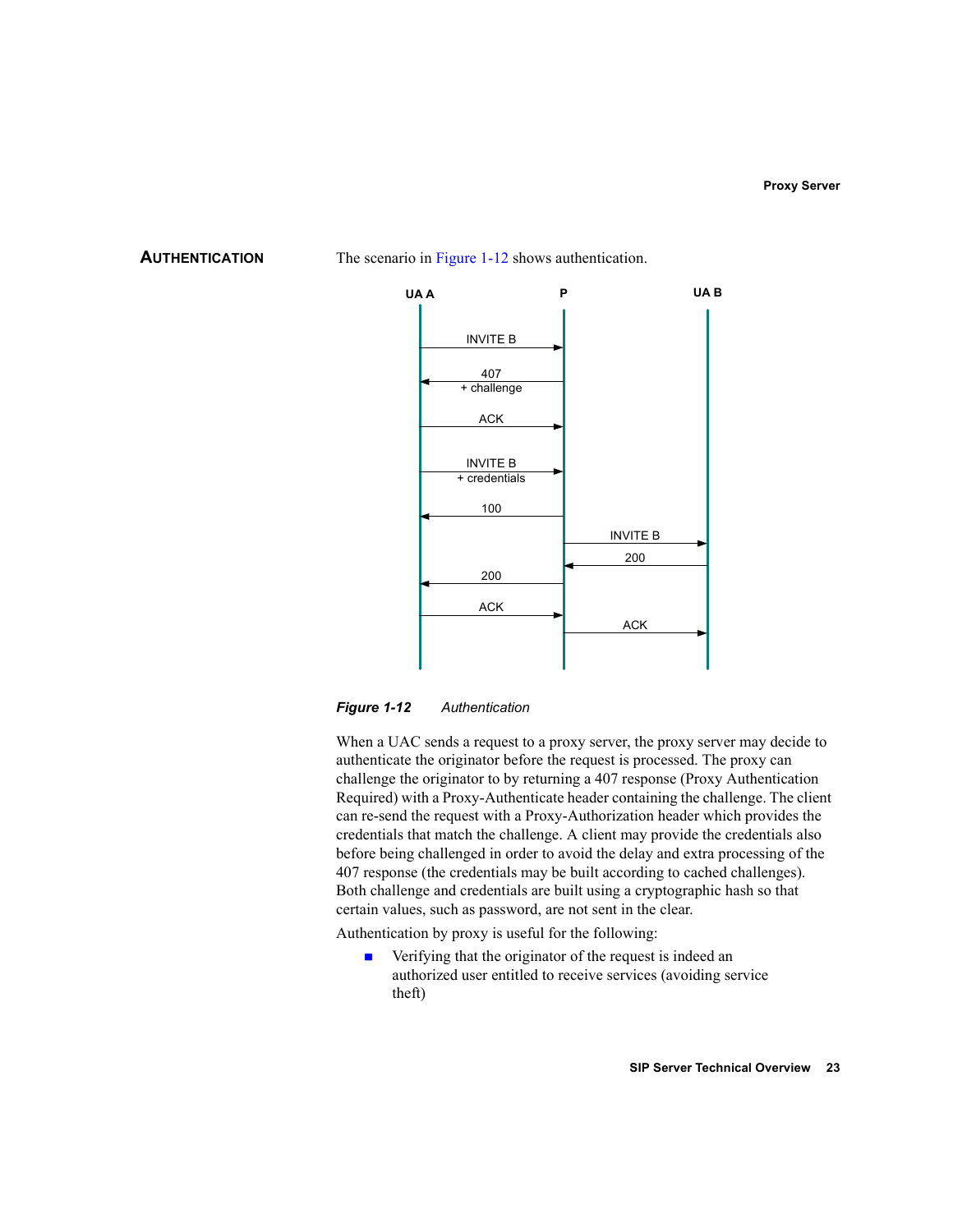**Asserting that certain message fields were not altered by a third** party

SIP authentication also allows for multi-level authentication by different proxies along the signaling path.

### <span id="page-27-0"></span>**LOOP DETECTION AND MAX FORWARDS**





### *Figure 1-13 Illegal Loop*

A loop is a situation where a request that arrives at a proxy is forwarded, and later arrives back at the same proxy. An illegal loop occurs if the second time it arrives, the message has the same values in fields that affect the routing decision (Request-URI and any other fields the proxy may take into account). In this case the proxy will forward the request the same way it did the first time and every other proxy along the loop path may do the same. This causes an error condition where the message is looped through a set of proxies for an undefined number of times, consuming network and proxy resources, but never reaching its final destination.

The SIP specification handles loops in two ways:

- **Max Forwards (mandatory)**
- **Loop detection (optional)**

MAX FORWARDS The Max-Forwards header field serves to limit the number of hops a request can transit on the way to its destination. It consists of an integer that is decremented by one at each hop. If the Max-Forwards value reaches 0 before the request reaches its destination, it will be rejected with a 483 (Too Many Hops) error response. The default initial value for Max-Forwards is 70.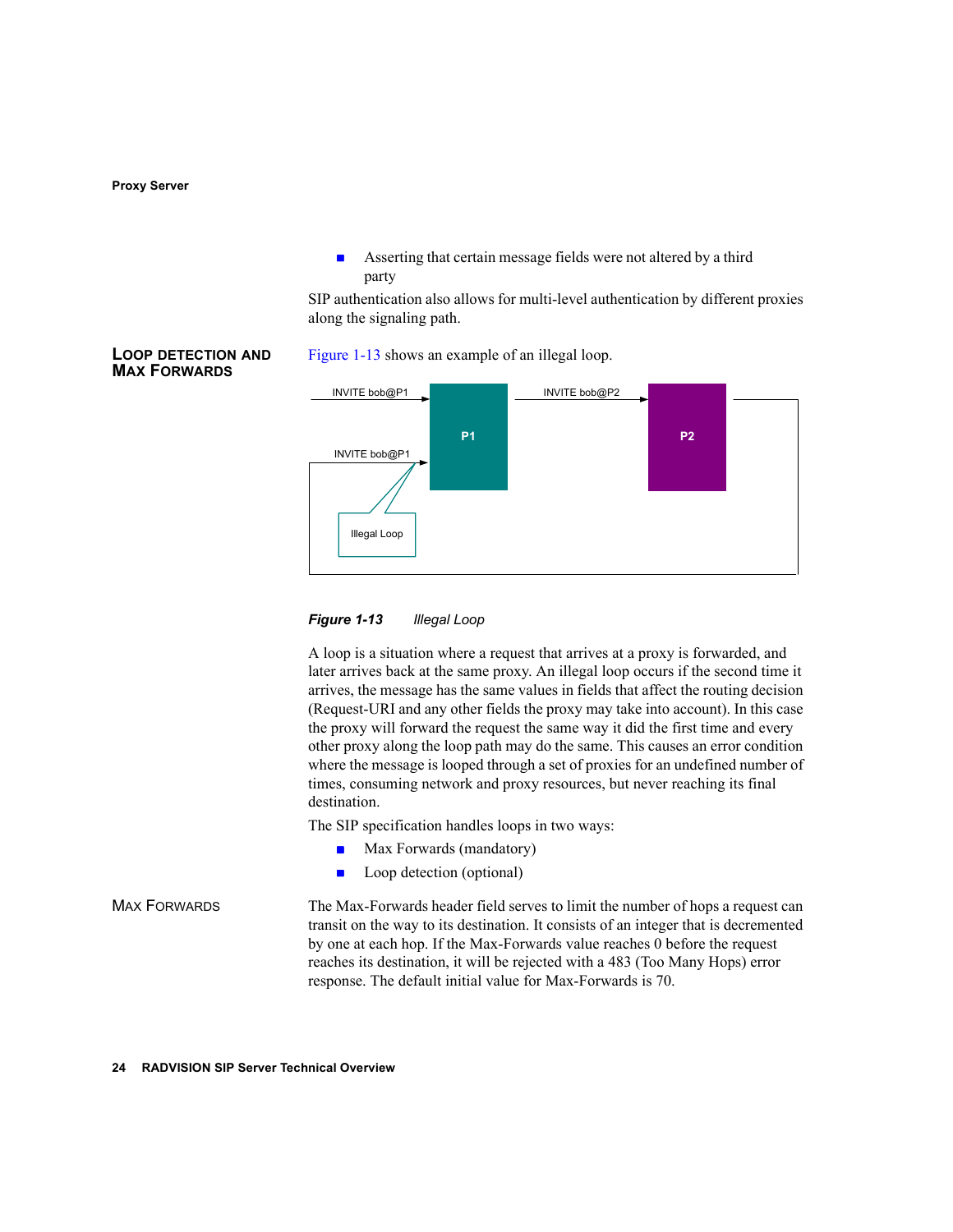This solution requires minimal processing by proxies and UACs, but has the disadvantage of stopping the loop only after the message has been forwarded enough times to exhaust the Max-Forwards value (70 hops by default).

LOOP DETECTION A proxy can optionally check for loops by employing a special loop detection algorithm. The algorithm affects the way the proxy builds the Via-branch field and mandates the proxy to do certain validations of the Via list in incoming requests. Loop detection requires some extra processing per message, but guarantees immediate detection of the loop as the proxy receives the message for the second time.

<span id="page-28-0"></span>**MESSAGE SPIRALING** Figure 1-14 shows an example of message spiraling (Legal Loops).



### *Figure 1-14 Spiral Example*

A spiral is a SIP request that is routed to a proxy, forwarded onwards, and arrives once again at that proxy, but with a different set of values in the fields that affect the routing decision. The proxy will route the spiraled request to different target addresses the first and second time it processes it, therefore an endless loop is not created. A spiral is not an error condition, unlike a loop. Identifying spirals and telling them apart from loops presents a challenge for loop-detecting proxies and requires the use of special techniques.

<span id="page-28-1"></span>**OUTBOUND PROXY** Outbound proxy is a proxy that receives requests from a client regardless of the destination of the messages (Request-URI) the client is sending. Simple clients may choose to send every outbound message via an outbound proxy. Typically, a UA is manually configured with an outbound proxy, or can learn about one through auto-configuration protocols.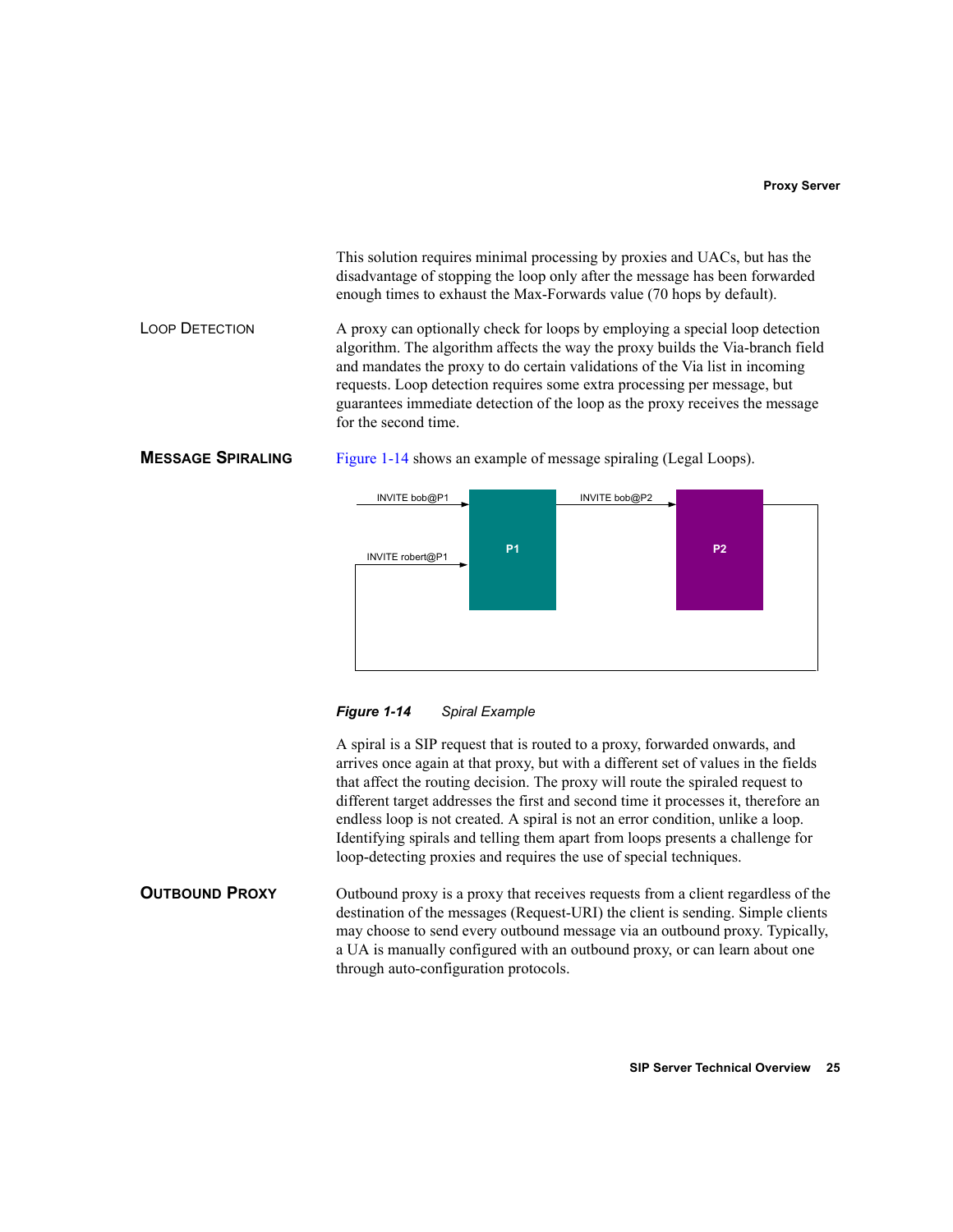<span id="page-29-0"></span>

|               | Outbound proxies are important because they allow the creation of simple UAs<br>that do not have to be concerned with making routing decisions and DNS<br>queries. This is especially important in wireless devices which typically have<br>limited capabilities and resources but may roam to foreign networks.<br>A proxy that is suitable for use as an outbound proxy is one that is willing to<br>accept requests even though they are not intended for its domain and that do not<br>belong to a dialog that it has Record-Routed. |
|---------------|------------------------------------------------------------------------------------------------------------------------------------------------------------------------------------------------------------------------------------------------------------------------------------------------------------------------------------------------------------------------------------------------------------------------------------------------------------------------------------------------------------------------------------------|
| <b>POLICY</b> | As explained above, SIP Servers have a wide array of possible ways to handle<br>incoming messages. A SIP Server has the freedom to make the following<br>decisions:                                                                                                                                                                                                                                                                                                                                                                      |
|               | Where to route the request and based on which location<br>$\blacksquare$<br>information source (location service/database/presence info/<br>other)                                                                                                                                                                                                                                                                                                                                                                                       |
|               | Proxy/Redirect/Reject<br>$\blacksquare$                                                                                                                                                                                                                                                                                                                                                                                                                                                                                                  |
|               | Stateful/Stateless forwarding<br>$\blacksquare$                                                                                                                                                                                                                                                                                                                                                                                                                                                                                          |
|               | Record-routing<br>$\blacksquare$                                                                                                                                                                                                                                                                                                                                                                                                                                                                                                         |
|               | Forking-parallel/sequential/none<br>$\blacksquare$                                                                                                                                                                                                                                                                                                                                                                                                                                                                                       |
|               | Authentication                                                                                                                                                                                                                                                                                                                                                                                                                                                                                                                           |
|               | Loop detection                                                                                                                                                                                                                                                                                                                                                                                                                                                                                                                           |
|               | These decisions can be made based on many factors, such as:                                                                                                                                                                                                                                                                                                                                                                                                                                                                              |
|               | Message destination address (Request-URI)<br>$\blacksquare$                                                                                                                                                                                                                                                                                                                                                                                                                                                                              |
|               | Domain(s) managed by this server<br>$\blacksquare$                                                                                                                                                                                                                                                                                                                                                                                                                                                                                       |
|               | Type of request (method)<br>$\blacksquare$                                                                                                                                                                                                                                                                                                                                                                                                                                                                                               |
|               | Other message fields: From, To, Date, Priority                                                                                                                                                                                                                                                                                                                                                                                                                                                                                           |
|               | External parameters, such as time of day                                                                                                                                                                                                                                                                                                                                                                                                                                                                                                 |
|               | In this document, the collective set of rules that govern proxy routing decision<br>making is called Server Policy. Server Policies are typically set by the service<br>providers or administrators that install and configure the SIP Servers.                                                                                                                                                                                                                                                                                          |
|               | Because of the large number of input variables and output decisions that are<br>available for Server Policies, SIP Servers are highly versatile and flexible<br>elements. This is of key importance for deployment of SIP-based networks.<br>Server Policy can be as complex or as simple as required by network topology,<br>user profiles, traffic load, security risk levels, and other factors specific to the<br>environment in which the server operates.                                                                          |

Below are examples of some simple policies that may be employed by proxies: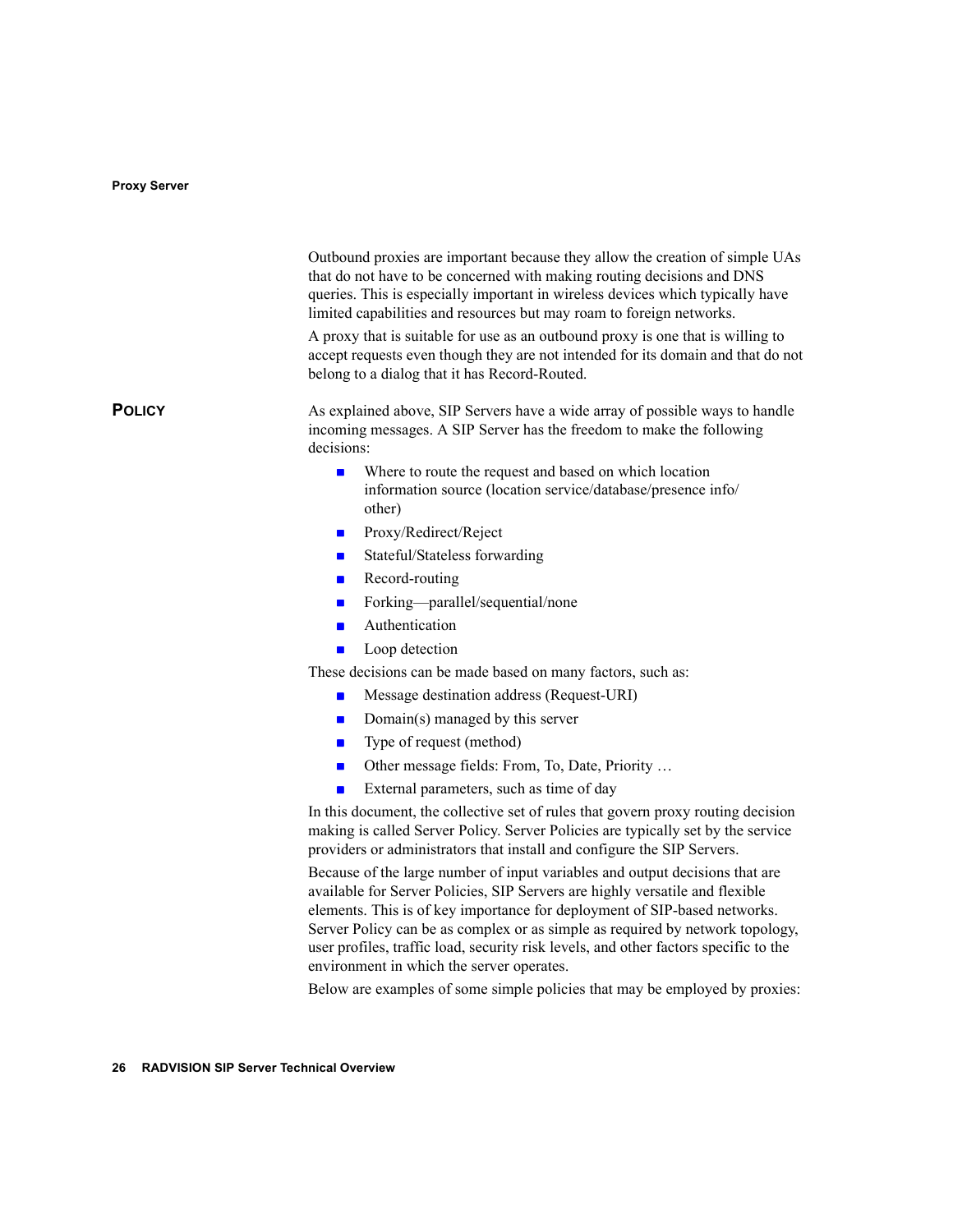- **Forward all requests targeted to domain acme.com based on** location service records. Redirect all other requests to sip:routing\_proxy.sp.com
- Authenticate all incoming INVITE messages except those intended for 911 emergency services
- Statefully forward (and fork if necessary) requests with destination address sip:bob  $\sinth(\omega_a)$  same.com, unless they are from sip:alice\_smith@worldcom.com, in which case forward to sip:bob\_smith@voicemail.acme.com.
- Switch from stateful to stateless forwarding modes when system resources are low.

<span id="page-30-0"></span>**B2BUA** In addition to Proxy, Registrar and Redirect servers, the SIP specification also defines a fourth type of server—Back-2-Back UA (B2BUA). A B2BUA is a logical entity that receives a request, processes it as a User Agent server (UAS) and, in order to determine how the request should be answered, acts as a User Agent client (UAC) and generates requests. A B2BUA must maintain call state and actively participate in sending requests and responses for dialogs in which it is involved. The B2BUA is similar in many ways to a Proxy server, but has tighter control over the dialog and does not have the limitations of the SIP standard on the Proxy (for example, a Proxy cannot disconnect a call or alter the messages). While handling request and response messages, the B2BUA forwards requests and responses at a dialog level from side to side. In some respects, a B2BUA is similar to an H.323 gatekeeper in routed mode.

> RFC 3261 does not define special functionality for B2BUA, but rather defines it as a concatenation of a UAC and UAS.

Figure 1-15 illustrates a common dialog creation scenario.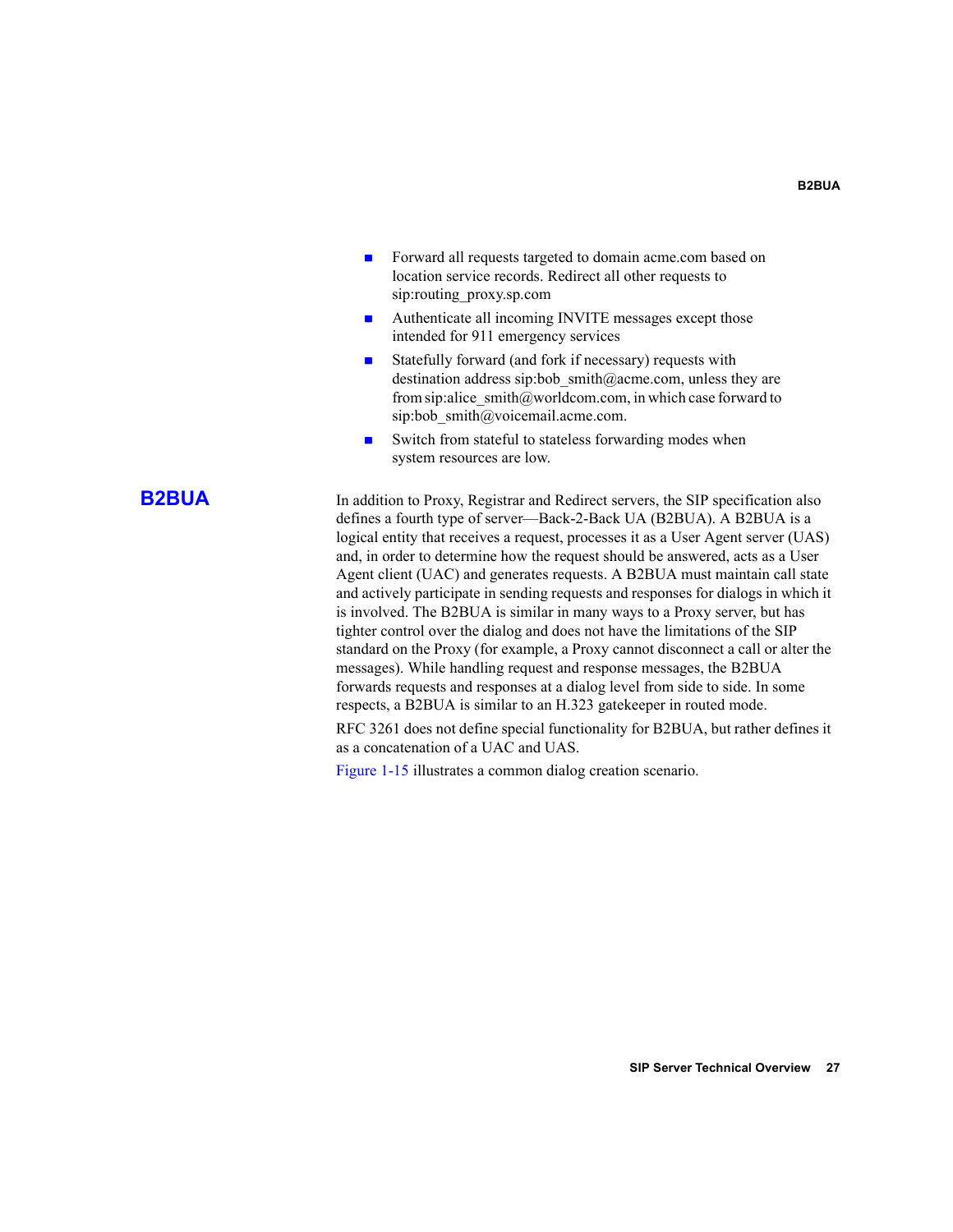

*Figure 1-15 Dialog Creation*

Since a B2BUA acts as a UAS to one side and a UAC to the other side, it has tight control over the call. A B2BUA hides the identity of the initiator of the call from the destination and enables header modification and SDP manipulation (codecs, media IP+Port, an so on). In addition, it is preferable that B2BUA implementation allows the application to initiate actions, such as disconnecting one side of the dialog and even initiating a dialog to one side. Such B2BUA capabilities allow it to act as a Third Party Call Control (3PCC), as defined in *draft-ietf-sipping-3pcc-06.txt*.

[Figure 1-16](#page-32-0) illustrates a B2BUA that acts as a 3PCC according to Scenario 4 of this draft. This scenario is recommended for cases in which it is not clear that UA A will immediately answer the call, as would happen if this UA is an automatic machine. If UA A is not such a machine, UA B may timeout waiting for the ACK with SDP 2'. The B2BUA cannot send this ACK to UA B before UA A answered with the 200 OK including SDP 2.

This scenario also has some drawbacks, as specified in the draft.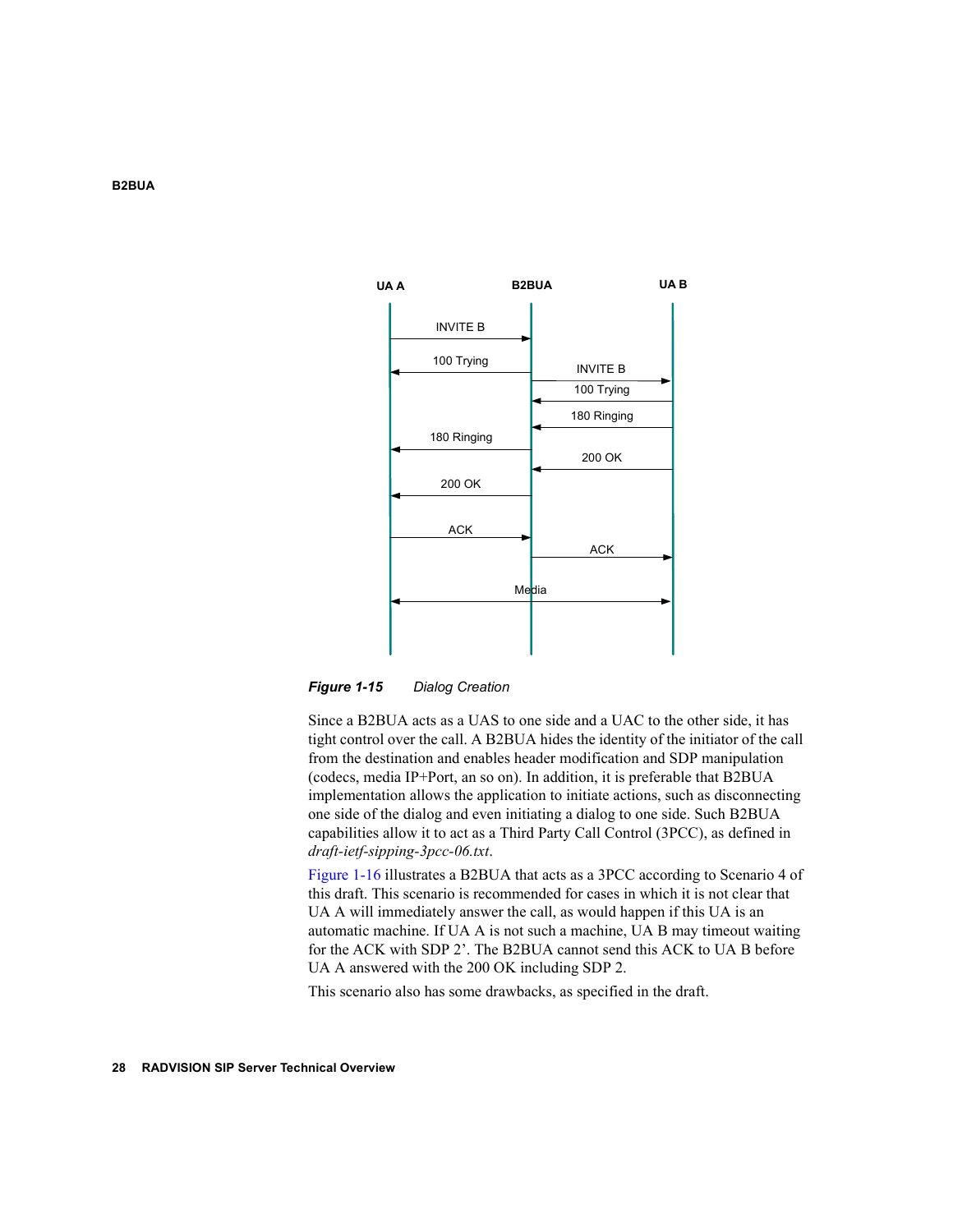

### <span id="page-32-0"></span>*Figure 1-16 3PCC*

A B2BUA is beneficial to environments with one or more of the following requirements:

- Having the network initiate dialogs or modifying a dialog state.
- $\blacksquare$  Having the network disconnect calls (for example if the caller runs out of pre-paid minutes) or modify calls (for example changing codecs in a call setup process or during a call session).
- Having Third Party Call Control (3PCC) for connecting a call between two UAs by a controller.
- Giving the network tight control over Class 5 features (PBX functionality).
- **Having the network change messages in some way that is** forbidden in a SIP Proxy (modify/add/remove headers or body, encrypt/decrypt the message or parts of it, compression, and so on).
- **Hiding the users or network that is "behind" the SIP Server.**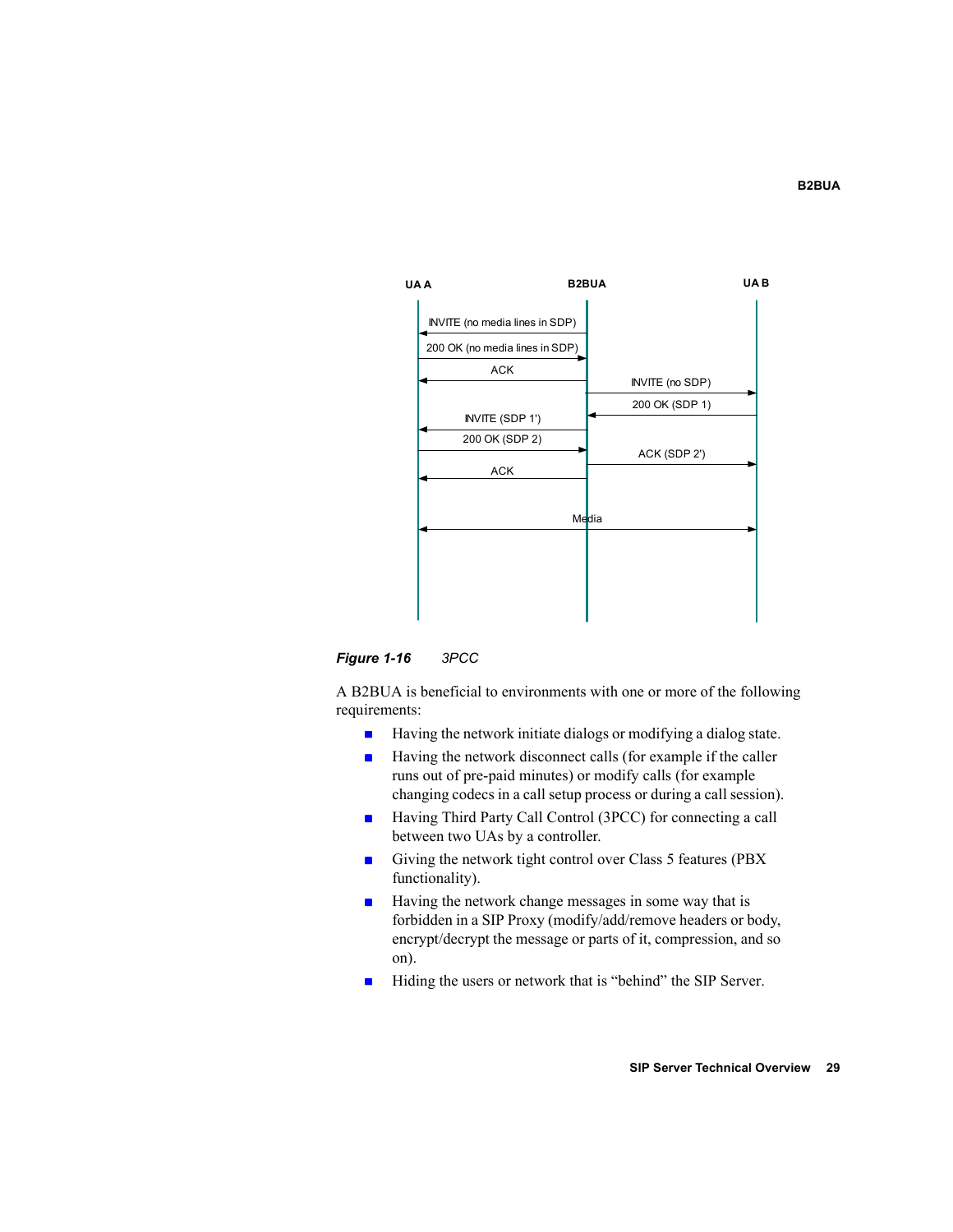- Keeping close track of a dialog state (for example, for billing purposes).
- systems.

Some of the applications that require B2BUA functionality are:

- 3G Call State Control Functions (CSCF)—the 3GPP has defined 3 types of CSCF proxies that act as a B2BUA in some functions
- **IMPLEMENTER IMPLEMENT IN THE IMPLEMENT IMPLEMENT IMPLICATION**
- $\blacksquare$  Call Center applications
- Service Creation Platforms
- **FW/NAT Application Level GW (ALG) or FW/NAT traversal** system in DMZ

Providing such tight control requires call-stateful implementation as in PSTN switches. The consequences are:

- Retains more state (memory per call) therefore has lower capacity and scalability compared to a Proxy server.
- Call establishment/tear down processing is more complex, therefore the maximal performance (CPS) is lower.
- **Breaks SIP End-to-End architecture and therefore S/MIME will** not work.
- Unlike a Proxy, a B2BUA is a single point of failure, therefore it is highly recommended to add high-availability to such B2BUA is a natural addition to a SIP Server, since it completes the set of standard server functionalities and provides functionality that is much needed by many types of server applications.

<span id="page-33-0"></span>**EVENTS SERVER** An Events Server is a general implementation of specific event notification, as discussed in RFC 3265, and provides a complete implementation of a Notifier. This RFC defines a general, SIP-extensible framework that allows an entity to subscribe for notifications on the state change of other entities. The Notifier in this architecture is responsible for receiving the SIP SUBSCRIBE request, validating it, and creating a subscription object that also includes the Event package name and the event header ID parameter if one is present. Additionally, the Notifier is responsible for collecting the resource state and sending NOTIFY messages to the Subscribers. The Notifier may involve other entities (some not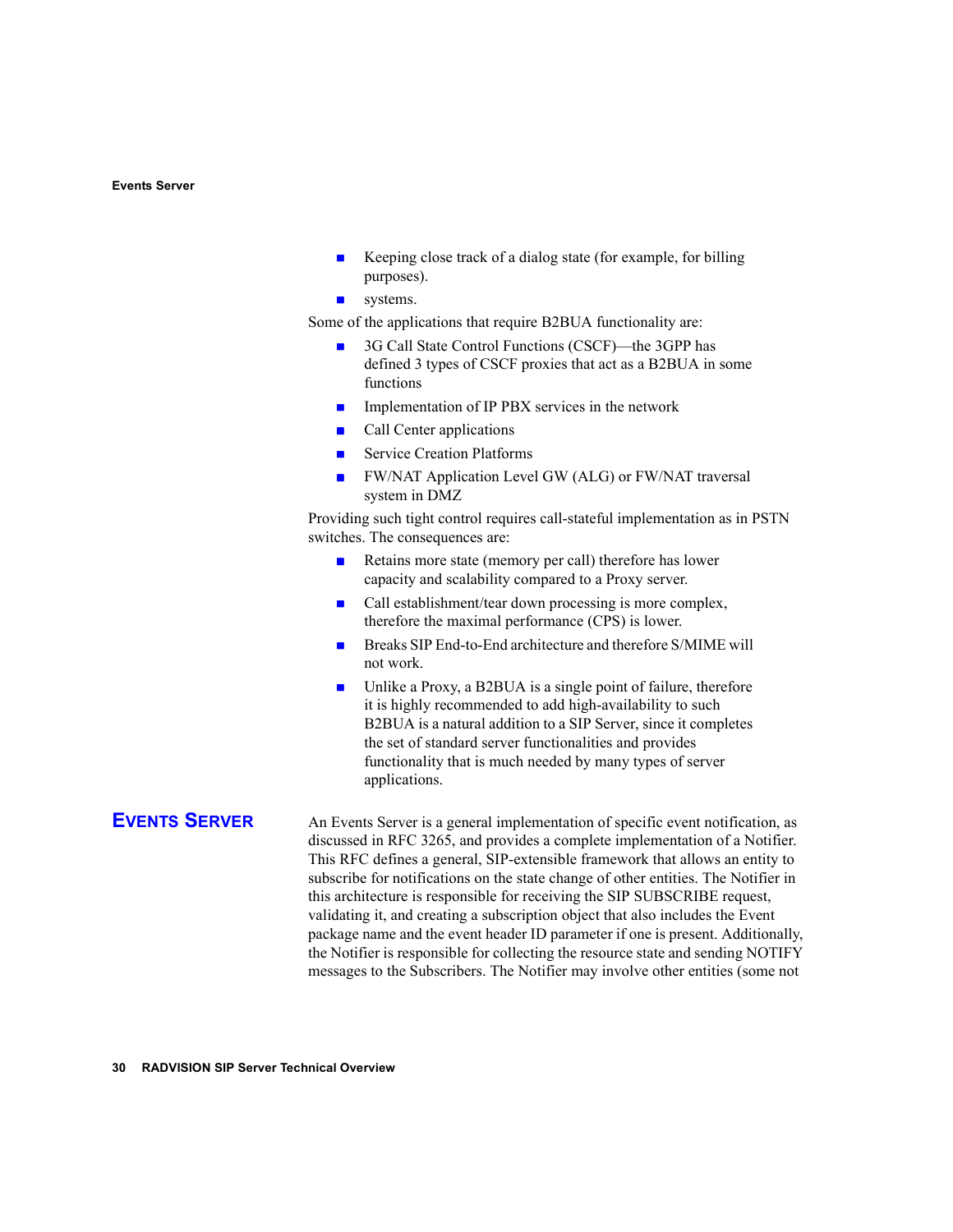<span id="page-34-2"></span><span id="page-34-1"></span><span id="page-34-0"></span>

|                                     | in the scope of SIP) to collect resource state information. Validation of a<br>SUBSCRIBE request should be an automatic function that does not require user<br>input, since non-INVITE transactions are limited by Timer F with a duration of<br>64*T1 (default T1 is 500ms according to RFC 3261). The validation of a<br>SUSCRIBE request may include the following:                                                                                                                                         |  |  |
|-------------------------------------|----------------------------------------------------------------------------------------------------------------------------------------------------------------------------------------------------------------------------------------------------------------------------------------------------------------------------------------------------------------------------------------------------------------------------------------------------------------------------------------------------------------|--|--|
| <b>EVENT PACKAGE</b><br><b>NAME</b> | The Notifier may return a 489 (bad event) response if it does not understand the<br>event package that was specified in the Event header value, or is not capable of<br>processing this event package. The Notifier may also create a subscription and<br>return 200 (OK) or 202 (accepted) according to its policy if it cannot<br>immediately determine its ability to process the event package. (For example,<br>when user input is required or other entities need to be involved in such<br>processing). |  |  |
| <b>SUBSCRIBE DURATION</b>           | The Notifier may check that the Expires header value is not too short. If it is too<br>short, it may return a 423 (interval too small) response according to the rules<br>specified in RFC 3265. This response will contain a Min-Expires header to<br>notify the subscriber about the minimum expected duration of the subscription.                                                                                                                                                                          |  |  |
| <b>AUTHENTICATION</b>               | The Notifier may also choose to perform authentication and authorization<br>according to the application policy. This is an action usually recommended,<br>given the information that is provided in the NOTIFY body.                                                                                                                                                                                                                                                                                          |  |  |
|                                     | After the subscription was validated and a subscription object was created, the<br>Notifier must send a NOTIFY message. The message may contain a body<br>expressing the current state of the resources, according to the event package that<br>was processed and according to the application policy. SIP uses this mechanism<br>for the implementation of various functionalities and defines various event<br>packages in related drafts and RFCs. Examples of such event packages are:                     |  |  |
|                                     | Presence—provides information about the willingness and<br>ability of a user to communicate with other users on the<br>network.                                                                                                                                                                                                                                                                                                                                                                                |  |  |
|                                     | Winfo-the set of users subscribed to a particular resource for<br>$\blacksquare$<br>a specific event package, and the state of their subscriptions is<br>called Watcher information (Winfo). A user can subscribe to be<br>notified about the subscription state of such users. This package                                                                                                                                                                                                                   |  |  |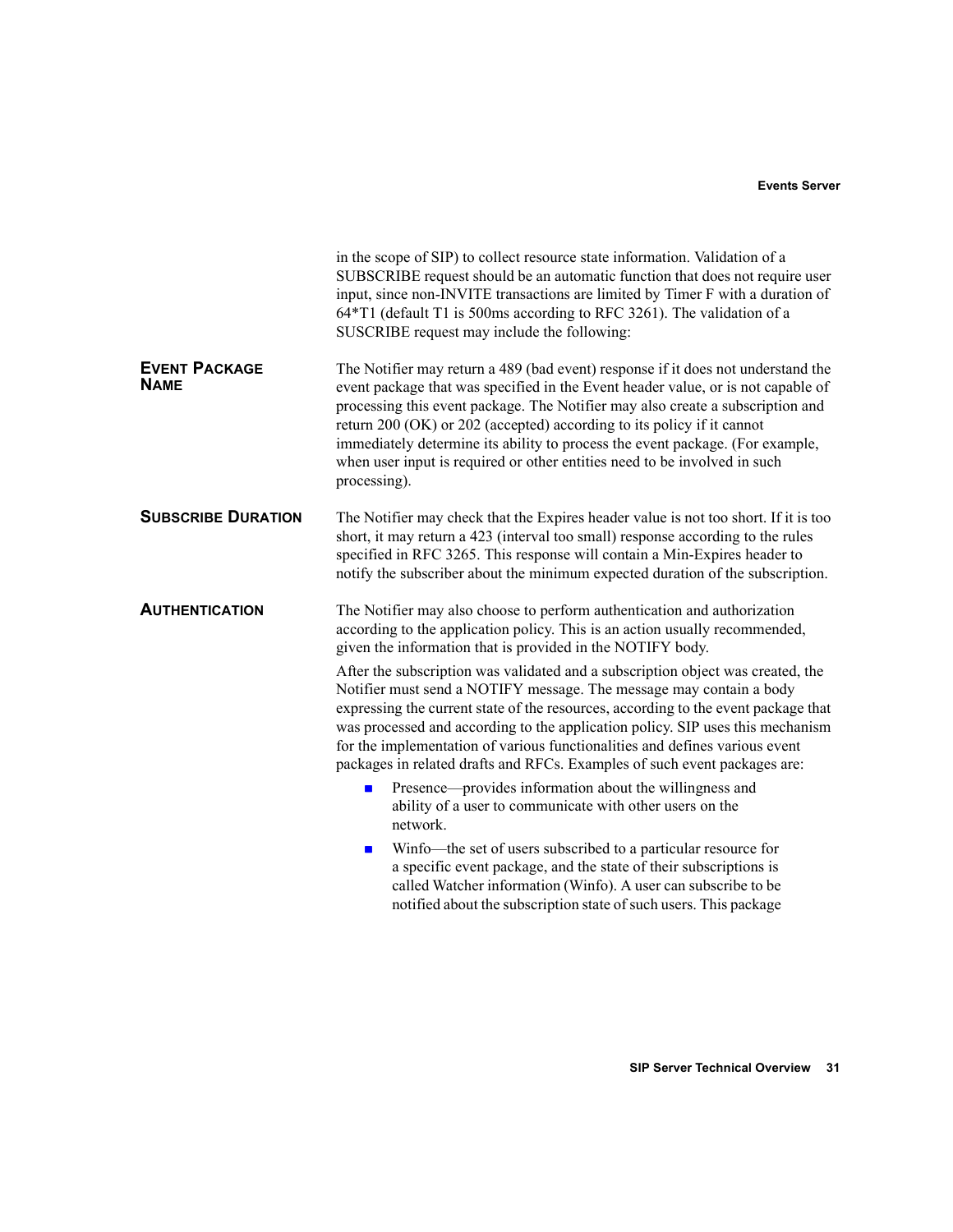<span id="page-35-0"></span>

|                        |                | is a template package and can be implemented with any event<br>package of the foo.winfo template (where "foo" can be any SIP<br>event package) including presence.winfo, or winfo.winfo.<br>For example, a Presentity that subscribes to its Presence<br>Watcher information will receive notifications about Watchers<br>subscribing to their Presence status and when their subscription<br>status changes. |
|------------------------|----------------|---------------------------------------------------------------------------------------------------------------------------------------------------------------------------------------------------------------------------------------------------------------------------------------------------------------------------------------------------------------------------------------------------------------|
|                        |                | Using this general framework of an Events Server, servers can be built to handle<br>specific event packages, such as a Presence Server.                                                                                                                                                                                                                                                                       |
| <b>PRESENCE SERVER</b> |                | Presence is a service that allows a party to know the ability and willingness of<br>the other party to participate in a call even before the call attempt is made. A<br>user interested in receiving presence information (a Watcher) for another user<br>(Presentity) can subscribe to his/her presence status and receive Presence status<br>notifications from the Presence system.                        |
|                        |                | The IETF SIPMPLE WG is developing a set of specifications for the<br>implementation of a Presence system using SIP. They are working within a<br>general IETF requirements framework for Presence and IM, which is called<br>Common Presence and Instant Messaging (CPIM).                                                                                                                                    |
|                        |                | According to SIMPLE, the Presence system is composed of these components:                                                                                                                                                                                                                                                                                                                                     |
|                        | $\blacksquare$ | One or more Presence User Agents (PUA)—these are the client<br>devices/software the Presentity uses and that collects Presence<br>data (for example, phone, cell-phone, PDA, soft PC client, and<br>geo-location system).                                                                                                                                                                                     |
|                        | $\blacksquare$ | One or more Presence Agents (PA)—this is a new type of SIP<br>entity. The PA is responsible for:                                                                                                                                                                                                                                                                                                              |
|                        |                | Receiving and handling Presence subscriptions from<br>o<br>Watchers.                                                                                                                                                                                                                                                                                                                                          |
|                        |                | Receiving and aggregating Presence data from the<br>o<br>PUAs (either through SIP or via other means).                                                                                                                                                                                                                                                                                                        |
|                        |                | Composing the Presence status from the fragments of<br>o<br>presence data.                                                                                                                                                                                                                                                                                                                                    |
|                        |                | Notifying all subscribed Watchers when the Presence<br>o<br>status of a Presentity in which they are interested<br>changes.                                                                                                                                                                                                                                                                                   |
|                        | $\blacksquare$ | SIP Proxies—forward Subscription requests and notifications<br>between the Watcher and Presence Agent (basically regular<br>proxies that are not aware of Presence).                                                                                                                                                                                                                                          |
|                        |                |                                                                                                                                                                                                                                                                                                                                                                                                               |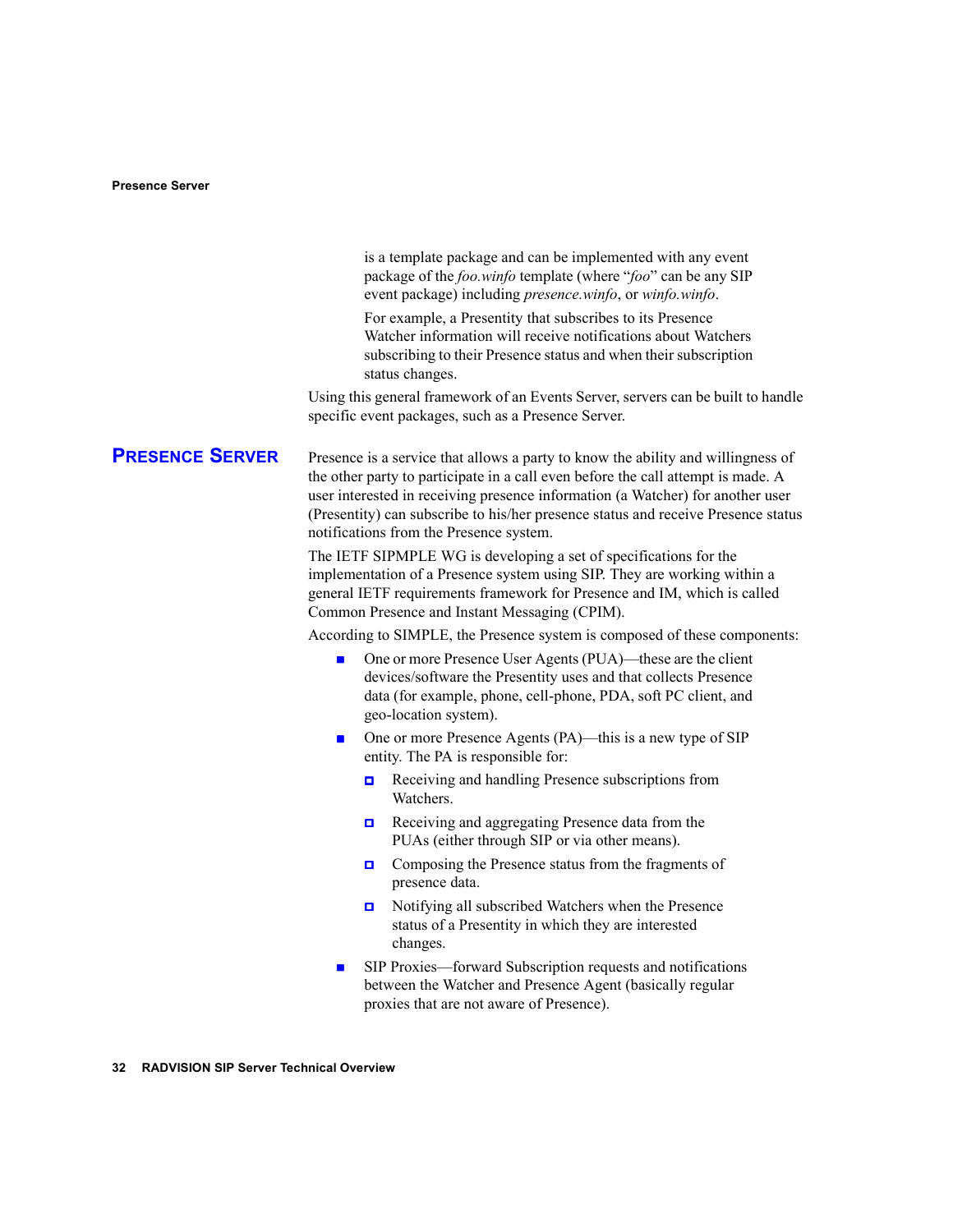**Presence Server—a physical entity that processes SUBSCRIBE** requests either as a presence agent (and handles them locally) or as a proxy (and forwards them to other entities)

SIMPLE defines a general type of server called Presence Server (PS) which can act either as a PA or a Proxy, as needed. Essentially this is a Proxy which also has PA capability.

Figure 1-17 illustrates a common Presence implementation, Presence entities and the relation between them in the network.



*Figure 1-17 Presence Topography*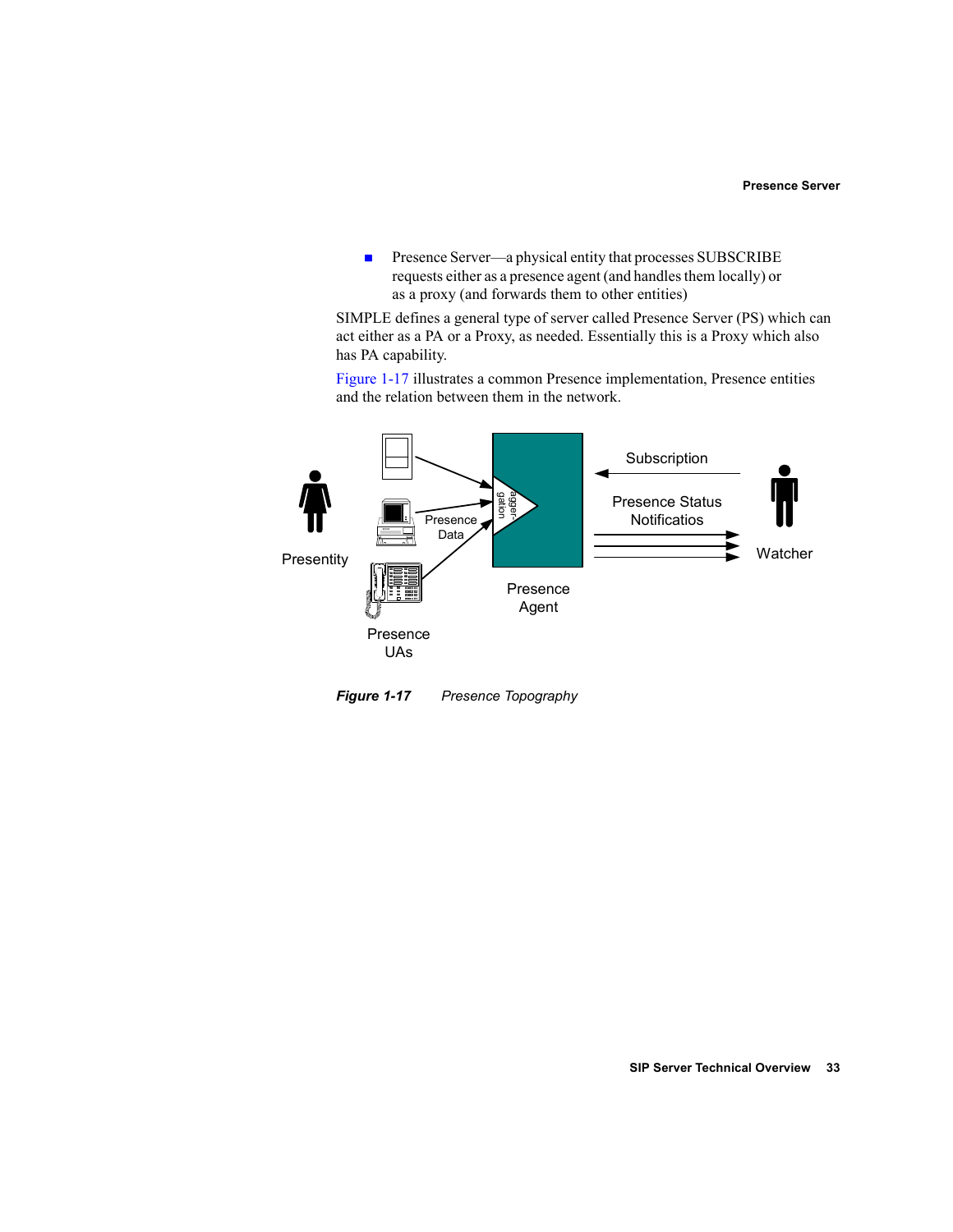**SUBSCRIBE** 200 OK NOTIFY 200 OK Update Presence status 200 OK NOTIFY Update Presence status NOTIFY 200 OK un-SUBSCRIBE 200 OK Status Update of Presentity un-Subscribe **Subscribe** Active UA (Watcher) **Presence Agent** Presentity

Figure 1-18 illustrates a common scenario between Watchers, Presentities and the Presence Agent.

### *Figure 1-18 Watchers, Presentities and Presence Agent*

Multiple Watchers can subscribe to receive updates of the status of the Presentity. Each subscription will result in a NOTIFY message generated by the Presence Agent to report an active subscription. The Presence Agent will generate the status information of the Presentity from different sources (REGISTER messages sent by the Presentity, PUBLISH message, or any other source of information not necessarily in the scope of SIP). A change in the status of the Presentity will result in the generation of a NOTIFY message by the Presence Agent to all Watchers according to application policy.

Both a Subscriber (Watcher) and Presence Agent can terminate (un-SUBSCRIBE) a subscription. A Subscriber can send a SUBSCRIBE within the dialog with an Expires header of zero. (An Expires header indicates the duration of the subscription). This causes an immediate termination of the subscription. The Presence Agent then generates a NOTIFY request with the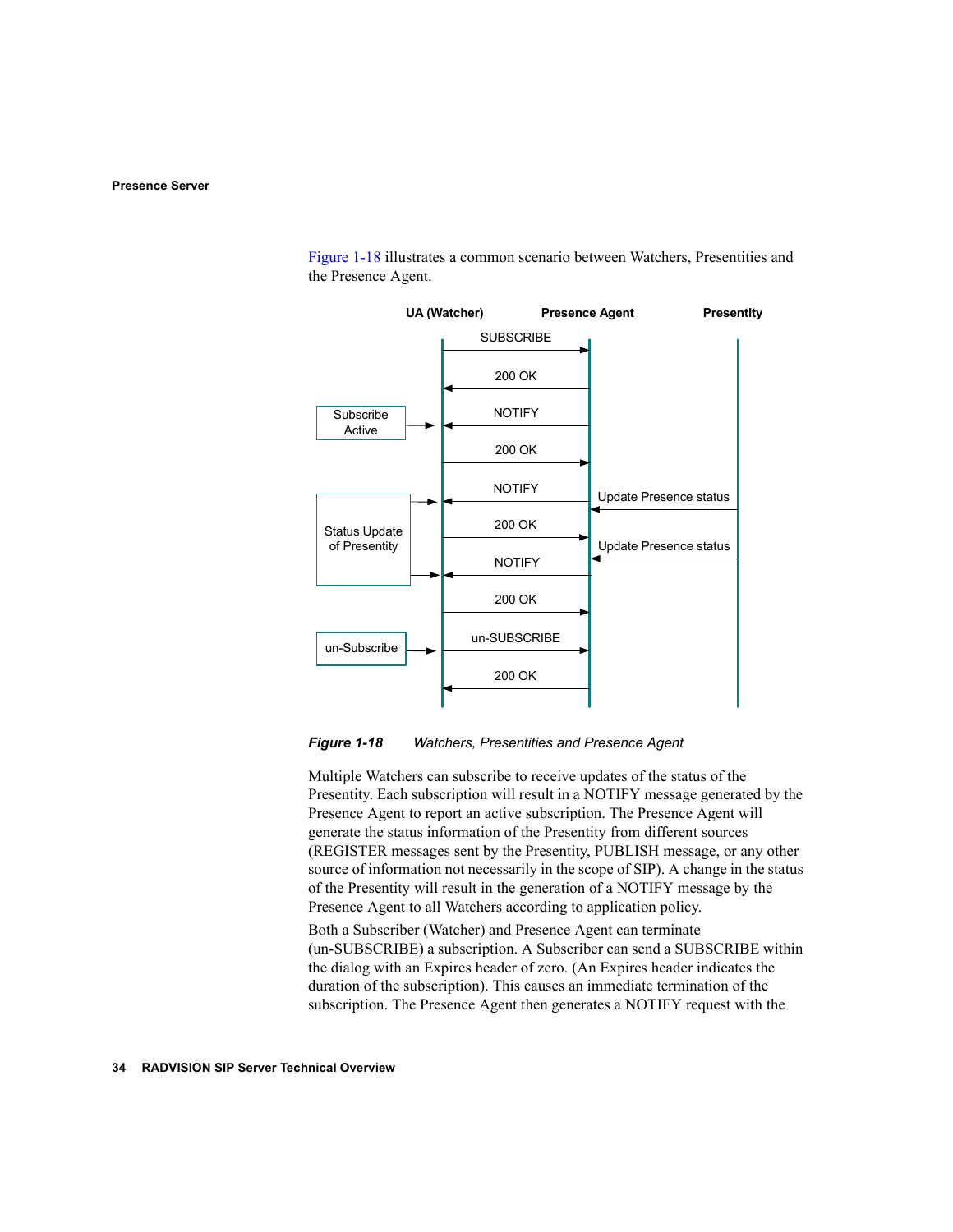most recent state. This, in fact, is a way of retrieving Presentity status without actually subscribing to the Presence Agent, and is referred to in the Standard as a Fetcher or Poller.

The Presence Agent can terminate the subscription by sending a NOTIFY request with a Subscription-State header, indicating that the subscription has been terminated.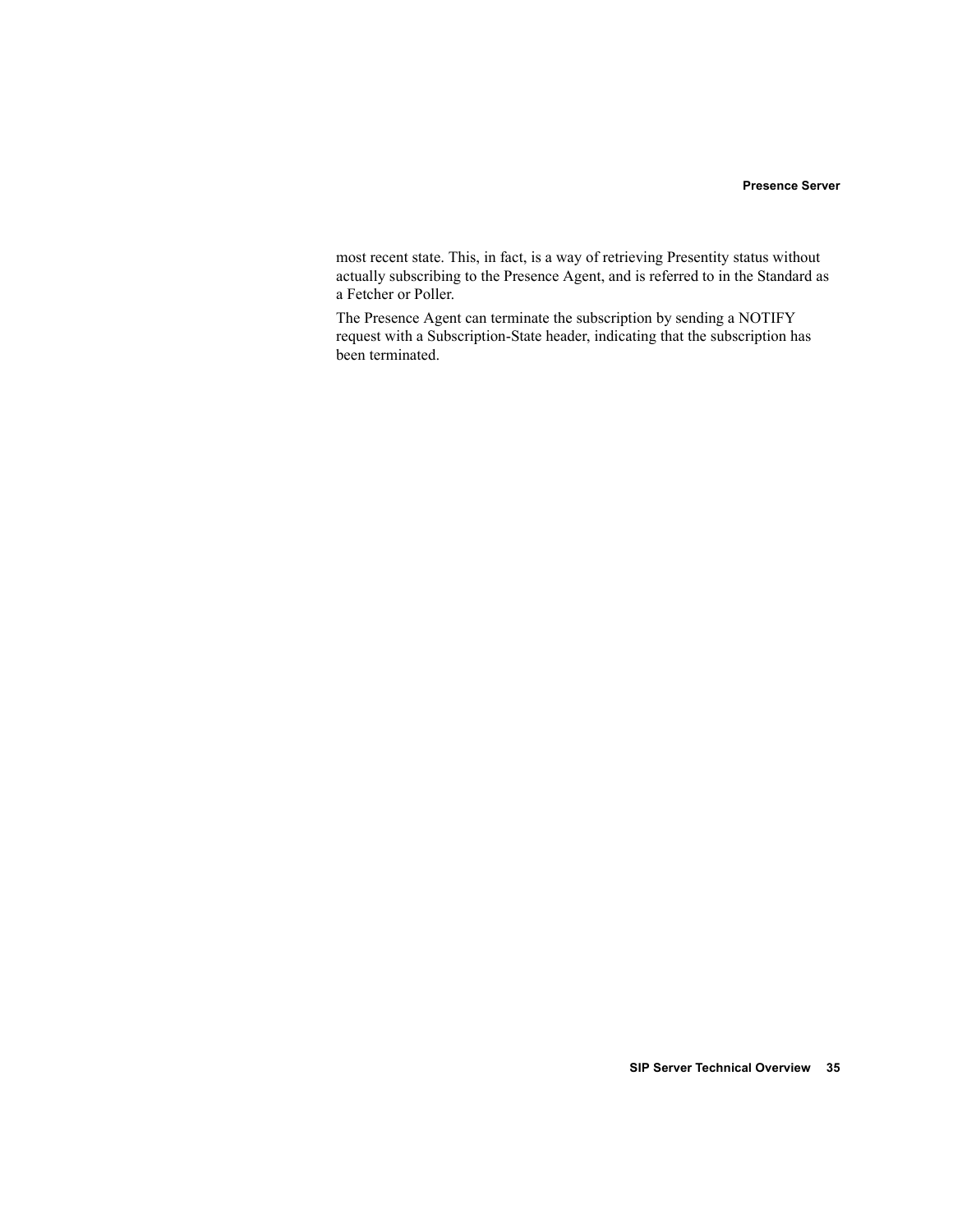**Presence Server**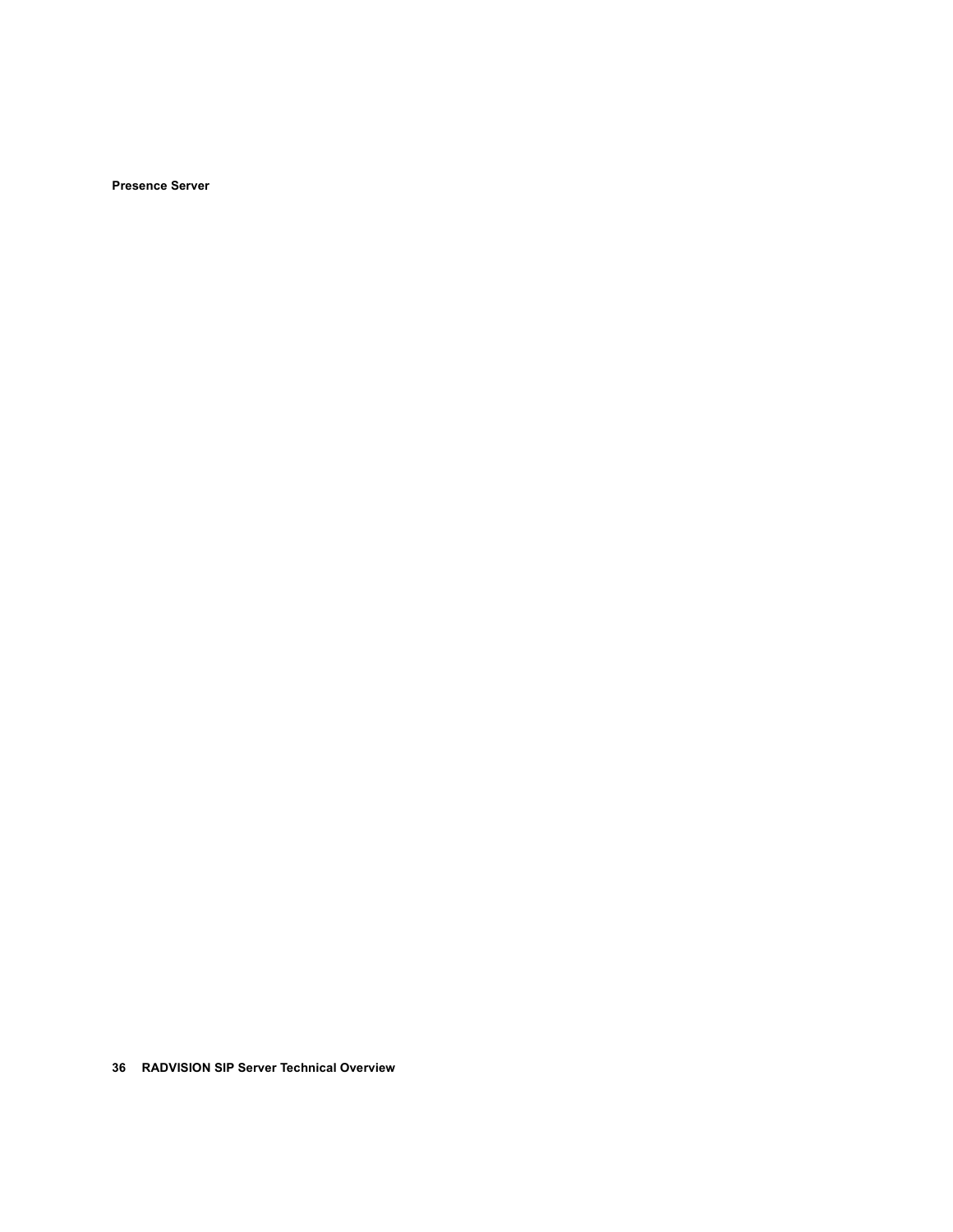<span id="page-40-0"></span>2

## <span id="page-40-1"></span>RADVISION SIP SERVER PLATFORM

### <span id="page-40-2"></span>**SIP SERVER DEVELOPMENT CHALLENGES**

With the world-wide adoption of SIP, numerous vendors, research organizations and academic institutions are choosing to develop their own SIP servers. While no two SIP server projects are exactly alike, the set of requirements put forward by customers are often the same. RADVISION has identified the following as key technical requirements for a SIP server project:

- **Standards compliance**
- $\blacksquare$  Interoperability
- **Robustness**
- **Extensibility**
- **Flexibility and customization**
- $\blacksquare$  High performance and capacity
- **Maintainability**
- **Portability**

Often SIP servers replace or supplement telephony switches and private branch exchange (PBX) systems so customer requirements are especially strict. Failing to fulfill some or all of these requirements presents a major risk to the commercial success of the product. For example, shipping a non-standard or non-interoperable SIP server may result in lost accounts or in having to do an overall recall or upgrade.

Naturally the regular project constraints also apply when developing SIP servers, namely:

- **Minimizing development time**
- **Minimizing cost of development**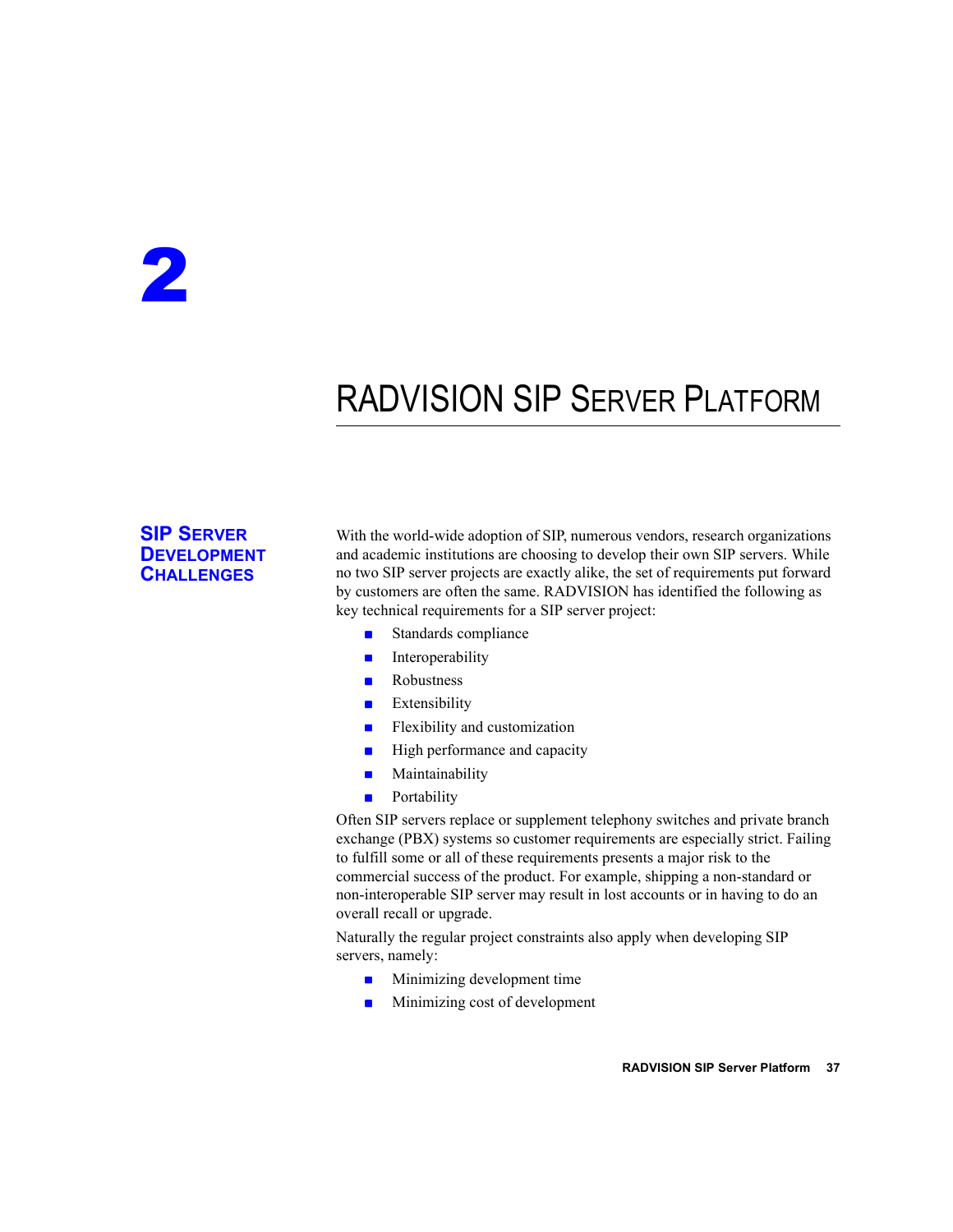### <span id="page-41-0"></span>**MINIMIZING DEVELOPMENT TIME AND COST**

The need for a fast and effective development process is clear. Often development time has a direct affect on time-to-market and the ability to meet customer deadlines. Development of a SIP Server application typically involves implementation of these layers:

- **SIP** Stack layer—has to have extra flexibility and customizability in the way transactions are processed because of the special needs of the proxy and the SIP Server in general.
- SIP Server layer—implements the standard SIP Server functionality.
- **Application layer—implements all other aspects of the** application (for example, service engine, billing module and database access).

Developing all three layers from scratch requires multiple man-years even for a basic type of SIP Server. Using an existing SIP Stack may save some time, but only if the SIP Stack was already enhanced to support proxy implementation. Testing and verifying standards compliance and interoperability are also resource consuming activities and often require purchasing third-party equipment for lab testing.

The RADVISION SIP Server Platform was proven to radically shorten development time and cost. The SIP Server Platform provides the following functionality with a minimal amount of extra coding:

- Out-of-the-box complete proxy, redirect and registrar servers
- $B2BUA$
- **Events Server (for the implementation of Presence and other** SIP events)

For example, developing a full-featured proxy/registrar/redirect server using the SIP Server Platform requires as few as two man-months to complete. The SIP Server Platform allows developers to focus on the differentiating features of the application they are developing and thus reduce both the time and cost of development and improve the quality of the product.

### <span id="page-41-1"></span>**RADVISION SIP SERVER PLATEORM**

The RADVISION SIP Server Platform is a comprehensive framework for the development of any type of SIP Server application. The SIP Server Platform includes an implementation of fully-standard server functionality that is controllable through multi-level APIs. SIP Server developers can easily and seamlessly integrate the SIP Server Platform into their application and customize it according to project needs, thus adding SIP Server capabilities to their implementation quickly and effectively.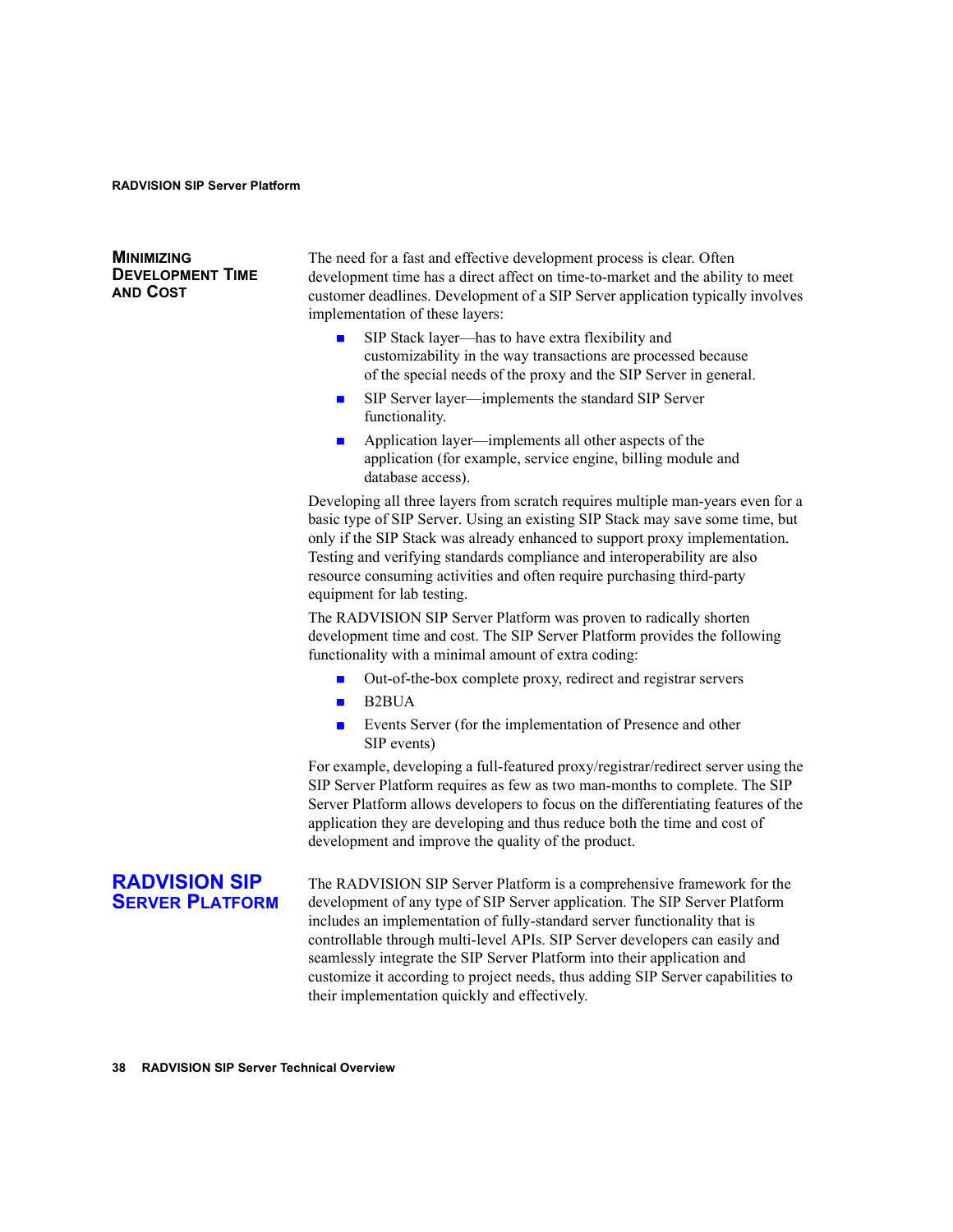The SIP Server Platform was designed to specifically address the requirements listed above. This section explains how.

<span id="page-42-0"></span>**STANDARDS COMPLIANCE** Standards compliance is a key requirement for any communication element. Without it the chances of interoperating with other vendors' equipment are small. Assuring compliance with the SIP standards is complex for the following reasons:

### **Extensive standardization activity**

The SIP related working groups (SIP, SIPPING, SIMPLE, XCON and so on) within the IETF are extremely active. Each year they discuss many proposed changes and enhancements to the baseline standard and to its extensions. Researching and keeping up-to-date with this activity is time consuming and requires extra resources.

### **SIP still on the move**

The SIP standard has evolved and changed numerous times in the last few years and is still not fully stable. A SIP server that complies with the standard today is likely to require updates when future changes in the standard occur. There are two main reasons for this continuous change:

- - SIP is being adapted to new environments such as 3rd-Generation (3G) wireless and cable TV networks
- $\Box$  "Broken" protocol behavior is being fixed.

Changes to fulfill these requirements are not always backwards compatible.

### **Complexity**

The functionally defined in the SIP standard for proxy server, registrar server, and redirect server is extensive in scope and not trivial in implementation. A standard SIP server is anything but simple. Some of this functionality is optional, but the bulk of it is not. Building a SIP Server from scratch (even with a SIP Stack in place) is a task that requires careful design and many man-years in implementation.

RADVISION is a leading VoIP technology vendor and is very active in researching and shaping the protocols. The SIP Server Platform, as all other technology products, is kept closely in-tune with the standard, and product updates are regularly shipped with SIP standard updates.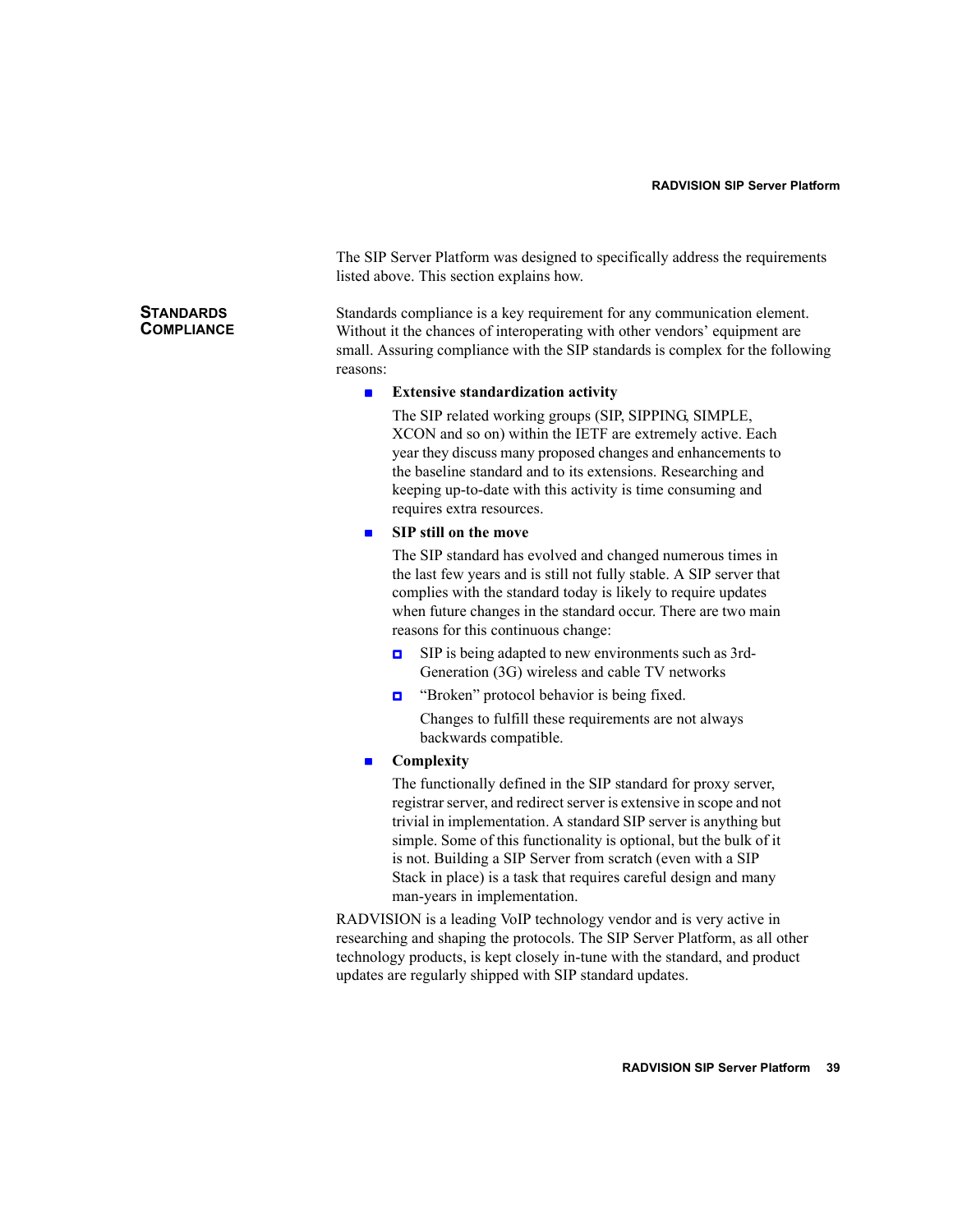<span id="page-43-0"></span>**INTEROPERABILITY** Interoperability is a top requirement, especially interoperability with market leaders equipment. However being standards-compliant alone does not guarantee interoperability, since different vendors may interpret the standard differently. Interoperability is mostly achieved through:

- **Implementation philosophy—leniency when processing** incoming messages and strictness when encoding outgoing messages.
- **Extensive interoperability testing—the most important SIP** interoperabilty venue is the SIP Interoperability Testing (SIPit) and SIMPLEt events that take place a number of times each year. In-lab interoperabilty testing is also crucial.

The RADVISION SIP Server Platform is tested on a regular basis in SIPit and SIMPLEt events where interoperability is verified against dozens of vendors at a time, including market leaders. In addition the SIP Server is tested for interoperability in the RADVISION QA lab with equipment bought from select endpoint and server vendors.

<span id="page-43-1"></span>**ROBUSTNESS** SIP servers are often required to display the same high-level of robustness and fault tolerance required from high-end telecom and datacom equipment. SIP servers are expected to run continuously for long periods of time with no restart. They are expected not to crash even under extreme loads or error conditions. Robustness is typically achieved through correct design and exhaustive testing. A SIP server typically needs to undergo different cycles of testing such as load, stress, and error-condition testing in order to minimize the chances of crashes or faults at the customer site.

> The RADVISION SIP Server Platform is a robust standard implementation. The robustness of the SIP Server Platform is verified in the following ways:

- **Extensive testing and OA—Each new version of the SIP** Server Platform undergoes extensive testing and QA before being released to the market.
- **Based on the RADVISION SIP Stack—the SIP Server** Platform is built using the award winning and widely used RADVISION SIP Stack. The SIP Stack is sold separately as part of the RADVISION SIP Toolkit package, where it undergoes independent testing. This dual testing (at Stack level and at SIP Server level) helps further assure robustness in the SIP Server Platform.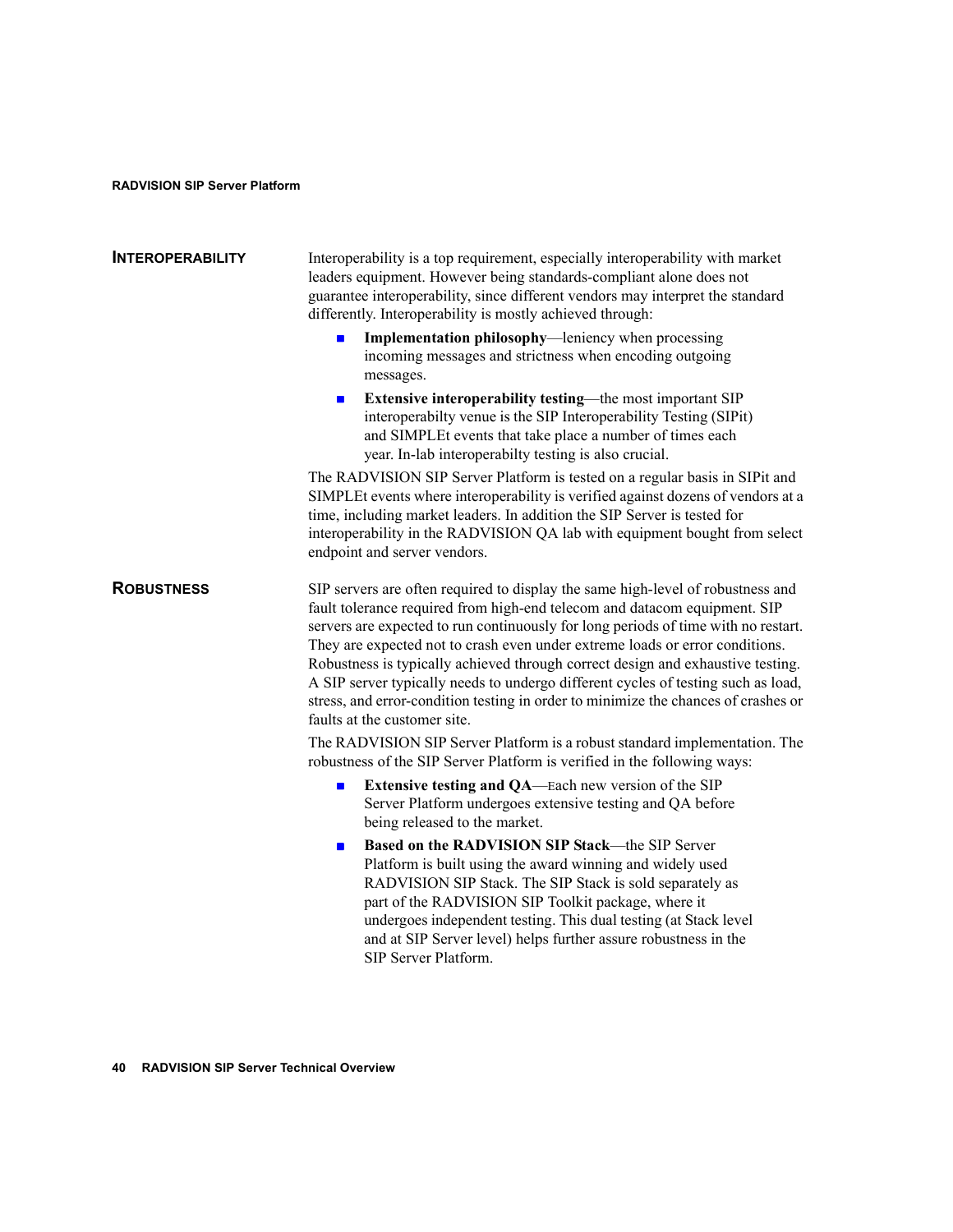<span id="page-44-1"></span><span id="page-44-0"></span>

|                                                | Interoperability testing—when testing interoperability the<br>$\blacksquare$<br>robustness of the product is also tested since many crashes<br>occur due to erroneous protocol implementation by other<br>vendors. Also, in the SIPit and SIMPLEt events, the SIP Server<br>Platform typically takes part in advanced server testing which<br>further aids in detecting and fixing bugs.<br>Used by multiple implementors world wide—the SIP Server<br>$\blacksquare$<br>Platform is sold to developers world wide, who typically do<br>their own system testing in various environments. This helps to<br>further assure that the SIP Server Platform is fully robust and<br>stable in any condition. |
|------------------------------------------------|--------------------------------------------------------------------------------------------------------------------------------------------------------------------------------------------------------------------------------------------------------------------------------------------------------------------------------------------------------------------------------------------------------------------------------------------------------------------------------------------------------------------------------------------------------------------------------------------------------------------------------------------------------------------------------------------------------|
| <b>EXTENSIBILITY</b>                           | SIP is designed for extensibility—the protocol can be extended in many<br>different ways. The IETF already defined multiple extensions to the baseline<br>protocol and others are sure to come. The implications on SIP applications are<br>that any type of SIP element, endpoint or server, needs to be designed with<br>extensibility in mind. The direct implications on proxy and redirect servers are:                                                                                                                                                                                                                                                                                           |
|                                                | The servers must be able to process unknown types of messages<br>$\blacksquare$<br>even without understanding the request type (method), response<br>code, certain headers in the message, or the body of the<br>message.                                                                                                                                                                                                                                                                                                                                                                                                                                                                              |
|                                                | The servers must be able to process and respond to the Proxy-<br>$\blacksquare$<br>Require header.                                                                                                                                                                                                                                                                                                                                                                                                                                                                                                                                                                                                     |
|                                                | Server design and implementation should allow for future<br>$\blacksquare$<br>extensions without requiring major code re-writes. This<br>typically requires a modular multi-layer design and<br>implementation.                                                                                                                                                                                                                                                                                                                                                                                                                                                                                        |
|                                                | The SIP Server Platform was conceived and implemented as a development tool<br>for any type of SIP server. As a result, it can be extended in many ways<br>including message processing, message structure, state changes, policy and<br>authentication. Nearly every aspect of the behavior of the server is overridable<br>and customizable by the application to allow for maximum extensibility.                                                                                                                                                                                                                                                                                                   |
| <b>FLEXIBILITY AND</b><br><b>CUSTOMIZATION</b> | SIP servers may be deployed in different environments which have varying<br>constraints. The ability to write a server that can be tailored and configured to<br>match the constraints of a network without code changes is a key advantage. In<br>many cases network administrators will want to do some of the customization<br>and fine-tuning on their own at the customer site.                                                                                                                                                                                                                                                                                                                   |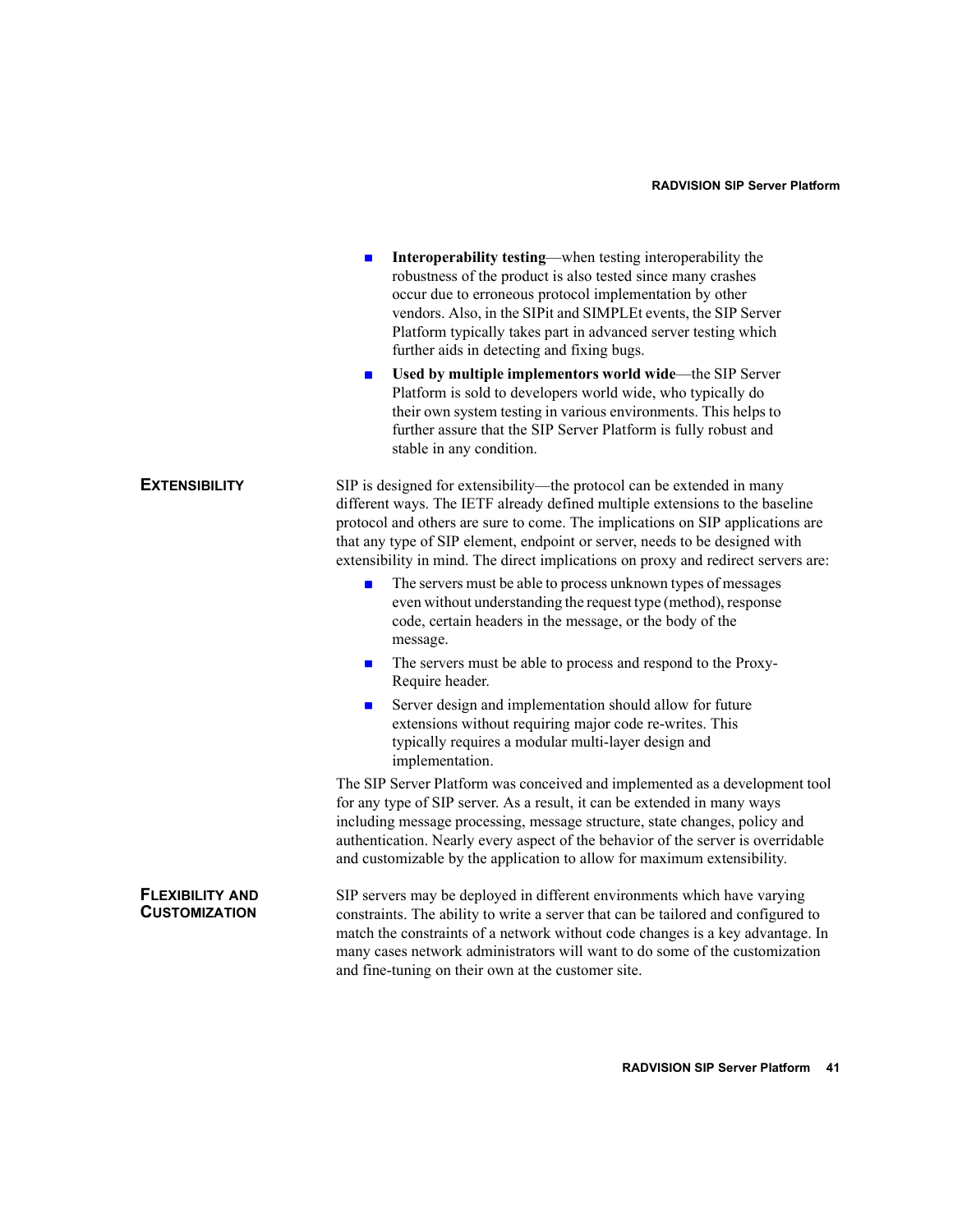<span id="page-45-1"></span><span id="page-45-0"></span>

|                                           | The SIP Server Platform accommodates this requirement through its extensive<br>multi-level API, its rich set of configuration parameters, and its open and<br>modular design. Many aspects of server behavior are customizable, such as<br>domain names, DNS usage, location database access, memory consumption, and<br>automatic behavior when processing messages. The SIP Server Platform enables<br>the application to decide on any aspect of message processing, such as routing<br>decisions, forking, and stateless/stateful authentication. The SIP Server Platform<br>features multiple levels of APIs and callbacks that enable the application<br>developer to have fine control even over the most low-level behavior, such as<br>the order of headers in an outgoing message. |
|-------------------------------------------|----------------------------------------------------------------------------------------------------------------------------------------------------------------------------------------------------------------------------------------------------------------------------------------------------------------------------------------------------------------------------------------------------------------------------------------------------------------------------------------------------------------------------------------------------------------------------------------------------------------------------------------------------------------------------------------------------------------------------------------------------------------------------------------------|
| <b>PERFORMANCE AND</b><br><b>CAPACITY</b> | High performance and capacity are prime requirements for carrier-class and<br>large enterprise types of equipment.                                                                                                                                                                                                                                                                                                                                                                                                                                                                                                                                                                                                                                                                           |
|                                           | SIP server performance is typically measured in calls per second (CPS),<br>transactions per second (TPS) or messages per second (MPS). Capacity is<br>typically measured in maximum number of concurrent transactions (sometimes<br>called "logical ports").                                                                                                                                                                                                                                                                                                                                                                                                                                                                                                                                 |
|                                           | The SIP Server Platform is optimized for both types of requirements. It yields<br>extremely high CPS, TPS and MPS rates (benchmarking documents are<br>available). This is due to the high performance capabilities of the underlying<br>Stack as well as to the use of highly efficient ANSI C code in the message and<br>transaction processing engines inside the SIP Server Platform.                                                                                                                                                                                                                                                                                                                                                                                                    |
|                                           | The SIP Server Platform achieves high capacity through tight control over<br>resource usage, especially memory consumption. The memory consumed by a<br>transaction in progress is minimal, thus the number of concurrent transactions<br>that a machine can sustain is high and can be further up scaled by installing<br>more memory.                                                                                                                                                                                                                                                                                                                                                                                                                                                      |
| <b>MAINTAINABILITY</b>                    | Maintenance is an important (and often costly) phase in the life cycle of any SIP<br>server application. This is typically due to:                                                                                                                                                                                                                                                                                                                                                                                                                                                                                                                                                                                                                                                           |
|                                           | Standard changes, which frequently still occur in SIP.<br>$\blacksquare$                                                                                                                                                                                                                                                                                                                                                                                                                                                                                                                                                                                                                                                                                                                     |
|                                           | Customer requirement changes—most SIP networks today are<br>$\blacksquare$<br>still "1st generation" and therefore the customers often do not<br>have full advanced knowledge of their requirements.                                                                                                                                                                                                                                                                                                                                                                                                                                                                                                                                                                                         |
|                                           | Defects and interoperability issues detected in the product.<br>$\blacksquare$                                                                                                                                                                                                                                                                                                                                                                                                                                                                                                                                                                                                                                                                                                               |
|                                           | Using the SIP Server Platform can improve the overall maintainability of the<br>project and can reduce the time and resources spent on maintenance for the<br>following reasons:                                                                                                                                                                                                                                                                                                                                                                                                                                                                                                                                                                                                             |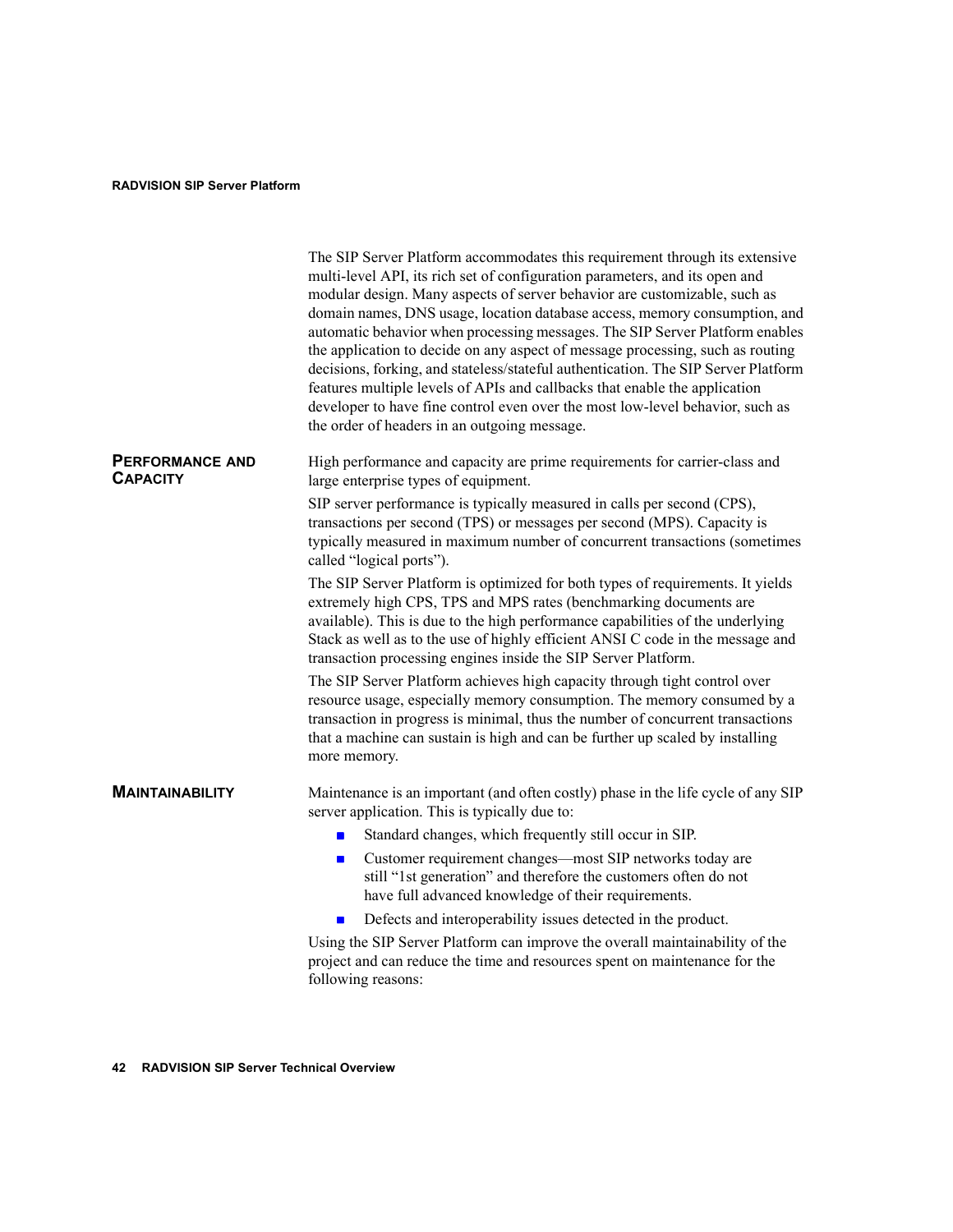<span id="page-46-0"></span>

| RADVISION does its own maintenance of the SIP Server<br>П<br>Platform including alignment with the latest standards and bug<br>fixes. These versions are made available to customers under the<br>maintenance agreement and free them from the need to update<br>their code with SIP standard changes.                                                                                                                                                                                                                                                                                  |
|-----------------------------------------------------------------------------------------------------------------------------------------------------------------------------------------------------------------------------------------------------------------------------------------------------------------------------------------------------------------------------------------------------------------------------------------------------------------------------------------------------------------------------------------------------------------------------------------|
| The SIP Server Platform is provided entirely in source code for<br>$\blacksquare$<br>enhanced readability and has extensive and customizable<br>logging capabilities for error tracking and debugging. This<br>makes detecting and fixing bugs related to use of the SIP Server<br>Platform easier and faster.                                                                                                                                                                                                                                                                          |
| The SIP Server Platform introduces a layered and object<br>$\blacksquare$<br>oriented design that improves modularity and maintainability.                                                                                                                                                                                                                                                                                                                                                                                                                                              |
| In some cases, the platform on which the SIP server application runs may<br>change over time. Being able to port your code to a new operating system or<br>platform in a fast and straight-forward way is an advantage.                                                                                                                                                                                                                                                                                                                                                                 |
| The RADVISION SIP Server Platform is built in a cross-platform way so that<br>all its code is entirely operating system-agnostic except for an internal operating<br>system abstraction layer. The SIP Server Platform was already ported to<br>multiple operating systems (including embedded/RTOS) and is expected to be<br>ported to others in the future. The API that the SIP Server Platform exposes to<br>the application is the same regardless of the underlying operating system.<br>Therefore, migrating to a new operating system does not necessitate any code<br>changes. |
| The following sections present the capabilities of the RADVISION SIP Server<br>Platform.                                                                                                                                                                                                                                                                                                                                                                                                                                                                                                |
| The SIP Server Platform complies with the following IETF specifications:<br>RFC 3261-SIP: Session Initiation Protocol (baseline SIP<br>$\blacksquare$<br>spec)<br>RFC 3263-locating SIP Servers<br>$\blacksquare$<br>Draft-ietf-simple-presence-10<br>$\blacksquare$<br>Draft-ietf-simple-winfo-package-05<br>$\blacksquare$<br>Draft-ietf-simple-winfo-format-04<br>$\blacksquare$                                                                                                                                                                                                     |
|                                                                                                                                                                                                                                                                                                                                                                                                                                                                                                                                                                                         |

- <span id="page-46-2"></span><span id="page-46-1"></span>Draft-ietf-impp-cpim-pidf-05
- Other specifications—to be announced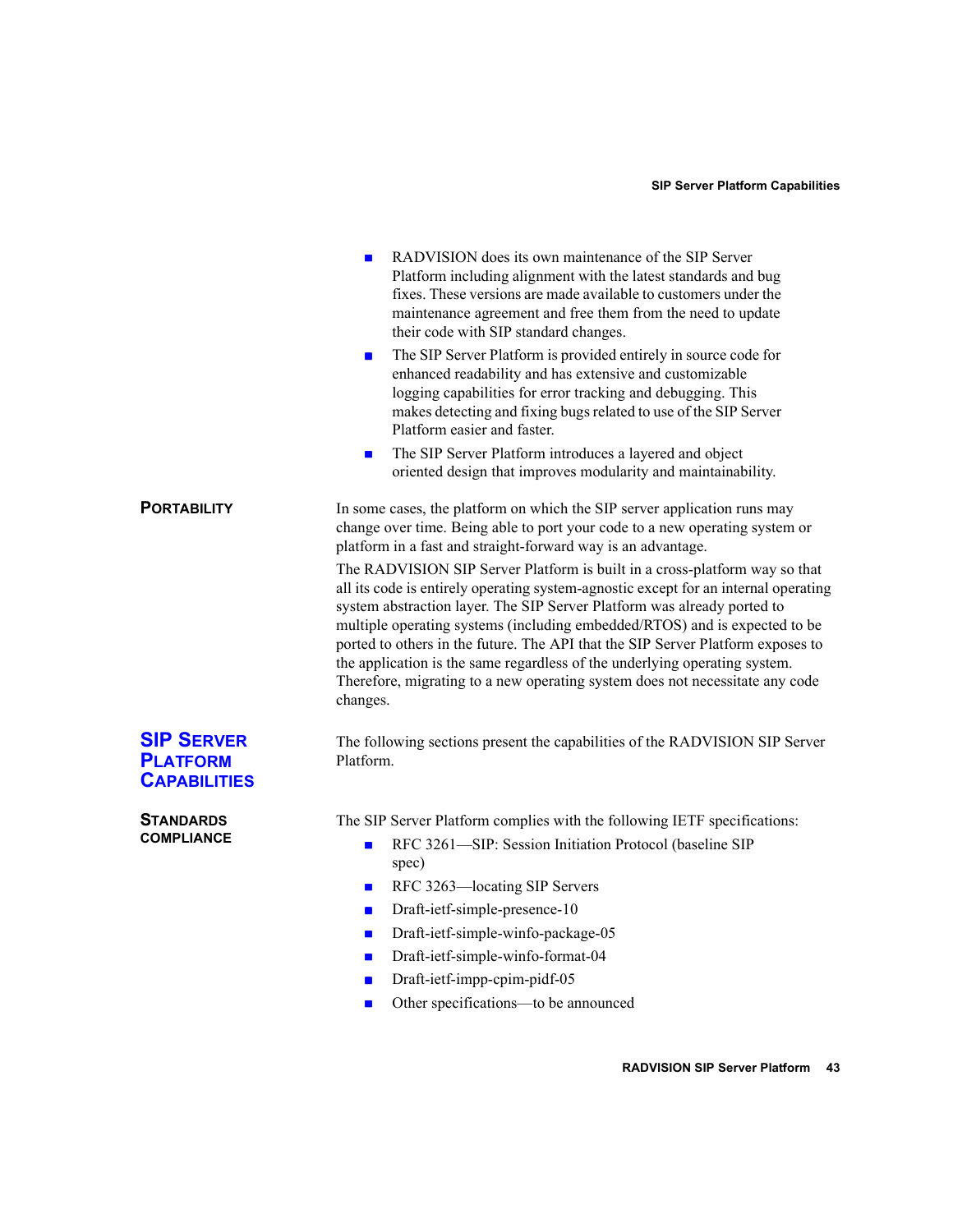### <span id="page-47-0"></span>**GENERAL CAPABILITIES**

The general capabilities of the SIP Server Platform are as follows:

- TLS—a security protocol that is typically layered on top of connection-oriented transports, such as TCP. TLS allows client/ server applications to communicate over TCP in a way that is designed to prevent eavesdropping, tampering, or message forgery.
- **Persistent Connection—in many cases, a SIP Server can handle** multiple messages, transactions, and dialogs with a single SIP Server or Gateway and therefore, a single TCP connection can be reused avoiding TCP handshake overhead (and even more so in TLS connections).
- Multi-homed Host—the SIP Server Platform can be configured to listen to multiple IP addresses and to send a message via a specific socket. This feature can be used to enable the support of heterogeneous networks, such as combinations of IPv4 and IPv6 and different network segments.
- Symmetric Record-Route—In some cases, a request is received in the Proxy on network interface X and needs to be sent on network interface Y. In such cases, it is recommended that the proxy adds two Record-Route headers, one for each interface. As result of such behavior of the Proxy, each of the UAs builds the same Route-List (in the opposite order), and each of the UAs will send further requests of the session to the corresponding interface of the Proxy. This also means that the Proxy does not need to analyze the Record-Route in the response.
- **Internal Multithreading (Configurable)**
- **DNS—The SIP Server Platform supports both basic (A records)** and advanced (SRV and NAPTR records) DNS queries as defined in RFC 3263 (Locating SIP Servers).
- **IPV6** support—the SIP Server Platform can listen on IPv6 sockets, accept TCP connections, and send and receive IPv6 packets (UDP and TCP). $<sup>1</sup>$ </sup>

<sup>1.</sup> This capability is not recommended for operating systems that do not have native support for IPv6. Also in some cases, using IPv6 may prohibit full use of advanced DNS.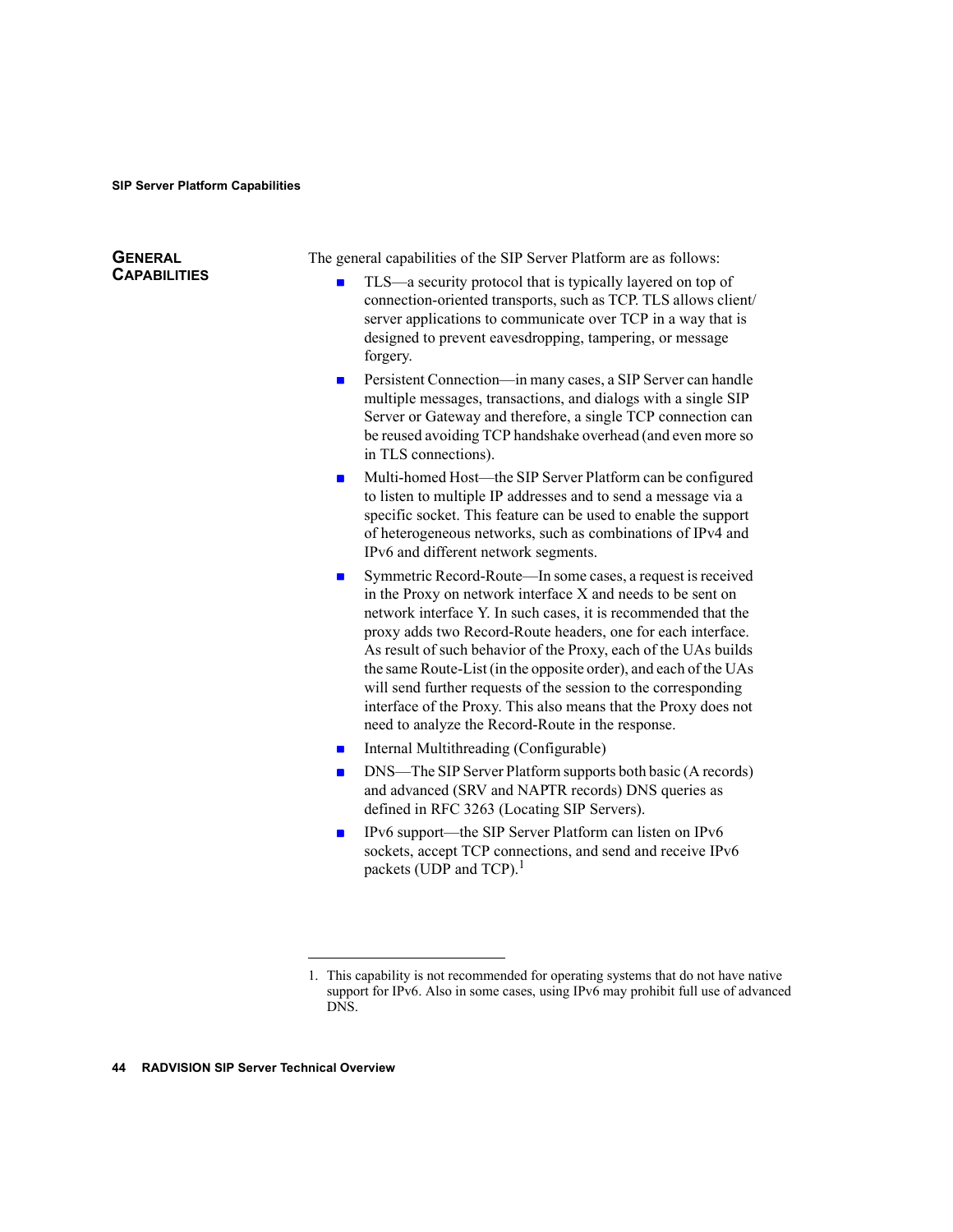<span id="page-48-0"></span>

|                                         | Authentication—the SIP Server Platform support digest-MD5<br>$\blacksquare$<br>(HTTP) authentication as specified in the standard. This can be<br>extended to support other kinds of authentication. |
|-----------------------------------------|------------------------------------------------------------------------------------------------------------------------------------------------------------------------------------------------------|
|                                         | Address resolution—the SIP Server Platform supports the full<br>$\blacksquare$<br>procedure for address resolution including:                                                                        |
|                                         | Determining a target-set, both:<br>О                                                                                                                                                                 |
|                                         | Predefined<br>٠                                                                                                                                                                                      |
|                                         | Defined by proxy based on location service or<br>٠<br>any other means                                                                                                                                |
|                                         | <b>DNS</b> resolution<br>о                                                                                                                                                                           |
| <b>PROXY CAPABILITIES</b>               | The SIP Server Platform proxy features complete SIP proxy functionality with<br>the following capabilities:                                                                                          |
|                                         | Stateful forwarding<br>$\blacksquare$                                                                                                                                                                |
|                                         | Stateless forwarding<br>$\blacksquare$                                                                                                                                                               |
|                                         | Forking-parallel/sequential/mixed<br>$\blacksquare$                                                                                                                                                  |
|                                         | Record-Routing<br>ш                                                                                                                                                                                  |
|                                         | Loose-Routing<br>ш                                                                                                                                                                                   |
|                                         | CANCEL processing and forwarding<br>$\blacksquare$                                                                                                                                                   |
|                                         | Recursion on 3xx responses<br>ш                                                                                                                                                                      |
|                                         | Loop detection<br>ш                                                                                                                                                                                  |
|                                         | Max Forwards check<br>ш                                                                                                                                                                              |
|                                         | Working as outbound proxy<br>$\blacksquare$                                                                                                                                                          |
|                                         | Message validation<br>ш                                                                                                                                                                              |
|                                         | Authentication<br>$\blacksquare$                                                                                                                                                                     |
| <b>REGISTRAR</b><br><b>CAPABILITIES</b> | The SIP Server Platform supports all standard registrar functionality:                                                                                                                               |
|                                         | Accept and Validate REGISTER messages<br>$\blacksquare$                                                                                                                                              |
|                                         | Read location mappings from location service<br>$\blacksquare$                                                                                                                                       |
|                                         | Apply registration logic<br>ш                                                                                                                                                                        |
|                                         | Update location service                                                                                                                                                                              |
|                                         | Remove location mappings that have expired from the location<br>ш                                                                                                                                    |

<span id="page-48-1"></span>**Authentication** 

service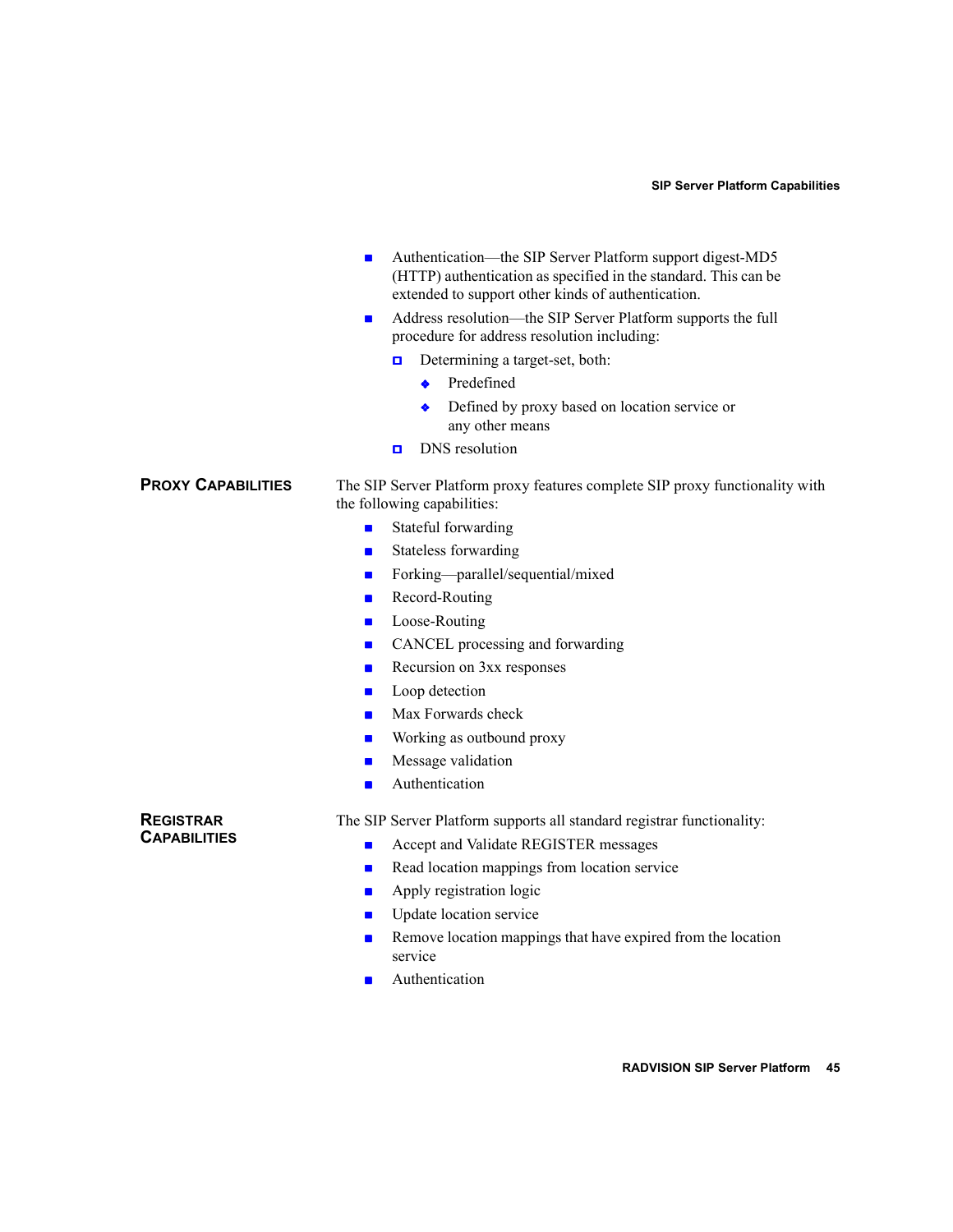<span id="page-49-1"></span><span id="page-49-0"></span>

| <b>REDIRECT</b><br><b>CAPABILITIES</b>   | The SIP Server Platform provides full redirect server functionality:<br>Receiving and processing incoming responses<br>$\blacksquare$<br>Address resolution<br>$\blacksquare$<br>Returning 3xx response with one or more Contact addresses<br>Authentication |
|------------------------------------------|--------------------------------------------------------------------------------------------------------------------------------------------------------------------------------------------------------------------------------------------------------------|
| <b>BACK-TO-BACK USER</b><br><b>AGENT</b> | The Back-to-Back User Agent (B2BUA) is an optional add-on module that is<br>sold separately. The B2BUA has tighter control over the dialog. The module can<br>function as one of the following:                                                              |
|                                          | Transparent B2BUA for implementation of FW/NAT traversal<br>and anonymous applications                                                                                                                                                                       |
|                                          | Third Party Call Control (3PCC) for development of PBX and<br>$\blacksquare$<br>Class 5 switch applications, including a complete state machine<br>implementation allowing easy development of 3PCC and<br>transfer functionalities                          |
|                                          | The transparent B2BUA provides seamless functionality for:                                                                                                                                                                                                   |
|                                          | Connecting and disconnecting dialogs<br>$\blacksquare$                                                                                                                                                                                                       |
|                                          | Handling CANCEL requests<br>$\blacksquare$                                                                                                                                                                                                                   |
|                                          | Handling BYE requests<br>$\blacksquare$                                                                                                                                                                                                                      |
|                                          | Handling re-INVITE requests                                                                                                                                                                                                                                  |
|                                          | Handling general requests (REFER, SUBSCRIBE, PRACK,<br>$\blacksquare$<br>and so on)                                                                                                                                                                          |
|                                          | $P(X X X) = P(X X) = P(X X)$                                                                                                                                                                                                                                 |

- **DNS** functionality
- Store/Restore of B2B Transparent objects for high availability

Additional functionality is provided when the B2BUA functions also as a 3PCC. The 3PCC enables more control of the application over dialog creation and provides means of dialog state modification. This flexibility enables the implementation of Class 5 features, such as transfer, forward, hold, call park and pick-up for the development of PBX applications. The application can initiate dialogs out of the scope of a specific B2B Transparent object, and after a dialog has been connected, the application can add it into a B2B Transparent object. The following are examples of possible functionality that the application can implement:

- Create and connect dialogs and add them to a B2B Transparent object
- **Remove connected dialogs from a B2B Transparent object**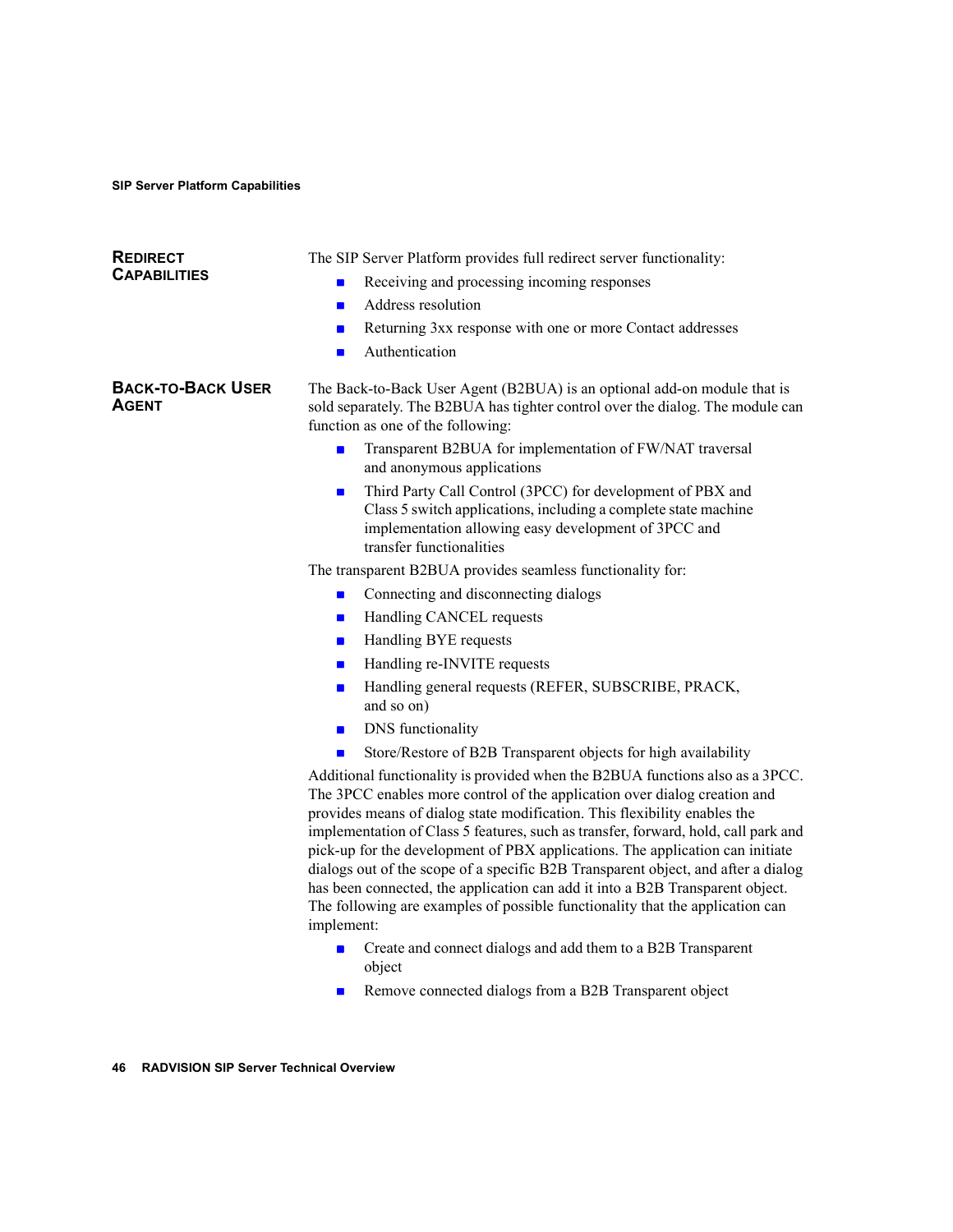- **Disconnect one side of a dialog**
- Initiate a request/response on a given B2B Transparent object

<span id="page-50-0"></span>**EVENTS SERVER** The Events Server is an optional add-on module that is sold separately. The Events Server is a general implementation of specific event notification, as discussed in RFC 3265, and provides a complete implementation of a Notifier. This module provides a general SIP-extensible framework exposing APIs to the application that allow handling of any type of SIP event package (including user-defined packages) and building of a general purpose SIP Events Server. In addition to this general purpose framework, the add-on module provides the specific implementation of two SIP event packages, Presence Server and Winfo.

PRESENCE SERVER The Presence Server module allows a party to know the ability and willingness of other parties to participate in a call even before an attempt has been made. The Presence Server is responsible for handling Presence SUBSCRIBE requests with event package "presence" from Watchers, and enables the application to notify them about the Presence status of the Presentities. The Presence Server works in coordination with the Presence Agent, to receive updated Presentity status according to REGISTER requests monitored by the Presence Agent, and may work similarly with other user applications which can update the Presence Server of Presentity status through its API functions. Such presence status information can be collected from SIP PUBLISH requests or other means out of the scope of SIP. The Presence Server API also enables sending Presence Notification messages with Presence documents for active Presence subscriptions. The Presence documents are sent as the body of the Notification message, and include Presence information about the requested Presentity.

WINFO MODULE The Winfo module handles subscriptions of the winfo template. The Winfo module can handle an incoming Subscribe request with the winfo template and any event package. For example, the *presence.winfo* and *foo.winfo* Event headers are both with the winfo template, and can be handled by the Winfo module (*presence* and *foo* are the event packages). The Winfo module offers the application a high-level interface for handling incoming Winfo SUBSCRIBE requests and for initiating Notify messages with Winfo documents, by implementing draft-ietf-simple-winfo-package-05. The Winfo module uses the XML Encoder library for creating Winfo documents according to draft-ietf-simple-Winfo-format-04. For more information, see the *XML Encoder* chapter located in the *SIP Events Server Programmer and Reference Guide*.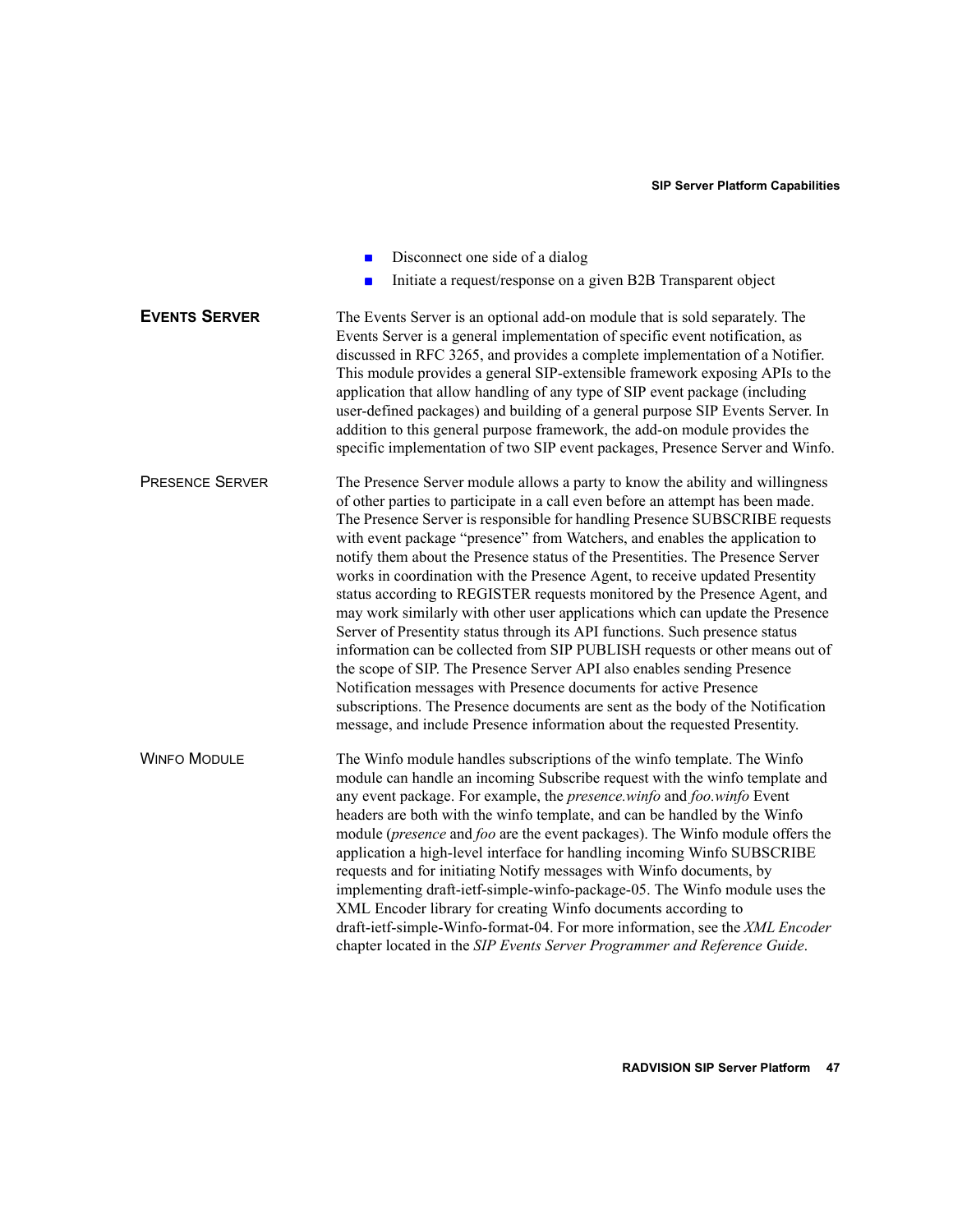### **Application Layout**

The Winfo module is implemented above the Events layer. The Winfo API allows the application to decide how to handle a specific Winfo SUBSCRIBE request according to its policy, to control Notify requests sent to the Winfo subscribers, and to create Winfo documents.

### <span id="page-51-0"></span>**NON-SIP CAPABILITIES** The SIP Server Platform includes some non-SIP functionality in the form of Server Components. For more information, see [Server Components on page 49](#page-52-0).

Currently the following functionality is supported:

- **Location service (database)**
- **User/password database**
- **Cryptographic algorithms needed for security**
- **Presence Agent—part of the optional Presence Server add-on** module
- Others—to be announced later

In addition, XML Encoder library is included in the SIP Server Platform. For more information, see the [XML Encoder on page 50.](#page-53-0)

### <span id="page-51-1"></span>**APPLICATION LAYOUT**

Figure 2-1 illustrates the layout of the a SIP Server application using the SIP Server Platform.



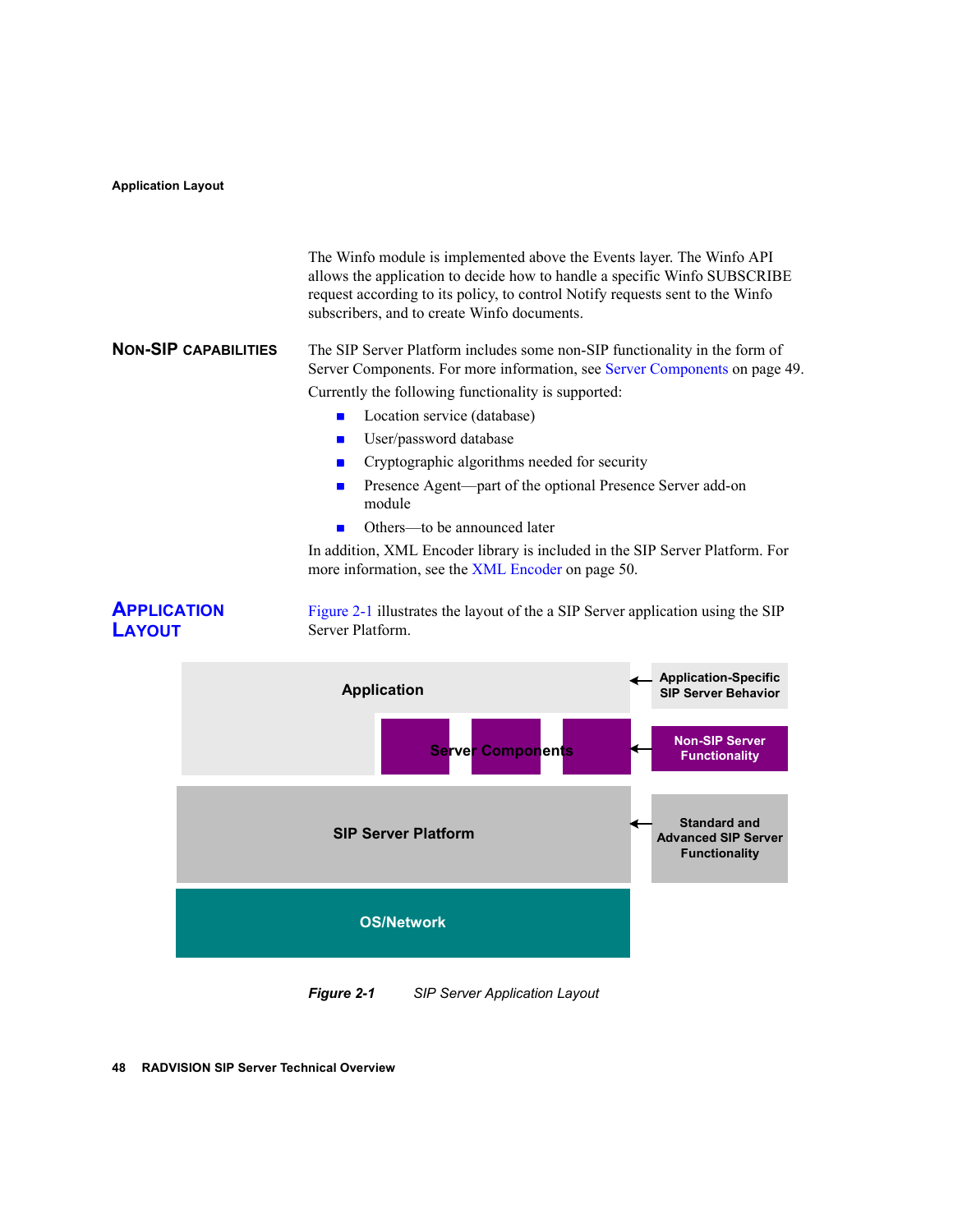The SIP Server Platform development model breaks the SIP Server application into four parts:

### **Operating system (OS) and networking layer**

This layer is typically provided by a third party.

### **SIP Server Platform**

The SIP Server Platform implements standard SIP Server functionality as defined in the SIP standard.

### <span id="page-52-0"></span>**Server Components**

Server components implement functionality that is not SIP-specific, but is required to complete the SIP Server.

Server components are replaceable plug-in modules. They have well-defined interfaces with the SIP Server Platform and with the application. Anyone can develop new implementations to server components as long as these implement the appropriate interfaces.

The SIP Server Platform comes complete with default implementations for server components. These are provided as reference implementations only. Application developers are encouraged to replace or enhance them as they see fit.

Currently the following server components are included:

■ Location database—implements the interface to the location service (the storage place of SIP location mappings).

The SIP server uses this interface to read and to write location mappings as part of the address resolution process (proxy and redirect servers) and the registration process (registrar). Implementations may vary according to the type of location database used. Possible implementations include LDAP client, SQL client, and memory-based local database. The default implementation provided with the SIP Server Platform is of a memory-based, highly efficient database.

■ Security—the Security component implements all non-SIP aspects of security, such as cryptographic algorithms and user/ password databases.

The default implementation provided with the SIP Server Platform implements MD5-hash and memory-based user/ password database.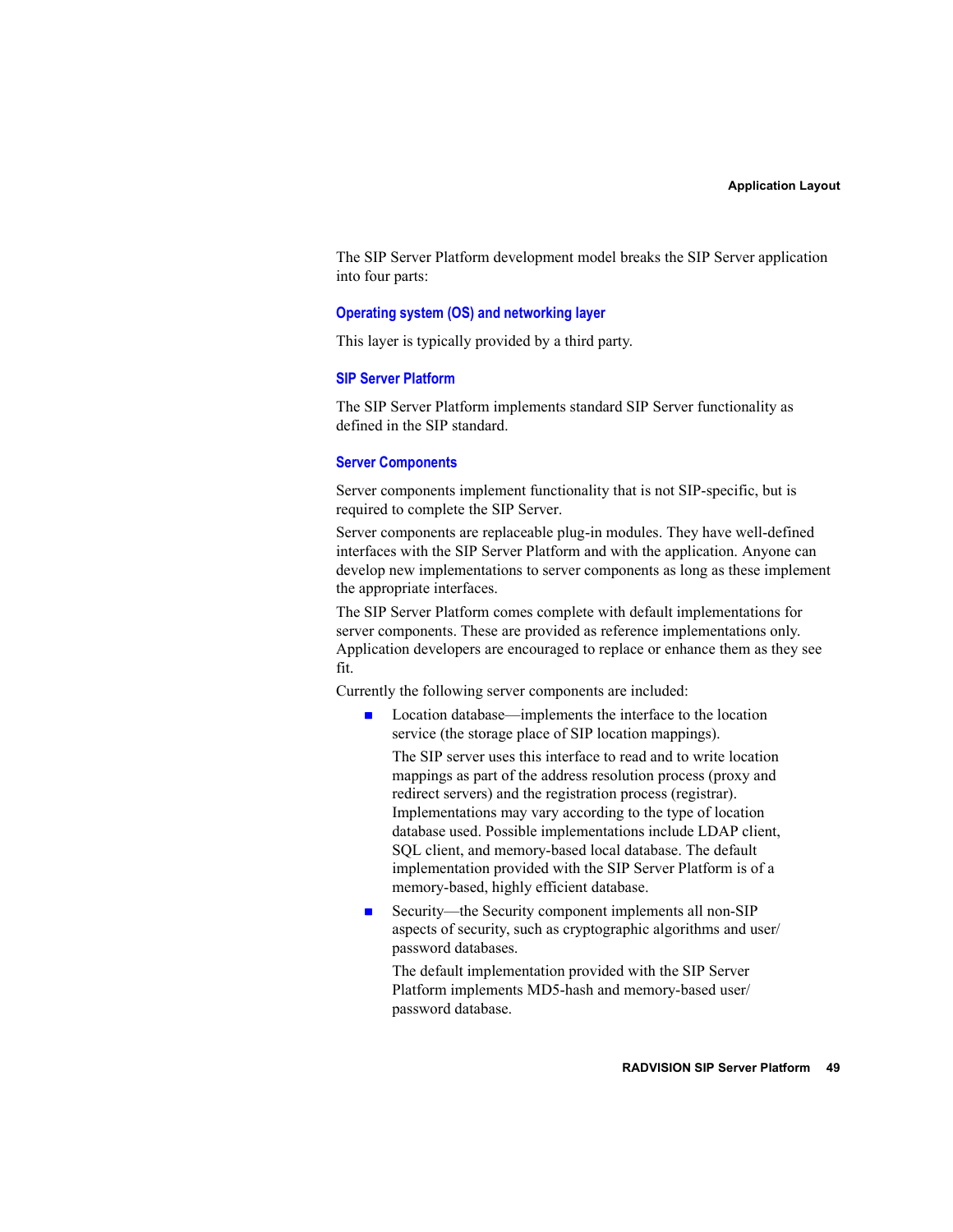- **Presence Agent—the Presence Agent monitors REGISTER** requests received by the SIP Server, concludes Presentity status, and initiates NOTIFY requests to the relevant Watchers using the Presence Server API. A user can update this default implementation and add other sources from which to conclude Presentity status.
- **Other server components will be defined in the future as more** capabilities are added to the SIP Server Platform.

### <span id="page-53-0"></span>**XML Encoder**

The XML Encoder is a library that can be used for creating XML documents. Many drafts defined by the SIMPLE workgroup are based on XML. This library enables the application to create any XML document that can be set as the body of Notify messages. The Presence Agent and the Winfo modules use this library for creating the relevant documents according to the drafts.

**Note** The Presence Agent and XML Encoder is part of the optional Events Server add-on module.

### **Application**

The application layer implements all the application-specific behavior. This is where innovative services, value-added functionality and differentiated features are implemented while utilizing the powerful and versatile SIP capabilities of the underlying layers.

The SIP Server Platform together with its default Server Components provide extensive out-of-the-box SIP server functionality. Implementing any of the following servers can be done with minimal coding:

- **All-in-one SIP proxy, registrar and redirect server with simple** routing policy and co-located location service
- Stateless load-balancer (proxy)
- **Stand-alone registrar with local location database**
- Redirect Server
- Back-to-Back UA
- **Events** Server
	- **D** Presence Server
	- -Winfo module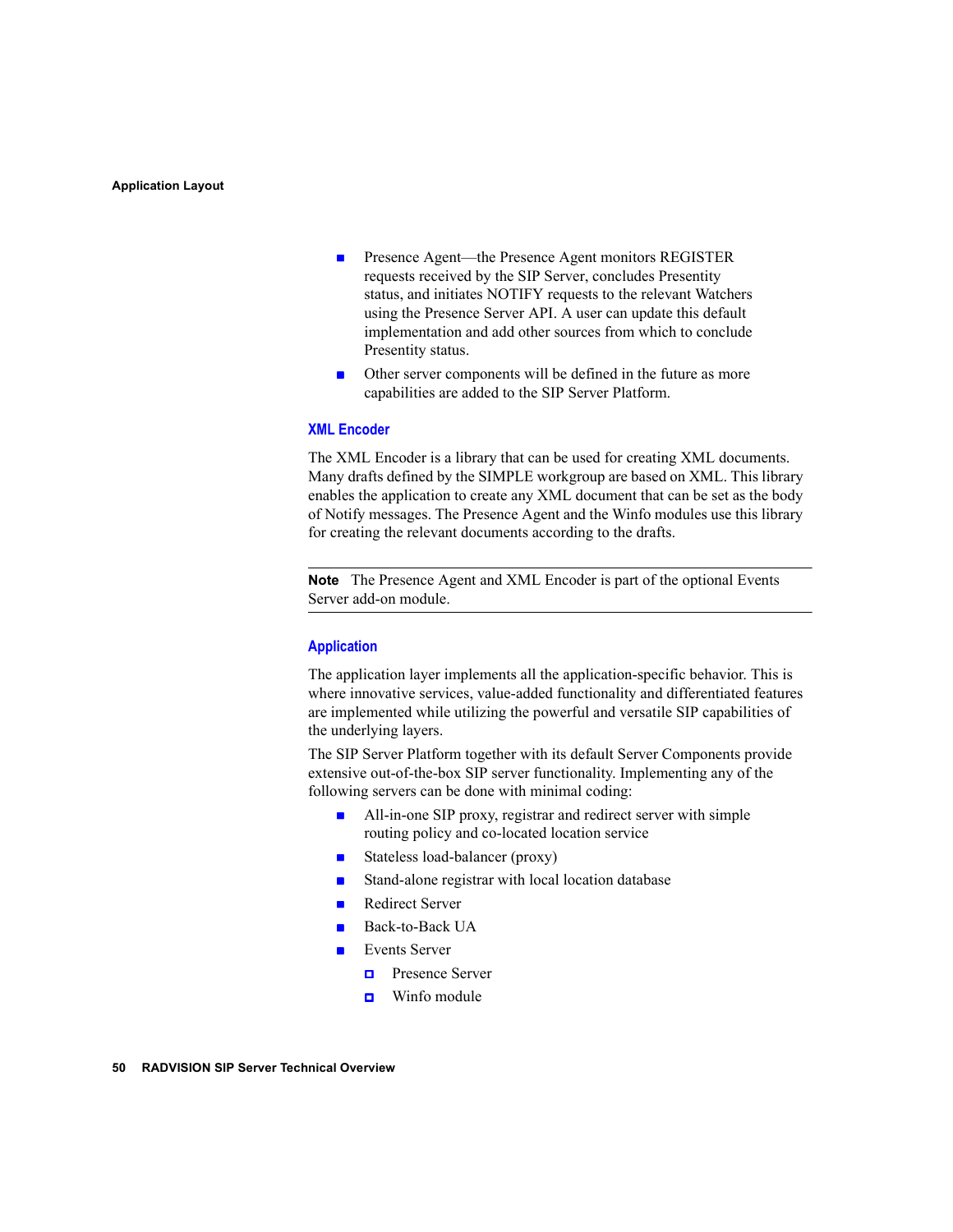- $\blacksquare$ General SIP Events interface
- 

Figure 2-2 illustrates the SIP Server Platform architecture.

### <span id="page-54-0"></span>**SIP SERVER PLATFORM ARCHITECTURE**

**Application Component API Presence Location DB Security Agent High Level API General**<br>Events API **Events API** Presence Presence Winfo **SIP Server High Level SIP Server B2BUA\* Core API Manager Events SIP Server Proxy Server\* Core Low-Level Low Level API SIP Stack SIP Server Platform**

\***Optional**



The SIP Server Platform has multiple internal layers. This allows for enhanced modularity and flexibility. Each layer exposes its API functions. Application developers can mix and match the level of API they choose to use according to application needs.

The following API layers are exposed:

**Component API—server components also expose a limited** API that enables the application to use them. This is a non-SIP API.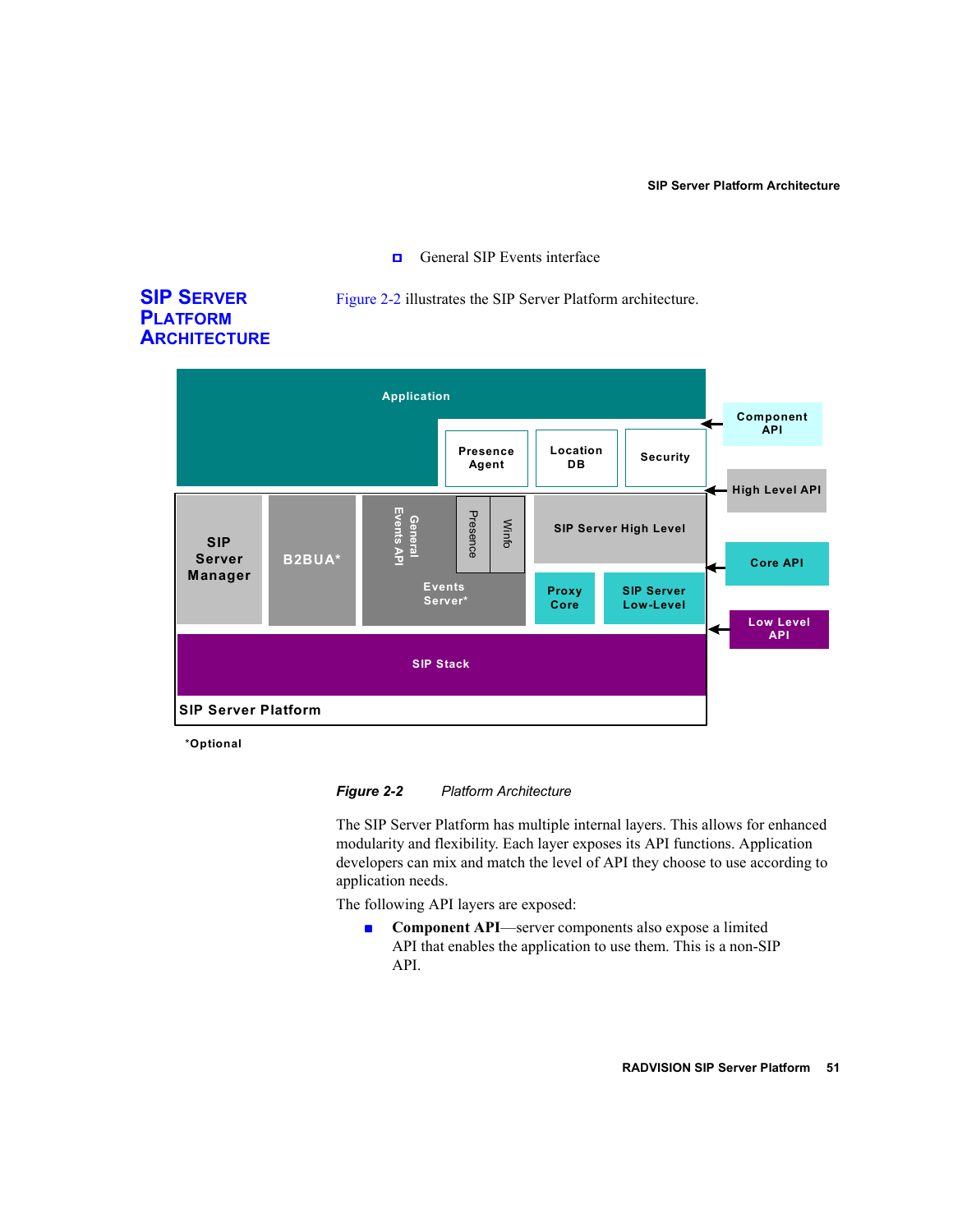<span id="page-55-0"></span>

|                                                        | High Level API—the High Level API provides higher<br>abstraction on top of the low level modules. This level contains<br>such objects as Registration and allows configuring, initializing<br>and shutting-down the entire SIP Server Platform.                           |
|--------------------------------------------------------|---------------------------------------------------------------------------------------------------------------------------------------------------------------------------------------------------------------------------------------------------------------------------|
|                                                        | <b>Core API—the Core API exposes the ProxyCoreObj (PCO),</b><br>$\blacksquare$<br>which is the low level processing object that matches server and<br>client transactions and executes forwarding. The Core API is<br>also used for working with state machines.          |
|                                                        | Low level API—this API partially exposes the underlying<br>$\blacksquare$<br>Stack. This is mostly for purposes of working with messages<br>(the messaging layer is located in the underlying Stack).                                                                     |
|                                                        | <b>Note</b> The underlying Stack cannot be used by the application for purposes other<br>than SIP Server development and only as specified in product documentation.                                                                                                      |
| <b>SIP SERVER</b><br><b>PLATFORM CODING</b>            | The coding guidelines used by the SIP Server Platform are as follows:<br>The SIP Server Platform is provided entirely in source code.<br>$\blacksquare$<br>The SIP Server Platform was designed and coded based on<br>$\blacksquare$<br>object-oriented (OO) methodology. |
|                                                        | For improved readability and maintainability, the SIP Server<br>$\blacksquare$<br>Platform was written using strict coding conventions covering<br>naming, internal comments, code structure and project layout.<br>The code is carefully documented.                     |
|                                                        | The SIP Server Platform is implemented in ANSI C.<br>$\blacksquare$                                                                                                                                                                                                       |
| <b>SIP SERVER</b><br><b>PLATFORM</b><br><b>PACKAGE</b> | The SIP Server Platform package includes the following:<br>SIP Server Platform libraries in source code<br>$\blacksquare$                                                                                                                                                 |
|                                                        | Server components in source code<br>$\blacksquare$                                                                                                                                                                                                                        |
|                                                        | SIP Server add-on modules' libraries and source code<br>$\blacksquare$<br>(optional)                                                                                                                                                                                      |
|                                                        | Documentation in PDF, HTML and CHM format (For a list of<br>$\blacksquare$<br>all the SIP Server Platform documentation, see the chapter,                                                                                                                                 |

*About this Manual*.)

<span id="page-55-1"></span>**Fully functional Test Application with graphical user interface** given in source code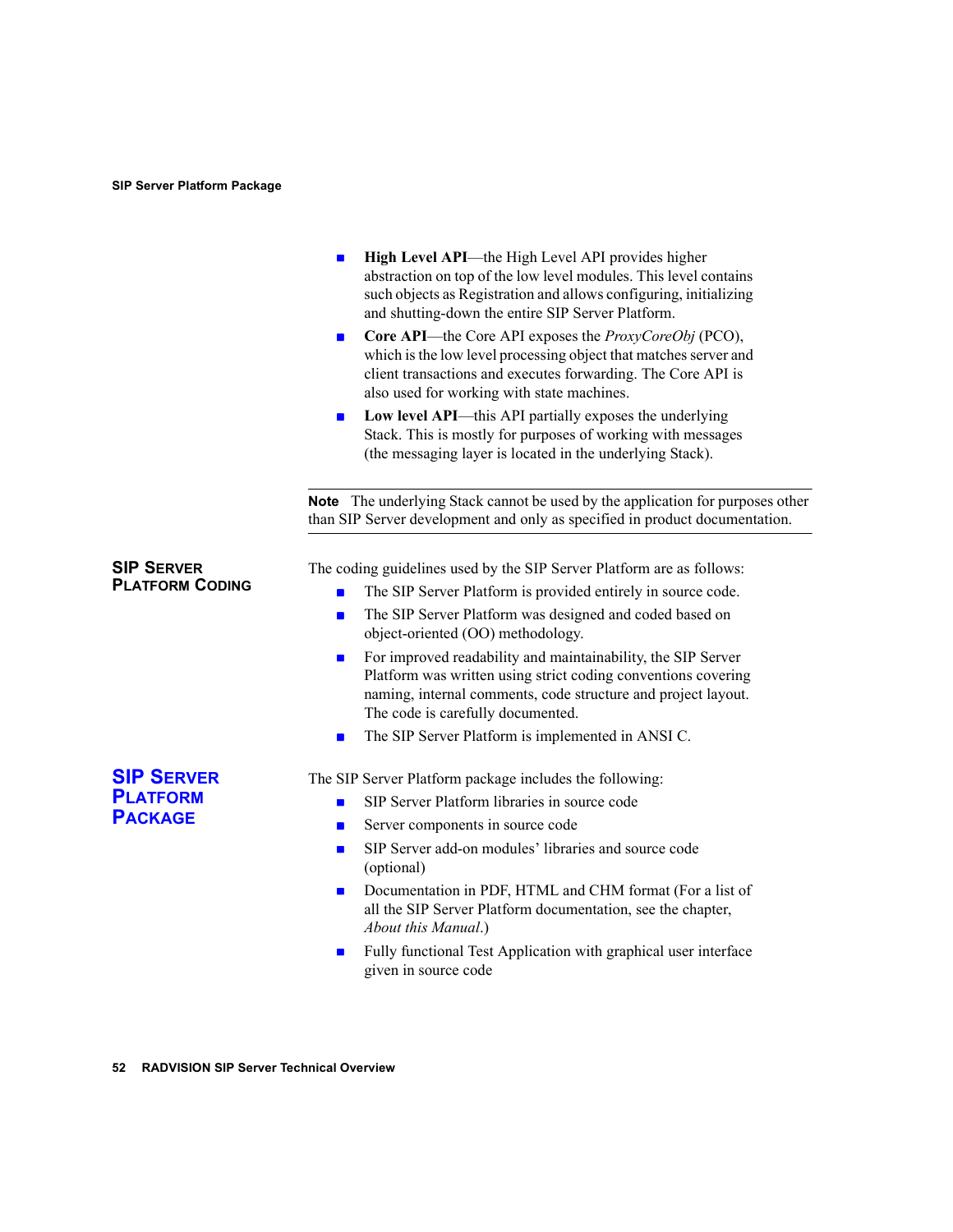■ Sample code—short, internally-documented, simple and compliable programs that demonstrate the usage of the APIs in source code

Currently the following operating systems are supported:

- **Solaris**
- Windows NT, 2000,  $XP$
- **Linux Redhat**
- **VxWorks**

The SIP Server Platform will be ported by RADVISION to additional operating systems in the future.

The RADVISION SIP Server Platform is part of a complete family of SIP technology products RADVISION provides for SIP developers.

The other products include:

- RADVISION SIP Toolkit—RADVISION's award winning development tool including SIP, SDP, RTP/RTCP Stacks.
- **RADVISION ProLab<sup>TM</sup>** SIP Test Manager—a complete SIP lab testing solution.
- **RADVISION Media Device Framework—a framework for the** development of IP phones and residential gateways.

### <span id="page-56-0"></span>**OPERATING SYSTEM SUPPORT**

<span id="page-56-1"></span>**RADVISION FAMILY OF SIP DEVELOPMENT SOLUTIONS**